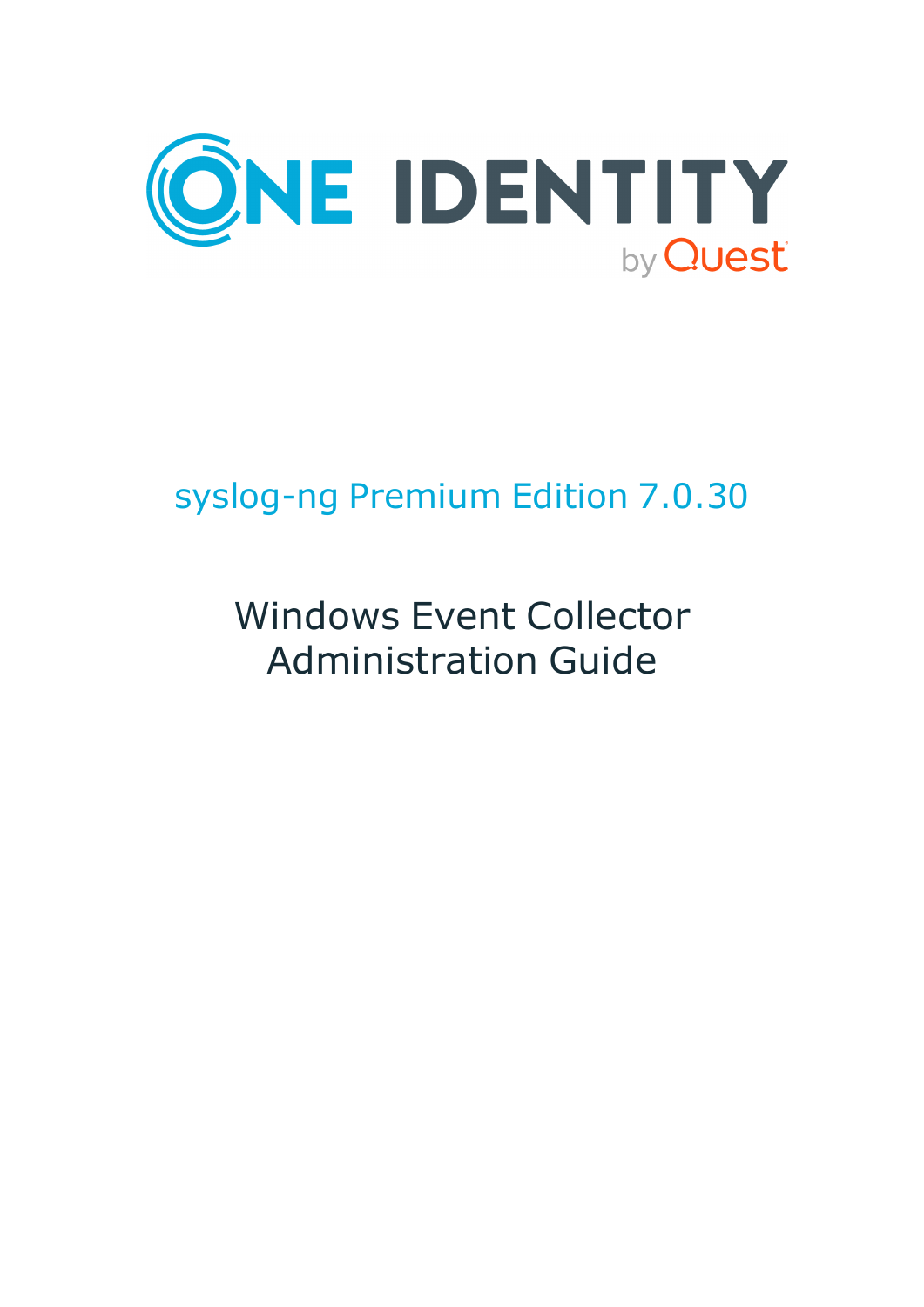#### **Copyright 2022 One Identity LLC.**

#### **ALL RIGHTS RESERVED.**

This guide contains proprietary information protected by copyright. The software described in this guide is furnished under a software license or nondisclosure agreement. This software may be used or copied only in accordance with the terms of the applicable agreement. No part of this guide may be reproduced or transmitted in any form or by any means, electronic or mechanical, including photocopying and recording for any purpose other than the purchaser's personal use without the written permission of One Identity LLC .

The information in this document is provided in connection with One Identity products. No license, express or implied, by estoppel or otherwise, to any intellectual property right is granted by this document or in connection with the sale of One Identity LLC products. EXCEPT AS SET FORTH IN THE TERMS AND CONDITIONS AS SPECIFIED IN THE LICENSE AGREEMENT FOR THIS PRODUCT, ONE IDENTITY ASSUMES NO LIABILITY WHATSOEVER AND DISCLAIMS ANY EXPRESS, IMPLIED OR STATUTORY WARRANTY RELATING TO ITS PRODUCTS INCLUDING, BUT NOT LIMITED TO, THE IMPLIED WARRANTY OF MERCHANTABILITY, FITNESS FOR A PARTICULAR PURPOSE, OR NON-INFRINGEMENT. IN NO EVENT SHALL ONE IDENTITY BE LIABLE FOR ANY DIRECT, INDIRECT, CONSEQUENTIAL, PUNITIVE, SPECIAL OR INCIDENTAL DAMAGES (INCLUDING, WITHOUT LIMITATION, DAMAGES FOR LOSS OF PROFITS, BUSINESS INTERRUPTION OR LOSS OF INFORMATION) ARISING OUT OF THE USE OR INABILITY TO USE THIS DOCUMENT, EVEN IF ONE IDENTITY HAS BEEN ADVISED OF THE POSSIBILITY OF SUCH DAMAGES. One Identity makes no representations or warranties with respect to the accuracy or completeness of the contents of this document and reserves the right to make changes to specifications and product descriptions at any time without notice. One Identity does not make any commitment to update the information contained in this document.

If you have any questions regarding your potential use of this material, contact:

One Identity LLC. Attn: LEGAL Dept 4 Polaris Way Aliso Viejo, CA 92656

Refer to our Web site [\(http://www.OneIdentity.com](http://www.oneidentity.com/)) for regional and international office information.

#### **Patents**

One Identity is proud of our advanced technology. Patents and pending patents may apply to this product. For the most current information about applicable patents for this product, please visit our website at [http://www.OneIdentity.com/legal/patents.aspx.](http://www.oneidentity.com/legal/patents.aspx)

#### **Trademarks**

One Identity and the One Identity logo are trademarks and registered trademarks of One Identity LLC. in the U.S.A. and other countries. For a complete list of One Identity trademarks, please visit our website at [www.OneIdentity.com/legal](http://www.oneidentity.com/legal). All other trademarks are the property of their respective owners.

#### **Legend**

**WARNING: A WARNING icon highlights a potential risk of bodily injury or property** œ **damage, for which industry-standard safety precautions are advised. This icon is often associated with electrical hazards related to hardware.**

**CAUTION: A CAUTION icon indicates potential damage to hardware or loss of data if instructions are not followed.**

syslog-ng PE Windows Event Collector Administration Guide Updated - 11 May 2022, 14:23 Version - 7.0.30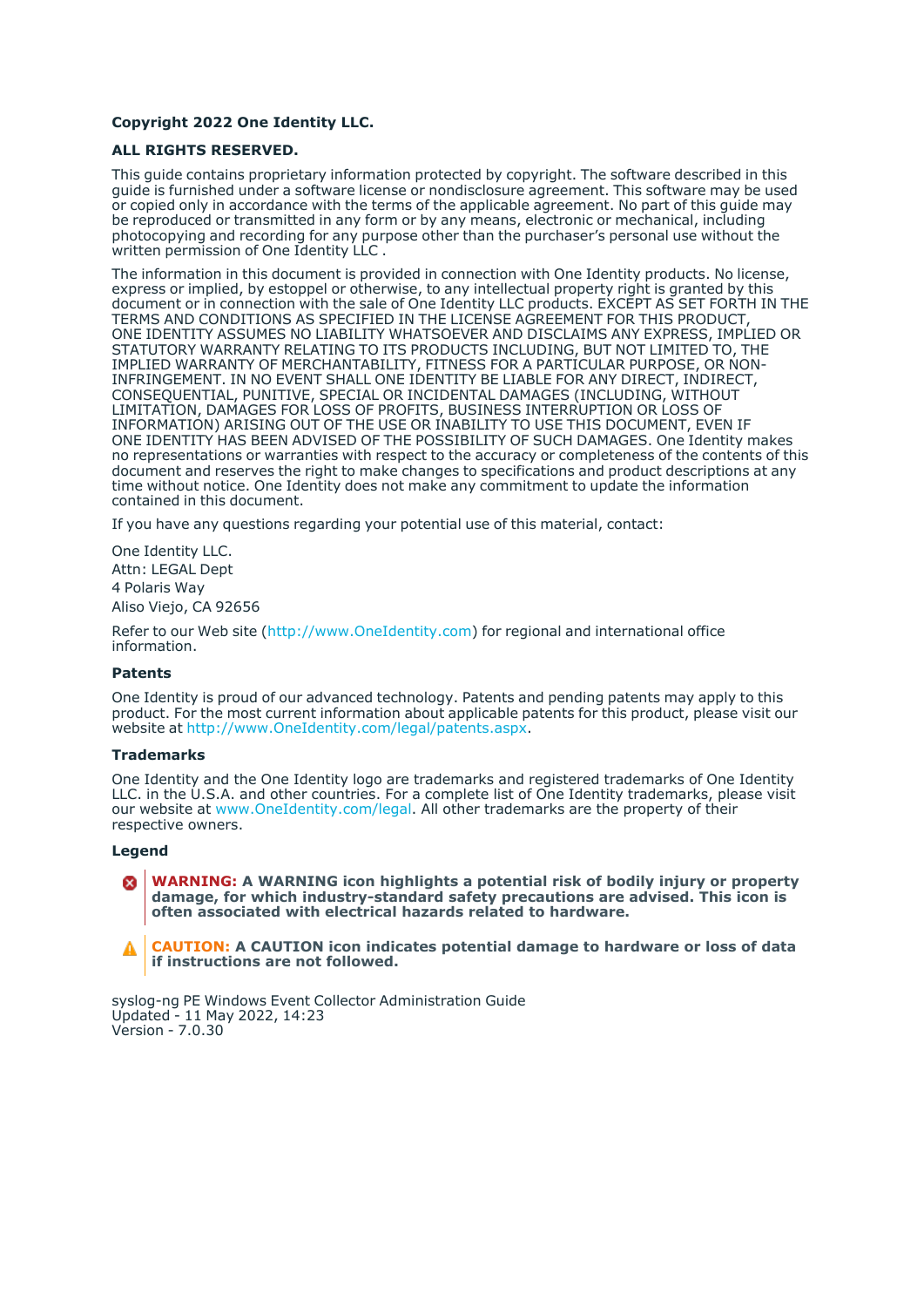# **Contents**

| Configuring Windows event logs to be forwarded to the syslog-ng Premium        |    |
|--------------------------------------------------------------------------------|----|
|                                                                                |    |
|                                                                                |    |
| Configuring certificate-based authentication on event source computers  17     |    |
| Configuring Kerberos authentication on Windows Server (DC) hosts  21           |    |
| Configuring Kerberos authentication on Windows domain client hosts 23          |    |
|                                                                                |    |
|                                                                                |    |
|                                                                                |    |
|                                                                                | 34 |
| Message format in Windows Event Collector for syslog-ng PE 35                  |    |
|                                                                                |    |
|                                                                                |    |
|                                                                                | 38 |
|                                                                                |    |
| Troubleshooting Windows Event Collector if Kerberos authentication is used  40 |    |
|                                                                                |    |
| WEC configuration example for certificate-based authentication 44              |    |
|                                                                                |    |
|                                                                                |    |
| The working mechanism of Windows Event Collector (WEC) clustering 48           |    |
|                                                                                |    |
|                                                                                |    |
|                                                                                |    |
|                                                                                |    |



syslog-ng PE 7.0.30 Windows Event Collector Administration Guide **<sup>3</sup>**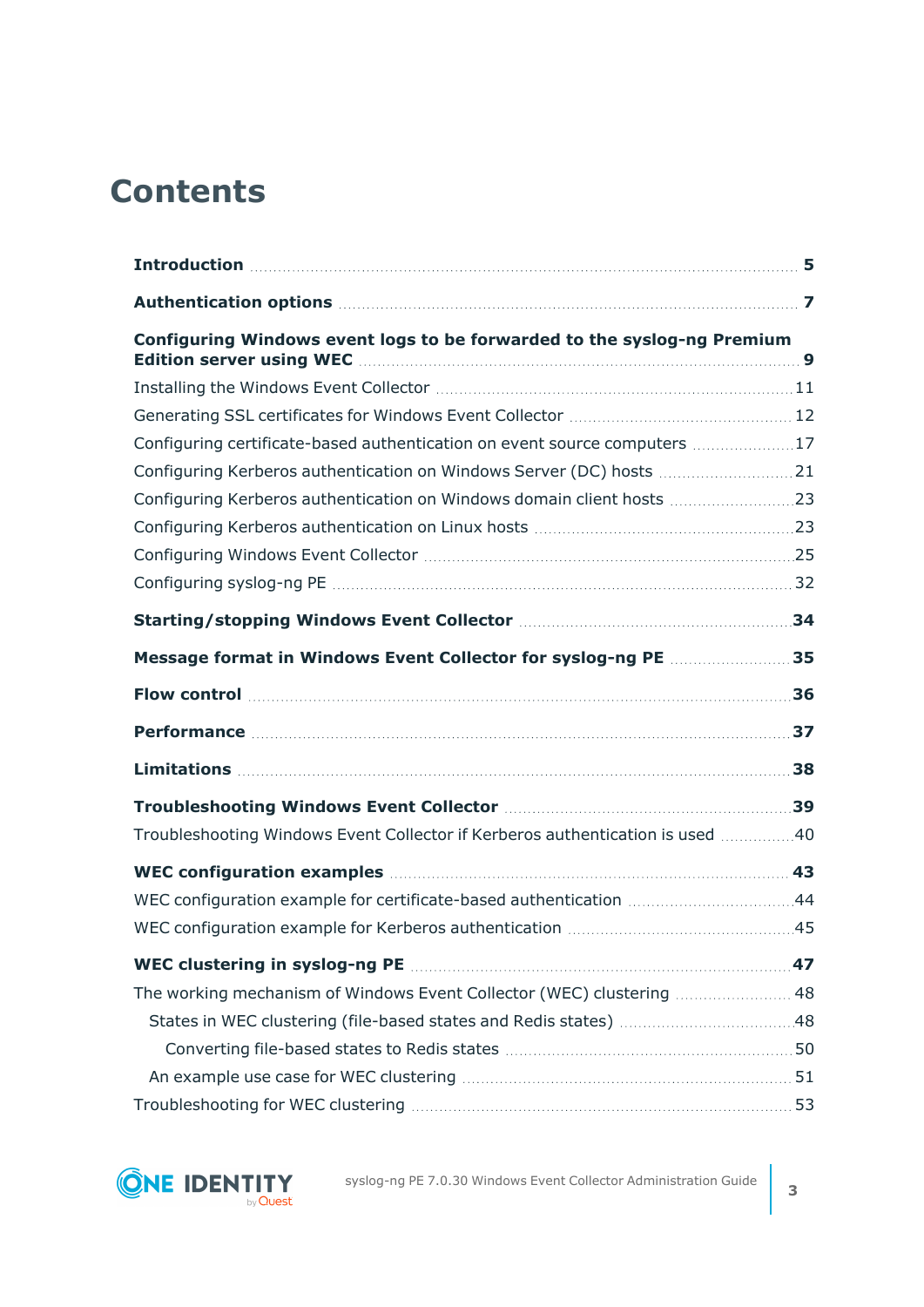| Contacting us <b>Example 20</b> (57 and 57)                                                                                                                                                                                          |  |
|--------------------------------------------------------------------------------------------------------------------------------------------------------------------------------------------------------------------------------------|--|
| Technical support resources <b>manually contained a set of the State State and State State and State State and State State and State State and State and State and State and State and State and State and State and State and S</b> |  |

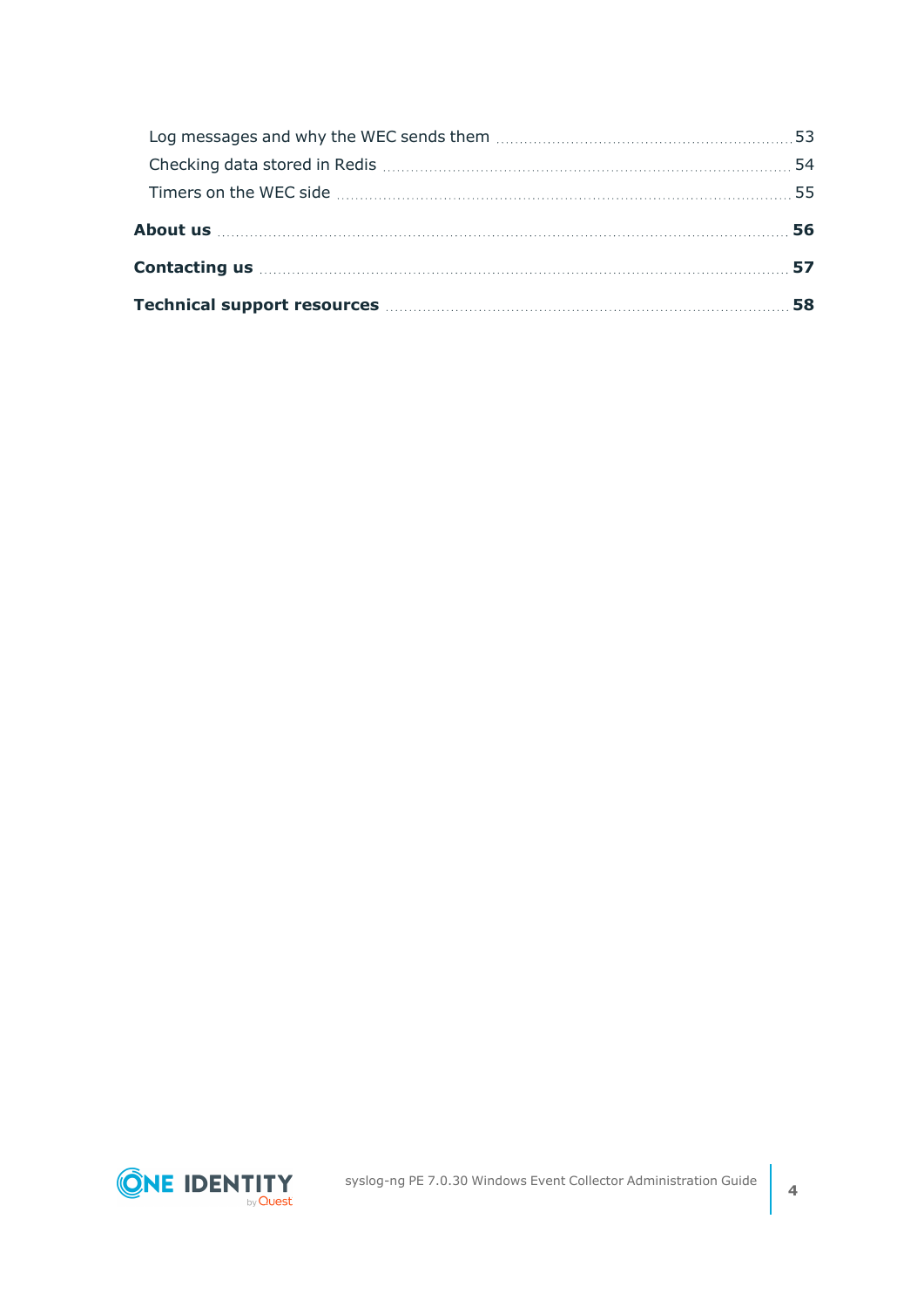# **Introduction**

<span id="page-4-0"></span>The Windows Event Collector (WEC) acts as a log collector and forwarder tool for the Microsoft Windows platform. It collects the log messages of Windows-based hosts over HTTP or HTTPS (using TLS encryption and mutual authentication), and forwards them to a syslog-ng Premium Edition (syslog-ng PE) server. In Windows terminology, this tool allows you to define source-initiated push subscriptions, and have them forwarded to a syslog-ng PE server. For details on the limitations of WEC, see [Limitations.](#page-37-0)

Unlike the [syslog-ng](https://syslog-ng.com/documents/html/syslog-ng-pe-6.0-guides/en/syslog-ng-windows-agent-guide-admin/html/index.html) Agent for Windows, the Windows Event Collector is a standalone tool that does not require installing additional software on the Windows-based host itself. This can be an advantage when your organization's policies restrict or do not allow the installation of third-party tools.

Another difference between the Windows Event Collector tool and syslog-ng Agent for Windows is that WEC forwards only Windows EventLog, while syslog-ng Agent forwards both Windows event logs as well as files from Windows hosts to the syslog-ng PE server.

The Windows Event Collector sits between your Windows hosts and your syslog-ng Premium Edition server, accepting log messages from the remote Windows side with WinRM and feeding them to syslog-ng Premium Edition 7.0.



#### **Figure 1: How Windows Event Collector works in syslog-ng PE 7.0**

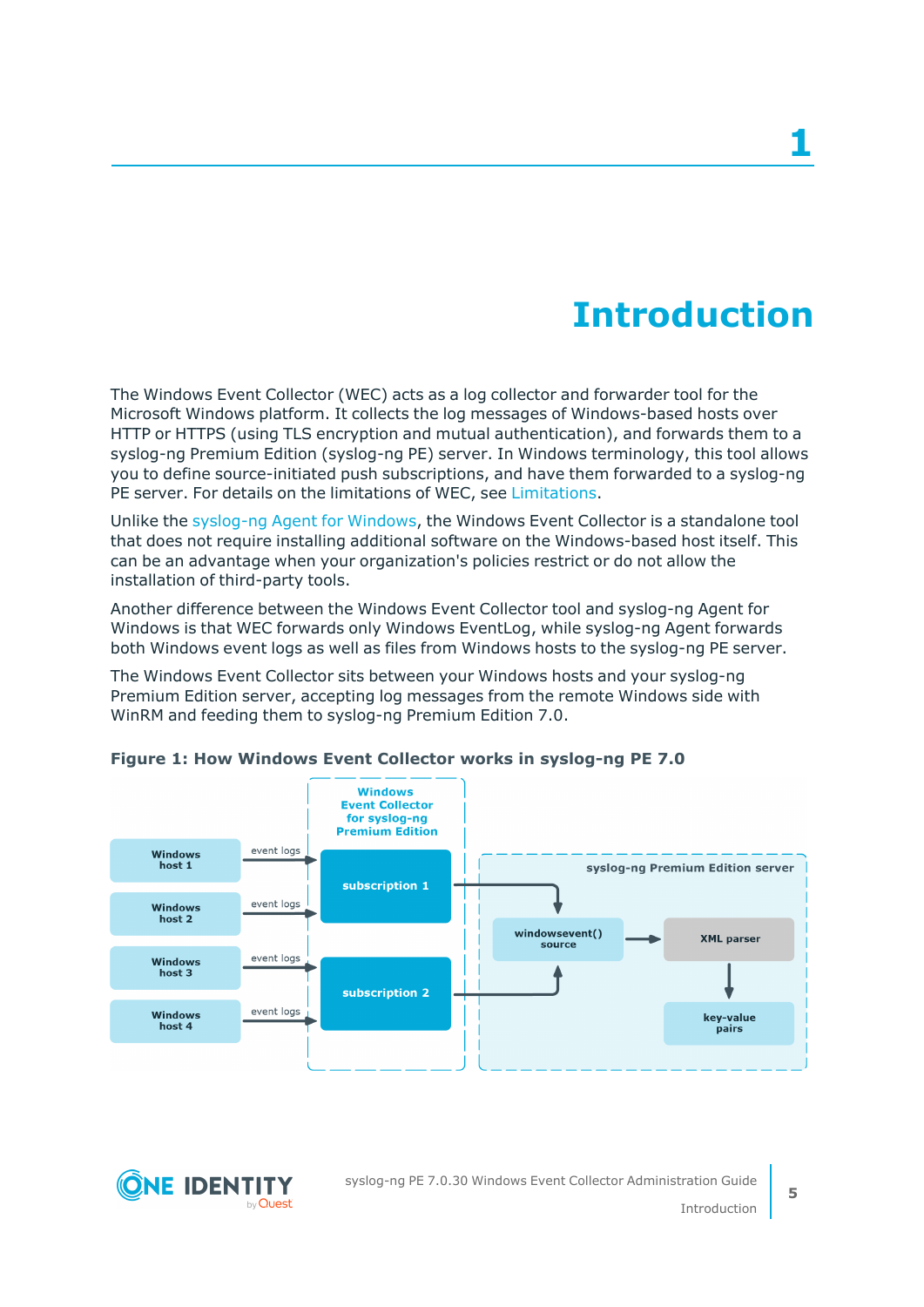For more information on how you can configure Windows event logs to be forwarded to your syslog-ng Premium Edition server using the WEC tool, see [Configuring](#page-8-0) Windows event logs to be [forwarded](#page-8-0) to the syslog-ng Premium Edition server using WEC.

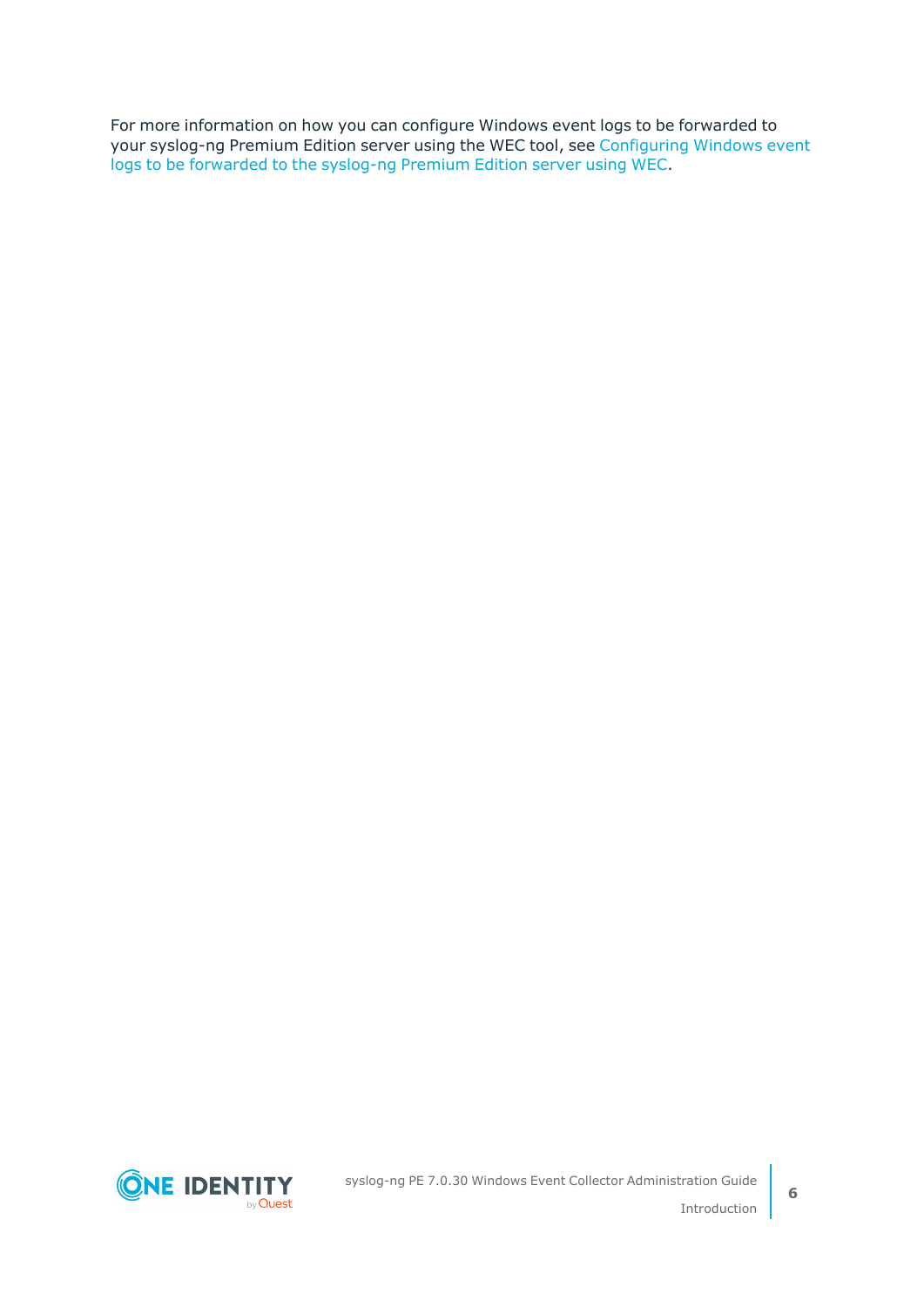# **Authentication options**

<span id="page-6-0"></span>You can select which authentication option you want to use between Windows Event Forwarding (WEF) and Windows Event Collector (WEC) for event forwarding. The supported authentication options are the following:

- Certificate-based
- Kerberos

From syslog-ng PE version 7.0.26, for event forwarding between WEF and WEC, Kerberos authentication is also supported as a Preview Feature, besides certificate-based authentication.

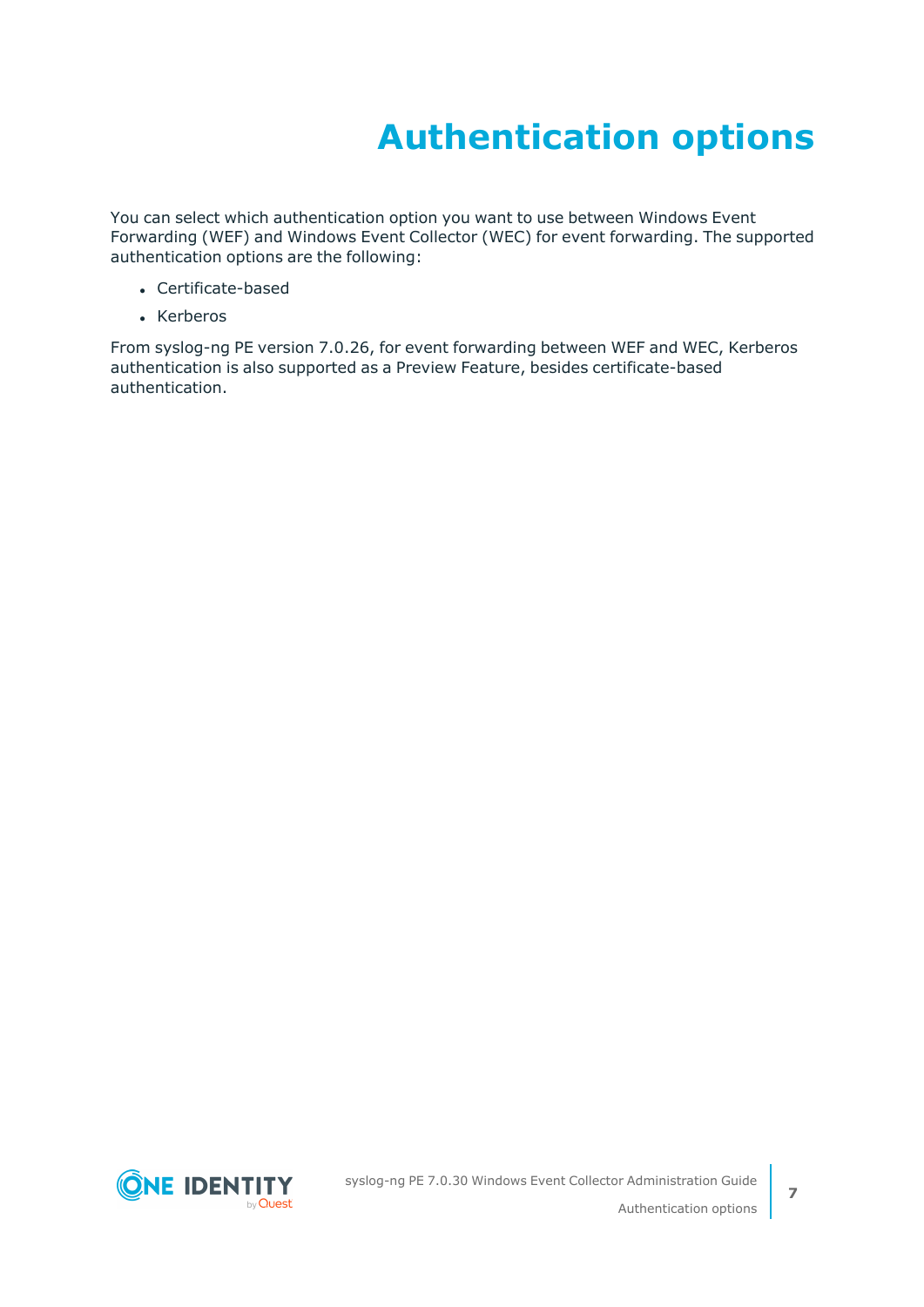**CAUTION: This is a Preview Feature, which provides an insight to planned enhancements to functionality in the product. Consider this Preview Feature a work in progress, as it may not represent the final design and functionality.**

**This feature has completed QA release testing, but its full impact on production systems has not been determined yet, and potential future changes in functionality and the user interface may result in compatibility issues in your current settings.**

**One Identity recommends the following:**

- <sup>l</sup> **Consider the potential risks when using this functionality in a production environment.**
- <sup>l</sup> **Consider the Support Policy on Product Preview [Features](#page-7-0) before using this functionality in a production environment.**
- <sup>l</sup> **Closely and regularly keep track of official One Identity announcements about potential changes in functionality and the user interface. If these potential changes affect your configuration, check the changes you have to make in your configuration, otherwise your syslog-ng PE application may not start after upgrade.**
- <sup>l</sup> **Always perform tests prior to upgrades in order to avoid the risks mentioned.**

**However, you are welcome to try this feature and if you have any feedback, contact One [Identity.](https://www.oneidentity.com/company/contact-us.aspx)**

<span id="page-7-0"></span>**Support Policy on Product Preview Features**

**The One Identity Support Team will:**

- <sup>l</sup> **Accept and review each service request opened regarding a Preview Feature.**
- <sup>l</sup> **Consider all service requests relating to a Preview Features as severity level 3.**
- <sup>l</sup> **Provide best effort support to resolve any issues relating to a Preview Feature.**
- <sup>l</sup> **Work with customers to log any product defects or enhancements relating to Preview Features.**
- <sup>l</sup> **Not accept requests for escalations regarding Preview Features.**
- <sup>l</sup> **Not provide after-hours support for Preview Features.**

NOTE: WEC cannot work in different authentication modes at once: you can either configure Kerberos authentication, or certificate-based authentication.

NOTE: Kerberos authentication does not work in a WEC cluster deployment.

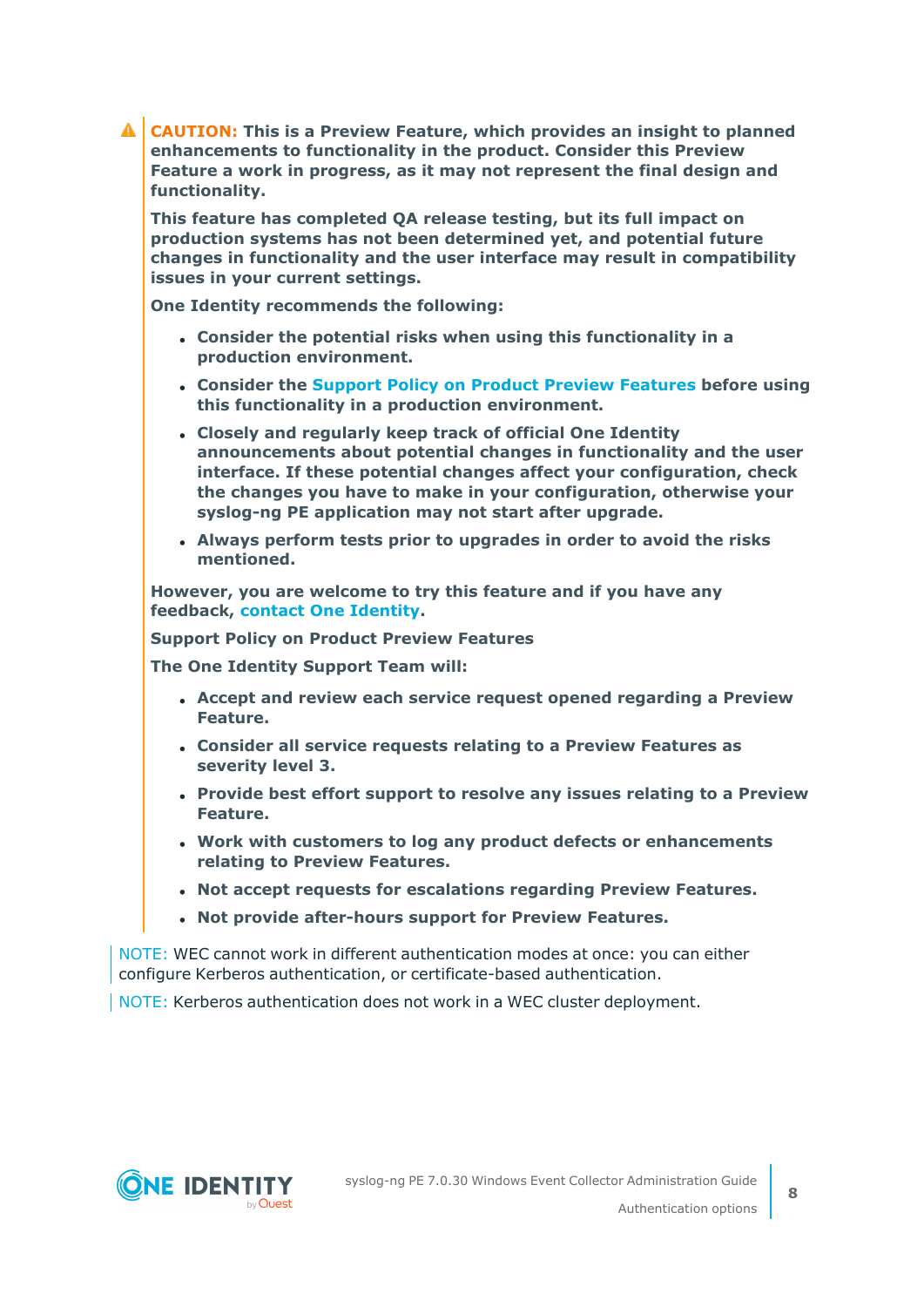# <span id="page-8-0"></span>**Configuring Windows event logs to be forwarded to the syslog-ng Premium Edition server using WEC**

This section describes, at a high level, how you can configure Windows event logs to be forwarded to your syslog-ng Premium Edition server using the Windows Event Collector (WEC) tool.

The configuration procedure differs slightly according to which authentication option (certificate-based or Kerberos) you want to use between Windows Event Forwarding (WEF) and WEC.

For more information on the configuration procedure:

- If you want to use certificate-based authentication, see [Configuration](#page-8-1) procedure if [certificate-based](#page-8-1) authentication is used.
- If you want to use Kerberos authentication, see [Configuration](#page-9-0) procedure if Kerberos [authentication](#page-9-0) is used.

NOTE: WEC cannot work in different authentication modes at once: you can either configure Kerberos authentication, or certificate-based authentication.

#### <span id="page-8-1"></span>**Configuration procedure if certificate-based authentication is used**

1. Set up WEC as the server that collects and forwards event logs.

The following procedure provides details on how to set up and configure the WEC tool:

a. Install WEC.

For more information, see [Installing](#page-10-0) the Windows Event Collector.

b. Generate SSL certificates for WEC.

For more information, see [Generating](#page-11-0) SSL certificates for Windows Event [Collector](#page-11-0).

c. Configure WEC.

For more information, see [Configuring](#page-24-0) Windows Event Collector.

2. Configure Windows event source computers.

For more information, see Configuring [certificate-based](#page-16-0) authentication on event source [computers.](#page-16-0)

- 3. WEC accepts incoming event log subscription requests from the Windows hosts.
- 4. WEC handshakes the event forwarding settings with the Windows hosts, for example, which events to forward.



syslog-ng PE 7.0.30 Windows Event Collector Administration Guide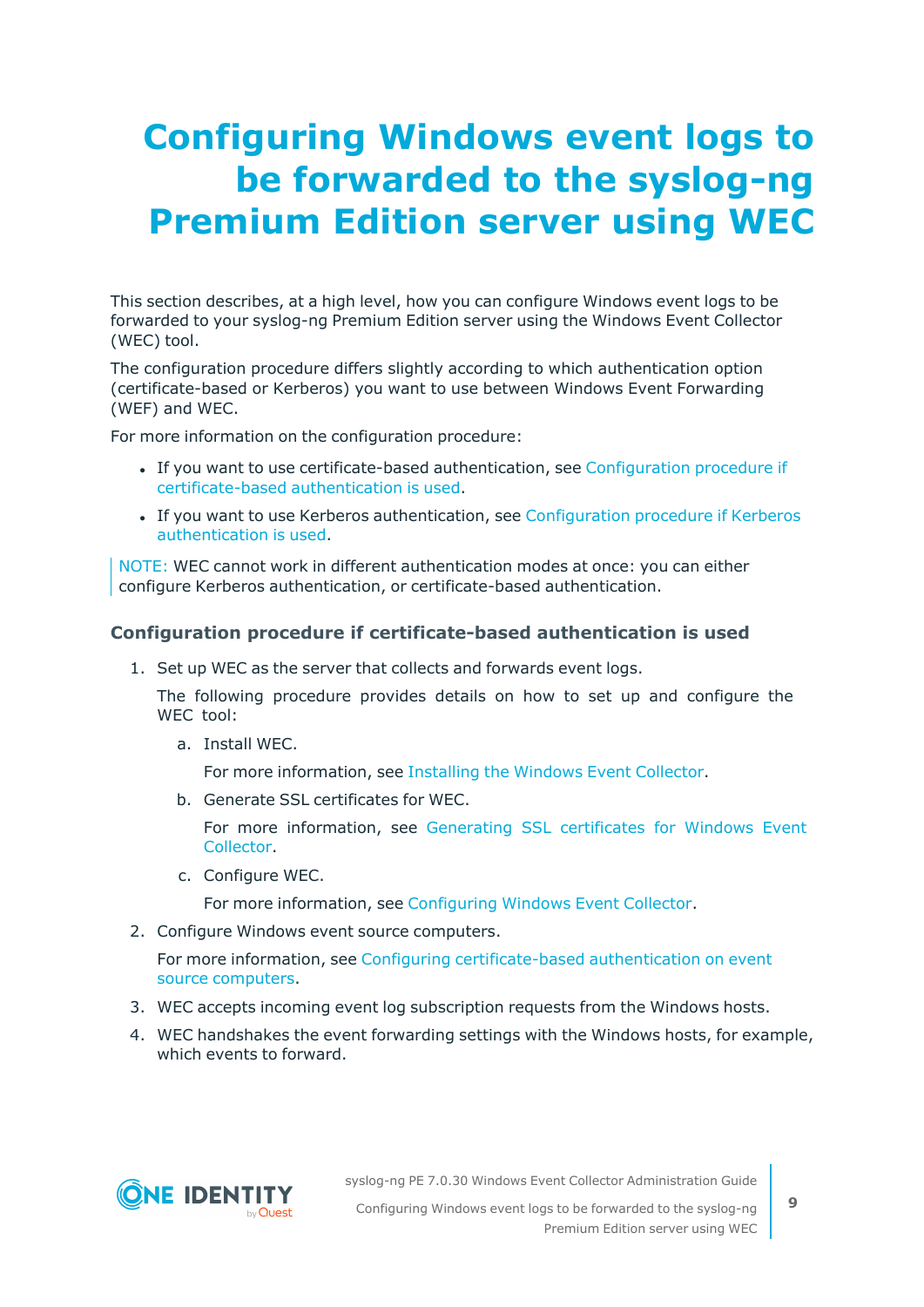- 5. WEC accepts the forwarded event logs, and writes the raw logs to a Unix datagram socket.
- 6. The syslog-ng PE application reads the Unix datagram socket using a source called windowsevent().

For details on how to configure your syslog-ng PE server, see [Configuring](#page-31-0) [syslog-ng](#page-31-0) PE.

7. The syslog-ng PE application parses the logs into key-value pairs using the XML parser.

For details on the XML parser, see "XML parser" in the [Administration](https://support.oneidentity.com/technical-documents/syslog-ng-premium-edition/7.0.30/administration-guide/parser-parse-and-segment-structured-messages/xml-parser/) Guide.

#### <span id="page-9-0"></span>**Configuration procedure if Kerberos authentication is used**

1. Set up WEC as the server that collects and forwards event logs.

The following procedure provides details on how to set up and configure the WEC tool:

a. Install WEC.

For more information, see [Installing](#page-10-0) the Windows Event Collector.

b. Configure WEC.

For more information, see [Configuring](#page-24-0) Windows Event Collector.

2. Configure the Windows event source computers.

For more information, see:

- a. Configuring Kerberos [authentication](#page-20-0) on Windows Server (DC) hosts
- b. Configuring Kerberos [authentication](#page-22-0) on Windows domain client hosts
- 3. Configure the Linux host.

For more information, see Configuring Kerberos [authentication](#page-22-1) on Linux hosts.

- 4. WEC accepts incoming event log subscription requests from the Windows hosts.
- 5. WEC handshakes the event forwarding settings with the Windows hosts, for example, which events to forward.
- 6. WEC accepts the forwarded event logs, and writes the raw logs to a Unix datagram socket.
- 7. The syslog-ng PE application reads the Unix datagram socket using a source called windowsevent().

For details on how to configure your syslog-ng PE server, see [Configuring](#page-31-0) [syslog-ng](#page-31-0) PE.

8. The syslog-ng PE application parses the logs into key-value pairs using the XML parser.

For details on the XML parser, see "XML parser" in the [Administration](https://support.oneidentity.com/technical-documents/syslog-ng-premium-edition/7.0.30/administration-guide/parser-parse-and-segment-structured-messages/xml-parser/) Guide.



syslog-ng PE 7.0.30 Windows Event Collector Administration Guide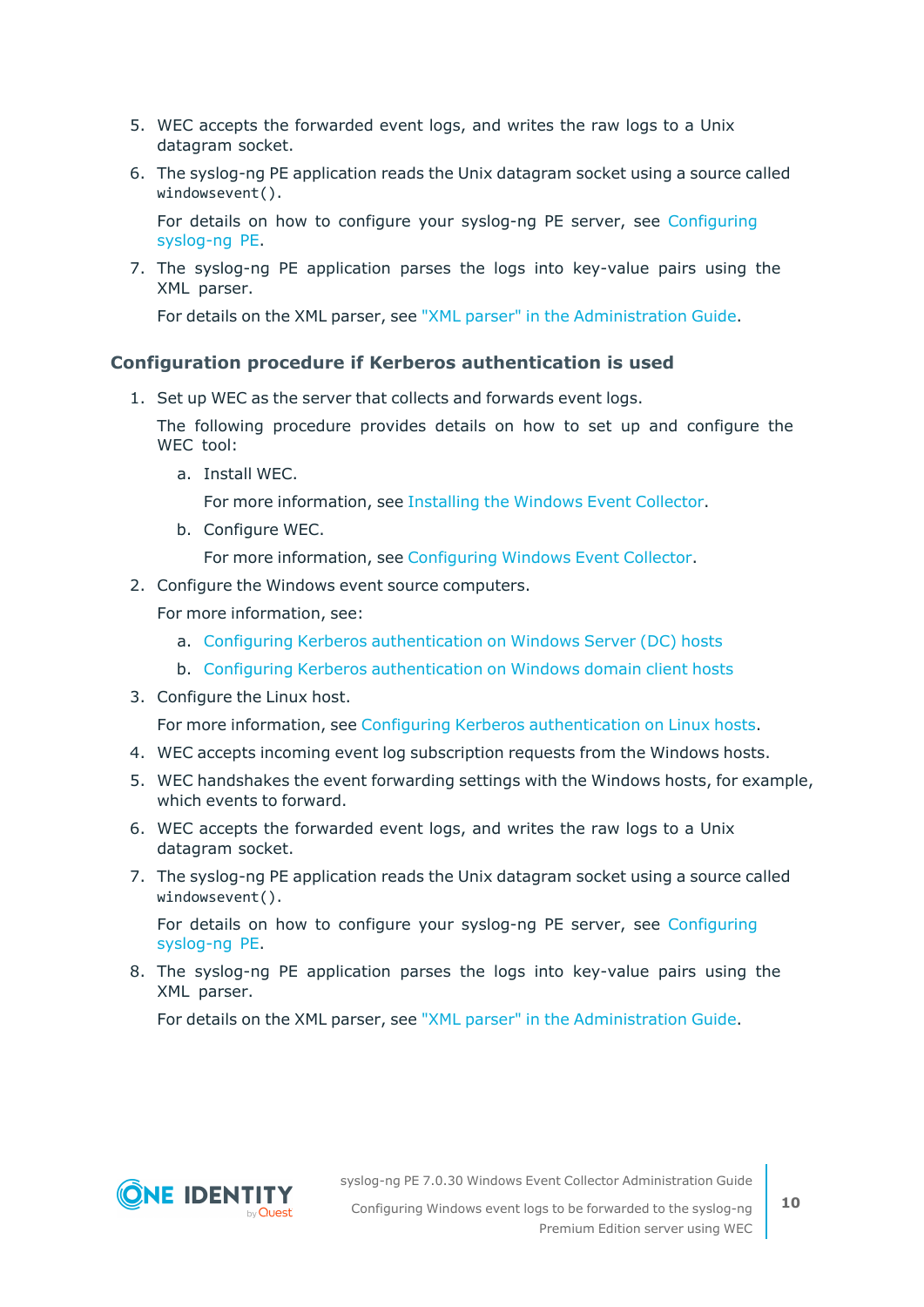### <span id="page-10-0"></span>**Installing the Windows Event Collector**

The Windows Event Collector (WEC) is bundled into the syslog-ng PE installers from version 7.0.6 onward and is installed automatically. By installing syslog-ng PE, you also install WEC. A systemd service file is provided, however, syslog-ng-wec is not registered to start at boot.

#### *To install the Windows Event Collector*

To start syslog-ng-wec at boot, register the init script using the systemctl enable syslogng-wec command.

For details on how to start syslog-ng-wec manually, see [Starting/stopping](#page-33-0) Windows Event [Collector.](#page-33-0)

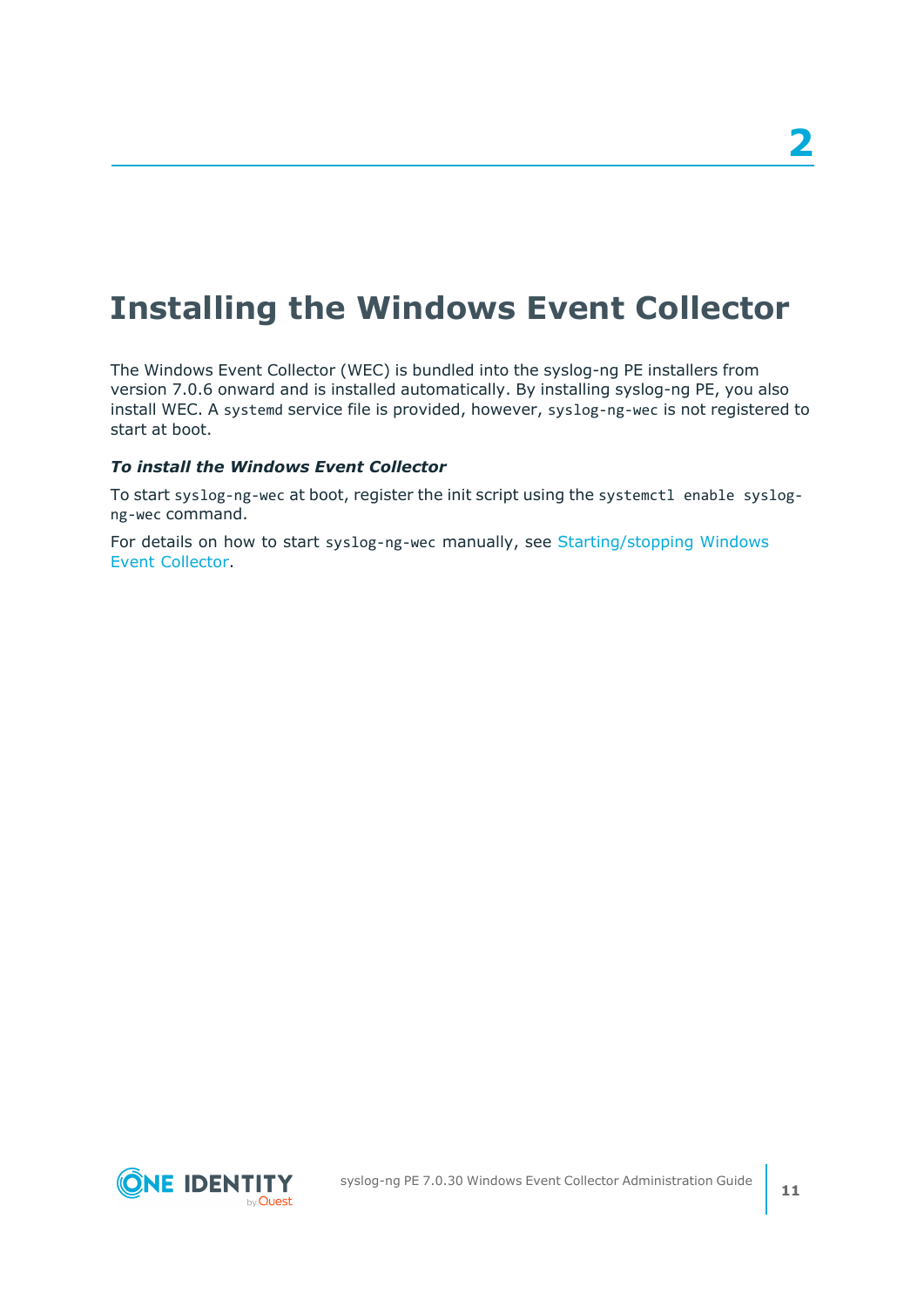## <span id="page-11-0"></span>**Generating SSL certificates for Windows Event Collector**

NOTE: Perform the procedure described in this section only if you want to use certificatebased authentication between Windows Event Forwarding (WEF) and Windows Event Collector (WEC).

When the Windows-based host and WEC start communicating for the first time, they authenticate each other by exchanging and verifying each other's certificates. The process begins with the Windows host requesting and verifying the WEC tool's certificates. After successful verification, the Windows host sends its own certificates for verification to WEC.

NOTE: If the Windows host fails to authenticate the WEC tool's certificates for some reason, check the Windows event logs for details.

For details on which event logs to look at, see [Troubleshooting](#page-38-0) Windows Event Collector.

The example described in this section uses OpenSSL for certificate generation. Note, however, that you can generate certificates using the Windows Public Key Infrastructure (PKI).

#### **CAUTION:**

**The examples in this section illustrate the creation of certificates with a default value of 365 days for expiration. However, most deployments remain operational for several years, so refreshing your certificates every 365 days is unnecessary. To avoid refreshing your certificates every year, One Identity recommends that you setup your host certificates with an expiration time longer than the default value of 365 days (as seen in the examples).**

To generate the SSL certificates for WEC, complete the following steps:

NOTE: The following configuration example works only if you have a functioning DNS server in your network. If you want to test WEC without a properly working DNS server, instead of host names, work with IP addresses in certificates and configurations. For an example configuration, see Creating [certificates/Collecting](https://www.syslog-ng.com/community/b/blog/posts/windows-event-collector-forwarding-syslog_2d00_ng) Windows EventLog without [installing](https://www.syslog-ng.com/community/b/blog/posts/windows-event-collector-forwarding-syslog_2d00_ng) extra software on Windows.

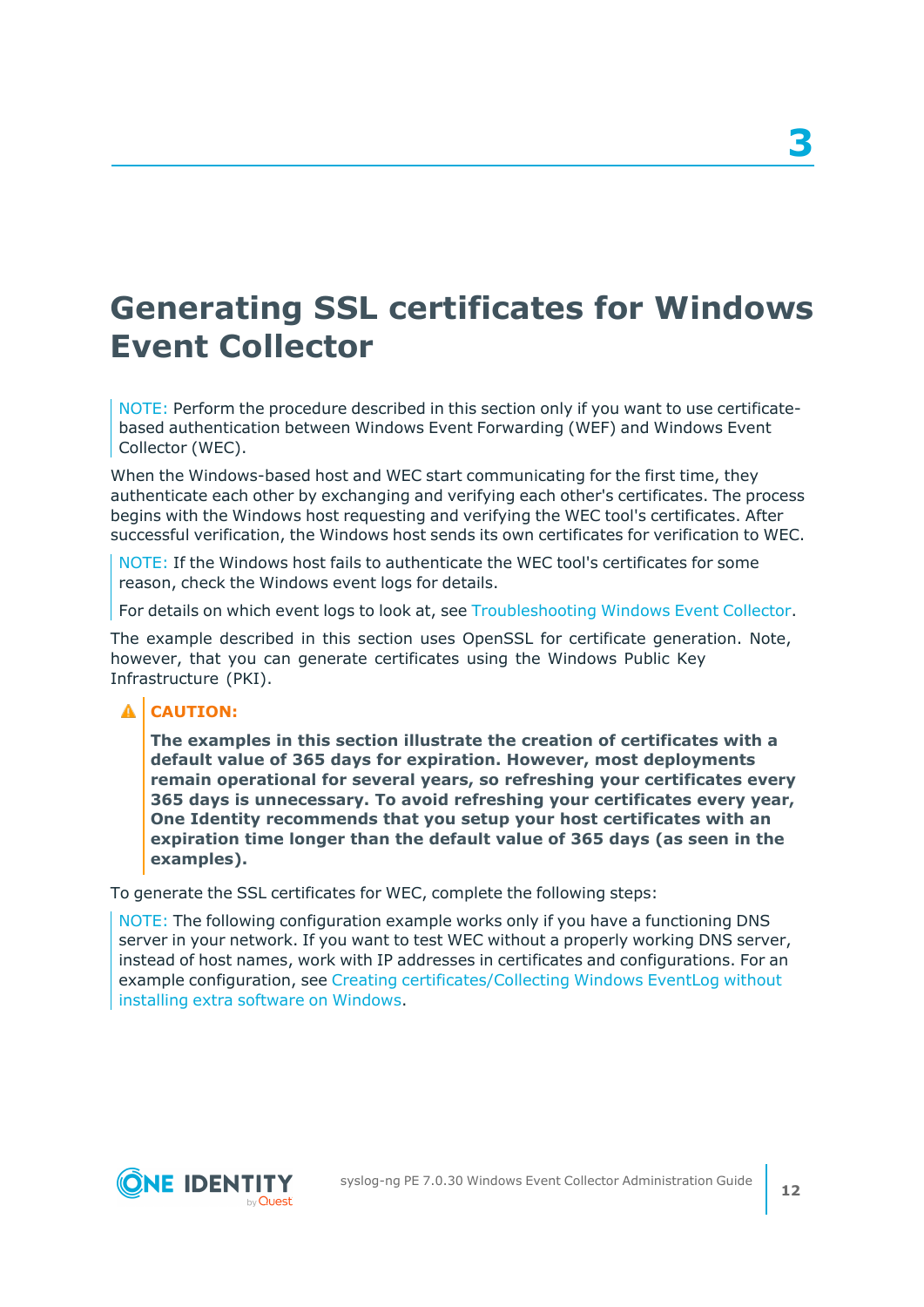#### *To generate SSL certificates for Windows Event Collector*

1. Create two certificate template files for both the server and the clients.

NOTE: The templates shown here are examples only. Not all elements of the example \*opts.cnf files are mandatory, for example, you do not need to define two DNS instances.

```
The contents of server-certopts.cnf:
```

```
[req]
default bits = 4096default md = sha256req extensions = req ext
keyUsage = keyEncipherment,dataEncipherment
basicConstraints = CA:FALSE
distinguished_name = dn
[ req ext ]
subjectAltName = @alt_names
extendedKeyUsage = serverAuth,clientAuth
[ alt names ]
DNS.1 = <1st DNS hostname of server (preferably FQDN)>
...
DNS.<N> = <Nth DNS hostname of server (preferably FQDN)>
IP.1 = \langle 1st IP of server>
...
IP.<N> = <Nth IP of server>
[dn]
```
#### **Example: Contents of server-certopts.cnf**

```
[req]
default_bits = 4096
default_md = sha256
req_extensions = req_ext
keyUsage = keyEncipherment,dataEncipherment
basicConstraints = CA:FALSE
distinguished_name = dn
[ req_ext ]
```
subjectAltName = @alt\_names

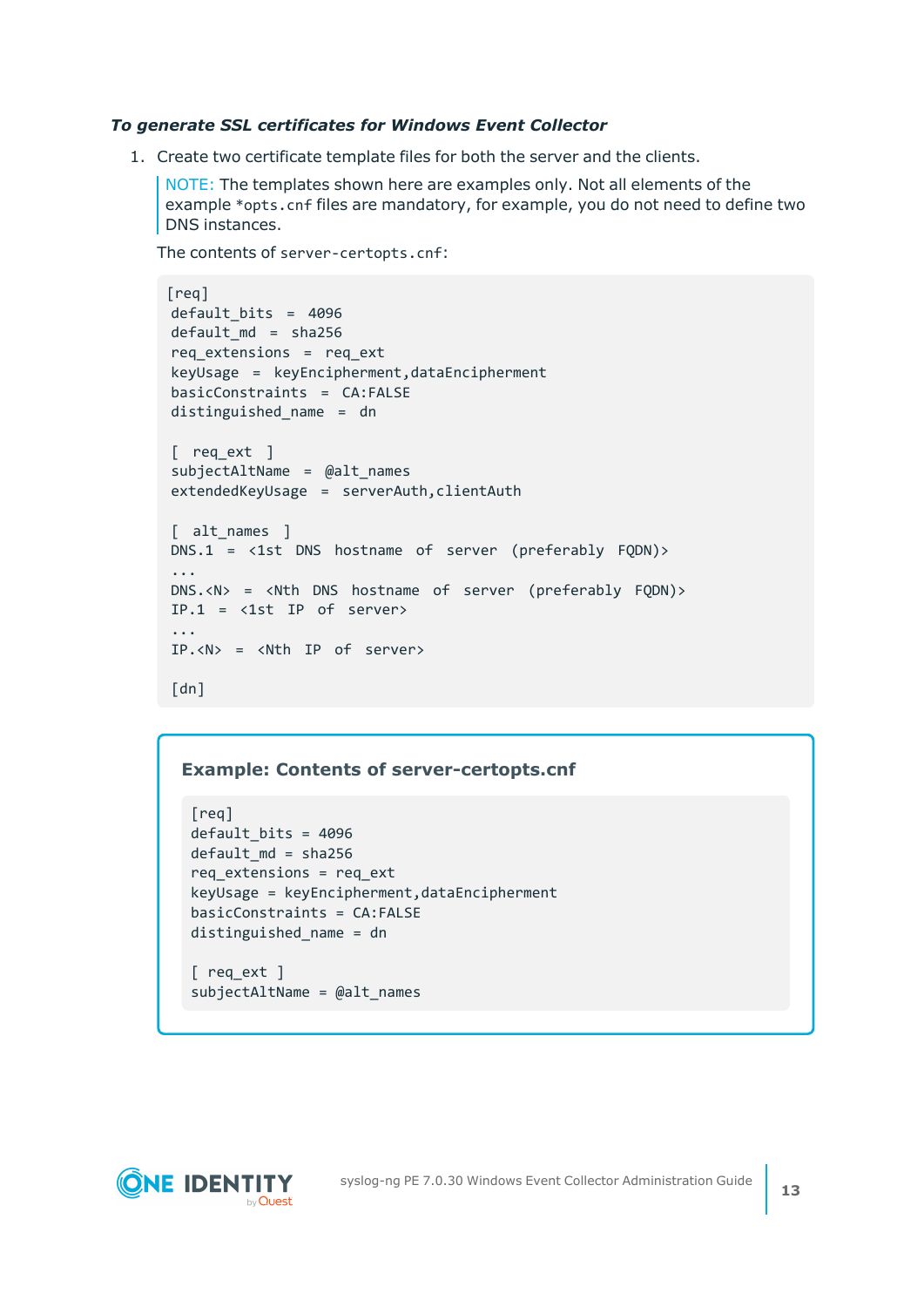```
extendedKeyUsage = serverAuth, clientAuth
[ alt names ]
DNS.1 = windowseventcollector.widgits
DNS.2 = wec.widgits
IP.1 = 10.64.10.2[dn]
```
The contents of client-certopts.cnf:

```
[req]
default_bits = 4096
default md = sha256req_extensions = req_ext
keyUsage = keyEncipherment,dataEncipherment
basicConstraints = CA:FALSE
distinguished_name = dn
[ req_ext ]
subjectAltName = @alt names
extendedKeyUsage = serverAuth,clientAuth
[ alt_names ]
DNS.1 = <1st DNS hostname of client (preferably FQDN)>
...
DNS.<N> = <Nth DNS hostname of client (preferably FQDN)>
IP.1 = <1st IP of client>
...
IP.<N> = <Nth IP of client>
[dn]
```
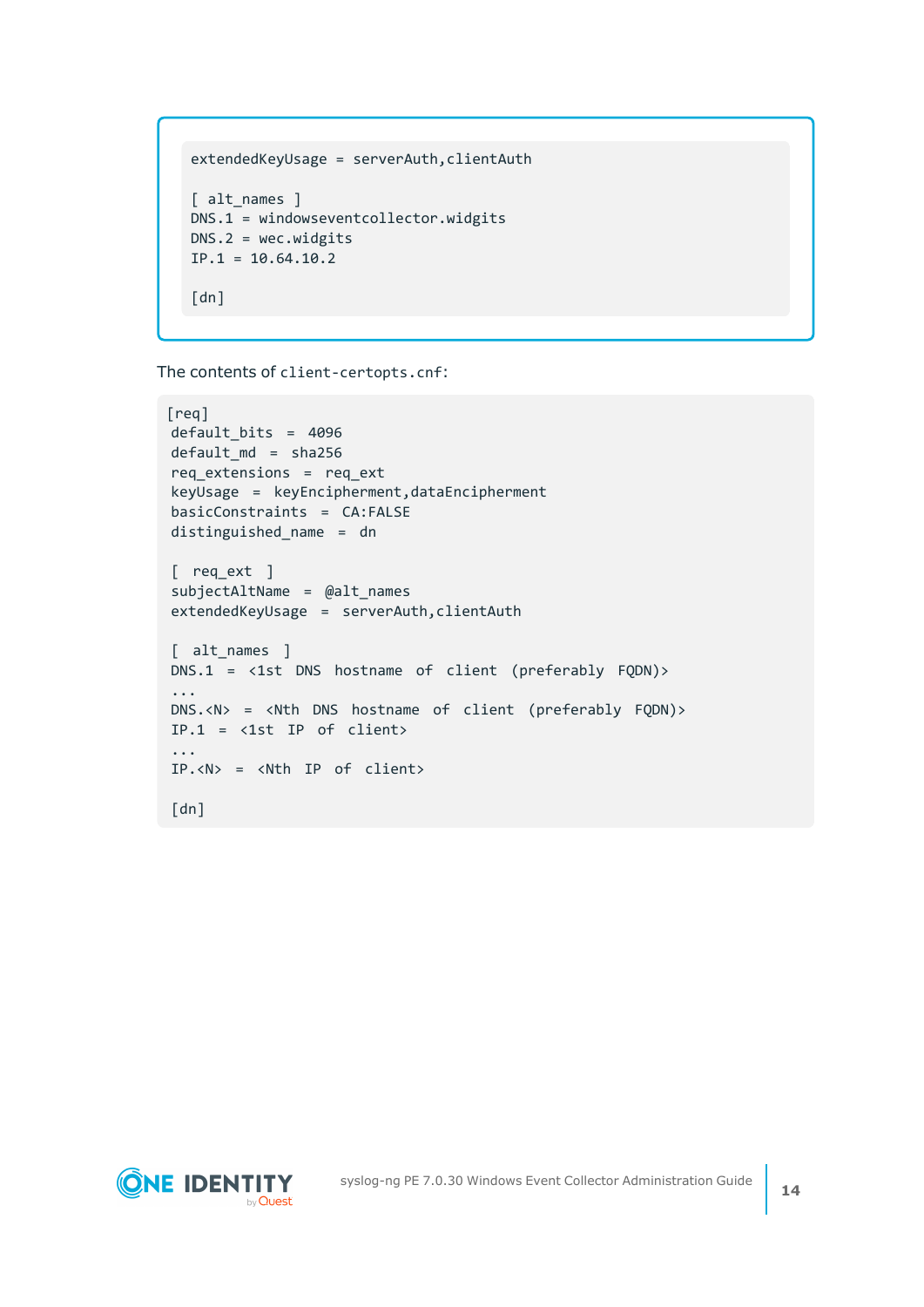#### **Example: Contents of client-certopts.cnf**

```
[req]
default_bits = 4096
default md = sha256req_extensions = req_ext
keyUsage = keyEncipherment,dataEncipherment
basicConstraints = CA:FALSE
distinguished_name = dn
[ req ext ]
subjectAltName = @alt_names
extendedKeyUsage = serverAuth,clientAuth
[ alt names ]
DNS.1 = windowsclient01.widgits
DNS.2 = client01.widgits
IP.1 = 10.64.10.11
[dn]
```
2. Generate the certificate authority (CA):

```
$ openssl genrsa -out ca.key 4096
```

```
$ openssl req -x509 -new -nodes -key ca.key -days 3650 -out ca.crt -subj
'<subject name for CA cert (must be formatted as
/type0=value0/type1=value1/type2=..., characters may be escaped by \setminus(backslash), no spaces are skipped)>'
```
#### **Example: Generating certificate authority (CA)**

```
$ openssl genrsa -out ca.key 4096
```

```
$ openssl req -x509 -new -nodes -key ca.key -days 3650 -out ca.crt -
subj '/C=AU/ST=Victoria/L=Melbourne/O=Internet Widgits Pty
Ltd/OU=Operations/CN=Operations Root CA'
```
Place a copy of the ca.crt file in a directory of your choice. Take a note of the directory because you need to reference it in the cadir option of the WEC configuration file. For more information, see [Configuring](#page-24-0) Windows Event Collector.

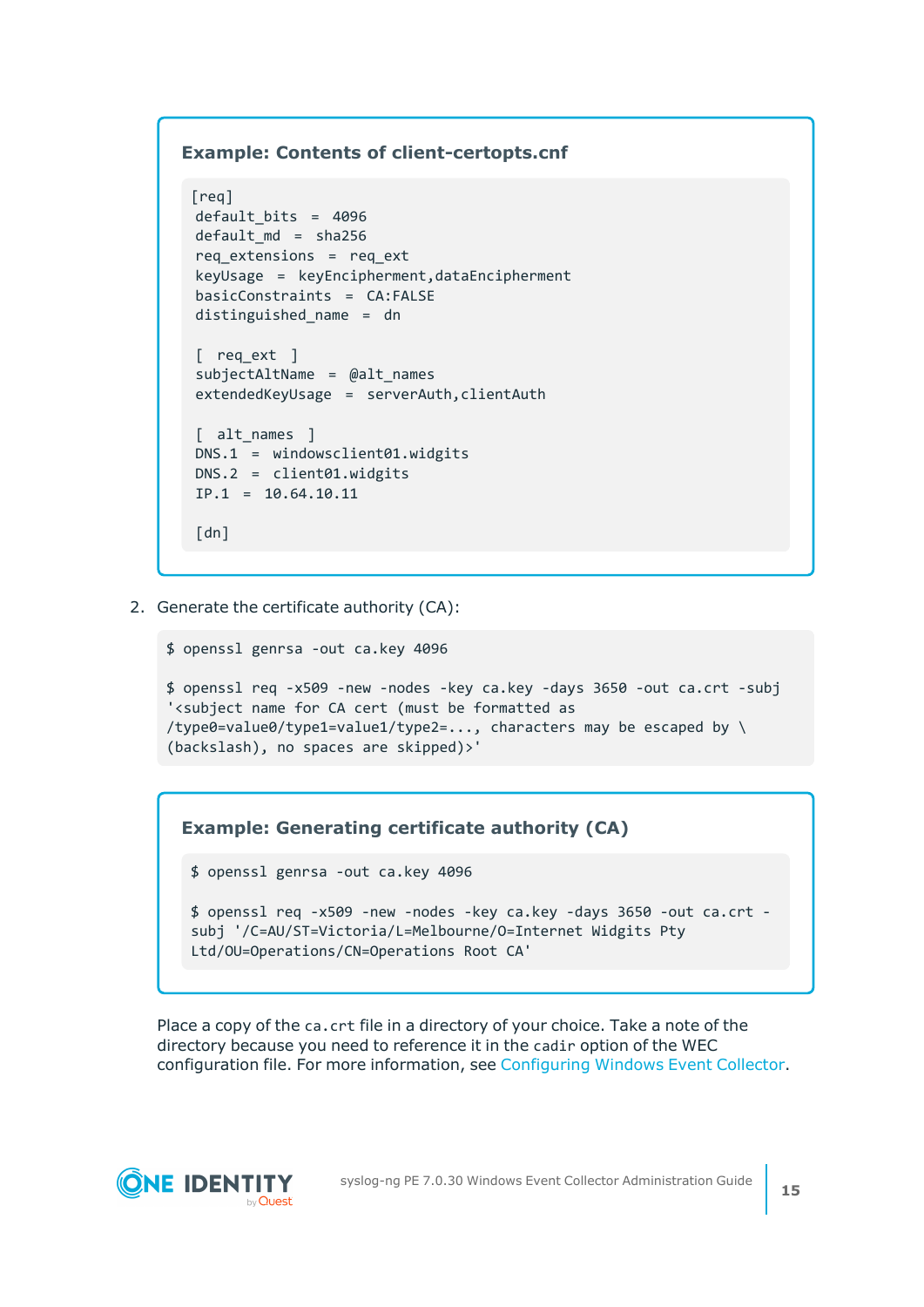3. Save the thumbprint of the CA:

\$ openssl x509 -in ca.crt -fingerprint -sha1 -noout | sed -e 's/\://g'

You will need the fingerprint to configure the event source computers that send log messages to Windows Event Collector. For details, see Configuring [certificate-based](#page-16-0) [authentication](#page-16-0) on event source computers.

4. Create the server certificate:

NOTE: The Common Name must be the FQDN (or IP address) of the Windows Event Collector server.

\$ openssl req -new -newkey rsa:4096 -nodes -out server.csr -keyout server.key -subj '<subject name for server cert (must be formatted as  $/$ type0=value0/type1=value1/type2=..., characters may be escaped by \ (backslash), no spaces are skipped)>'

\$ openssl x509 -req -in server.csr -out server.crt -CA ca.crt -CAkey ca.key -CAcreateserial -extfile server-certopts.cnf -extensions req\_ext -days 365

#### **Example: Creating the server certificate**

\$ openssl req -new -newkey rsa:4096 -nodes -out server.csr -keyout server.key -subj '/C=AU/ST=Victoria/L=Melbourne/O=Internet Widgits Pty Ltd/OU=Operations/CN=windowseventcollector.widgits'

\$ openssl x509 -req -in server.csr -out server.crt -CA ca.crt -CAkey ca.key -CAcreateserial -extfile server-certopts.cnf -extensions req\_ ext -days 365

5. Create the certificates for the clients:

NOTE: The Common Name must be the FQDN (or IP address) of the client.

\$ openssl req -new -newkey rsa:4096 -nodes -out client.csr -keyout client.key -subj '<subject name for client cert (must be formatted as  $/$ type0=value0/type1=value1/type2=..., characters may be escaped by  $\setminus$ (backslash), no spaces are skipped)>'

```
$ openssl x509 -req -in client.csr -out client.crt -CA ca.crt -CAkey
ca.key -CAcreateserial -extfile client-certopts.cnf -extensions req_ext
-days 365
```
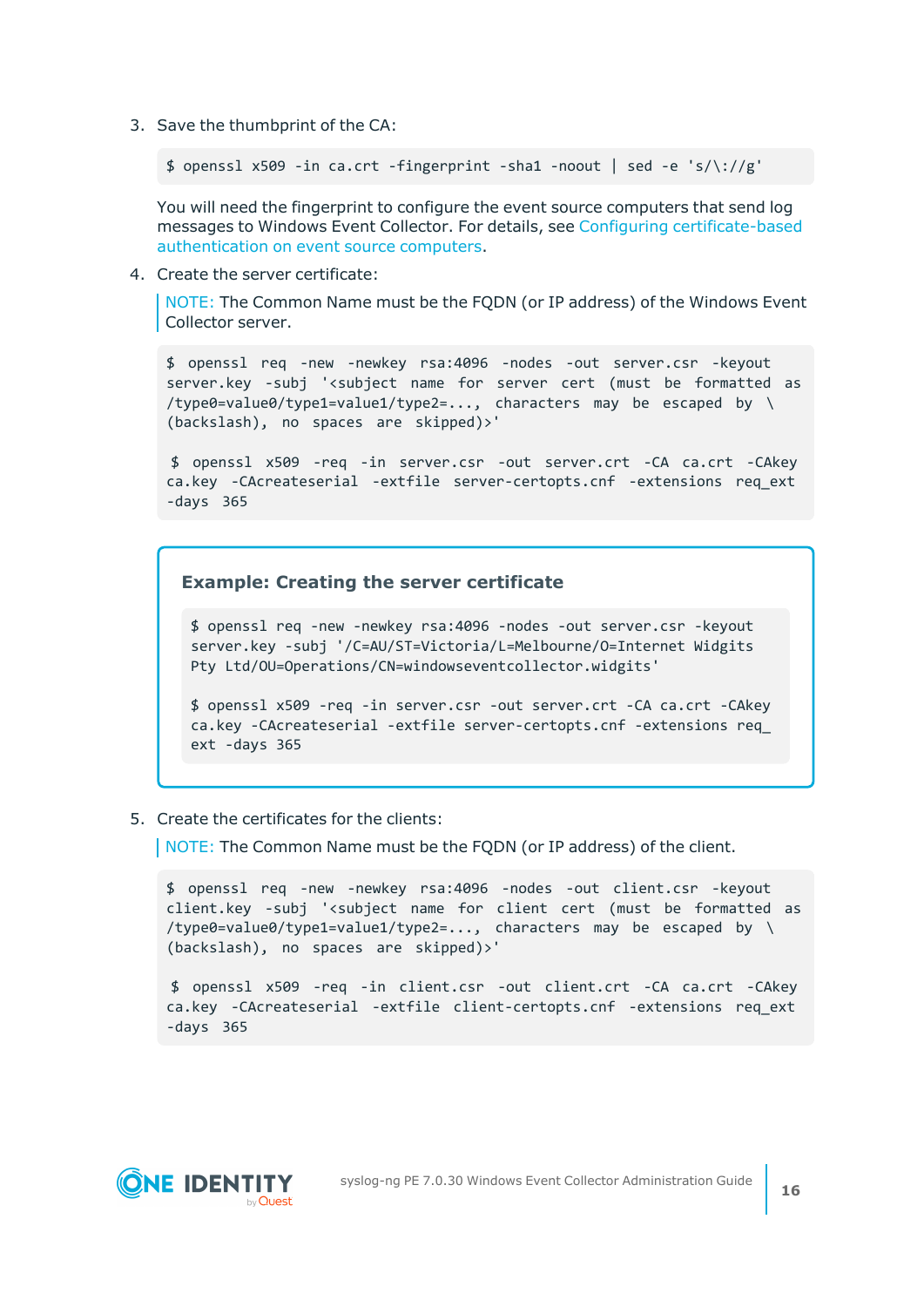#### **Example: Creating the certificates for the clients**

```
$ openssl req -new -newkey rsa:4096 -nodes -out client.csr -keyout
client.key -subj '/C=AU/ST=Victoria/L=Melbourne/O=Internet Widgits
Pty Ltd/OU=Operations/CN=windowsclient01.widgits'
```

```
$ openssl x509 -req -in client.csr -out client.crt -CA ca.crt -CAkey
ca.key -CAcreateserial -extfile client-certopts.cnf -extensions req_
ext -days 365
```
6. Export the certificates of the clients to the format recognized by the Windows Certificate Manager tool.

```
$ openssl pkcs12 -export -inkey client.key -in client.crt -certfile
ca.crt -out client.p12
```
### <span id="page-16-0"></span>**Configuring certificate-based authentication on event source computers**

NOTE: Perform the procedure described in this section only if you want to use certificatebased authentication between Windows Event Forwarding (WEF) and Windows Event Collector (WEC).

#### **Prerequisites**

Microsoft Windows 8 or newer, up to Windows Server 2019

When collecting event logs from Windows hosts, the Windows clients sending logs act as the event source computers. The WEC tool collects and forwards messages from the standard Windows eventlog containers.

There is no restriction on the number of Windows hosts that can connect to the Windows Event Collector.

To configure your event sources, complete the following steps.

#### *To configure event source computers*

- 1. Open the **Microsoft Management Console** (mmc.exe), select **File > Add/Remove Snap-ins**, and add the **Certificates** snap-in.
- 2. Select **Computer Account**.

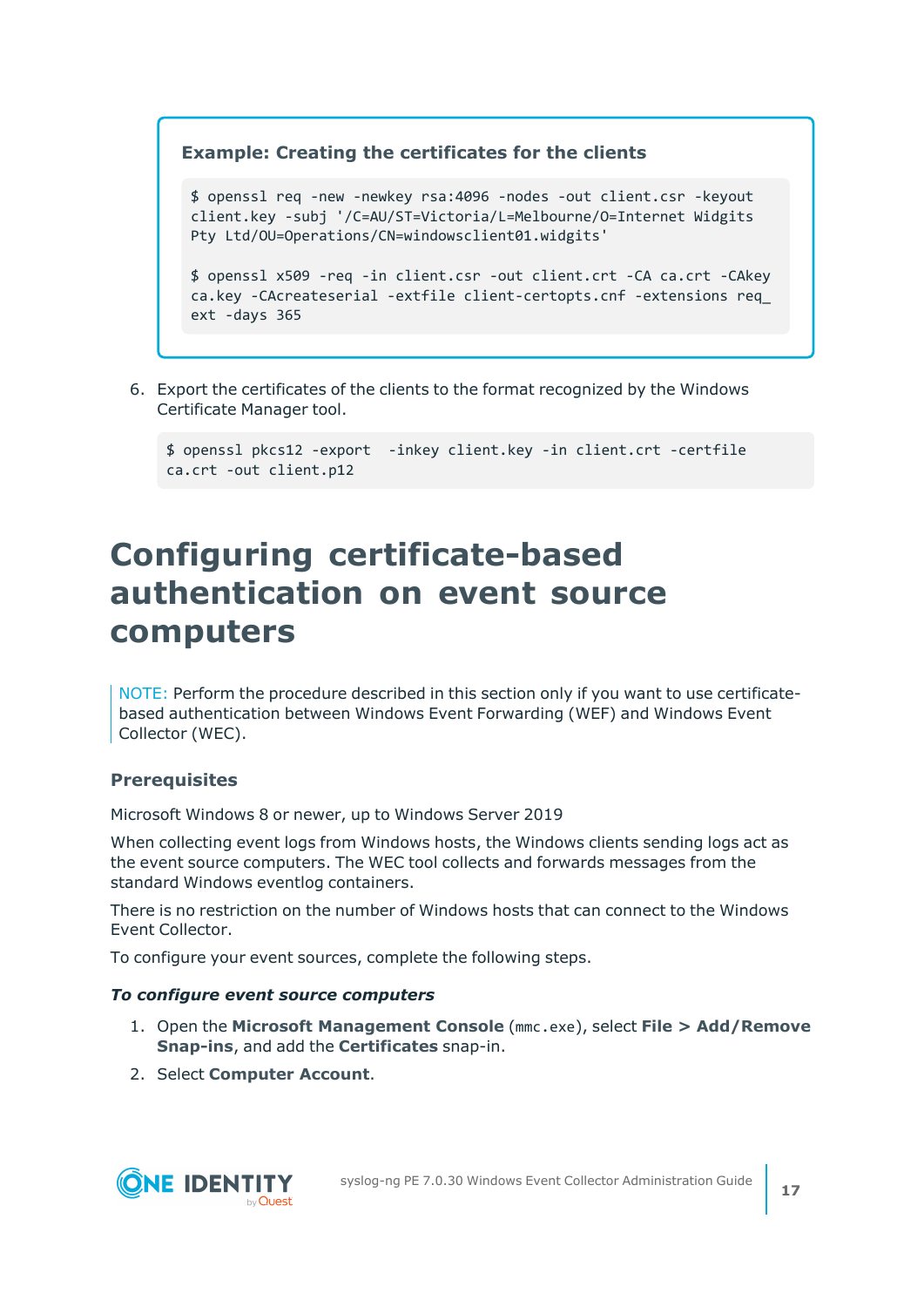- 3. Right-click the **Personal** node, and select **All Tasks > Import**.
- 4. Find and select the client certificate (client\*.p12) and import this file.
- 5. The PKCS #12 archive contains the CA certificate as well. Move the CA certificate to the **Trusted Root Certification Authorities** node after the import.

NOTE: Make sure that you only move the CA certificate and not the client certificate.

6. Give NETWORK SERVICE access to the private key file of the client authentication certificate:

NOTE: Make sure that you modify the access rights of only the private key file of the client certificate and not the CA certificate.

- a. In certmgr, right-click the client certificate, select **All Tasks > Manage Private Keys...**.
- b. Add read permission to NETWORK SERVICE.

### **Figure 2: Adding read permission to NETWORK SERVICE**



- 7. To forward security logs:
	- a. In CompMgmt.msc, under **Local Users and Groups**, click **Groups > Event Log Readers** to open **Event Log Readers Properties**.

NOTE: If the Windows host is a domain controller, the **Local Users and Groups** option does not work. In this case, use **Active Directory Users and Computers**, select the name of your domain, and after that, select **Builtin**. In the right-side panel, you can modify the **Event Log Reader** group.

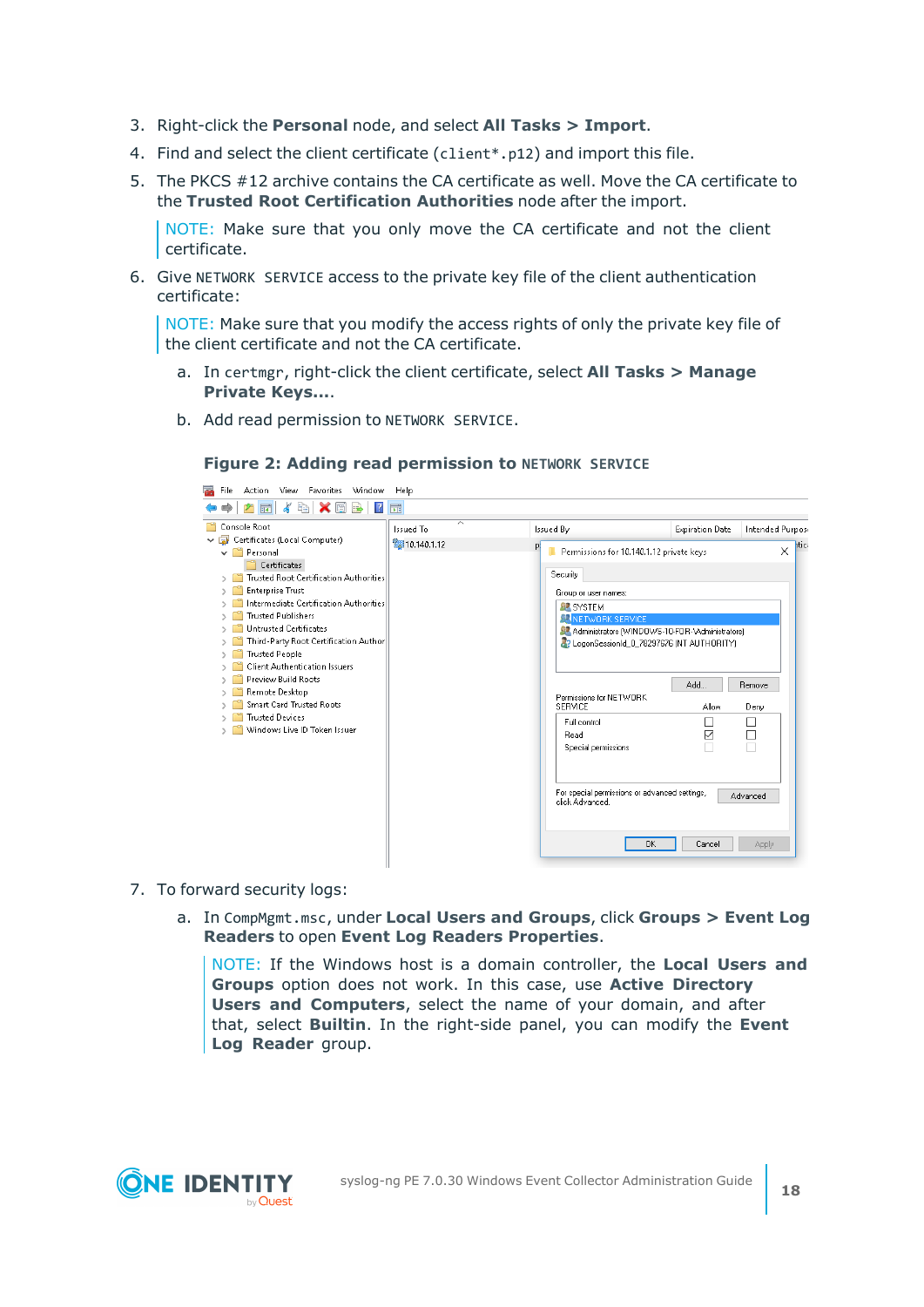b. Add the NETWORK SERVICE account to the **Event Log Readers** group.

| ÷<br>Favorites<br>View<br>Window<br>File<br>Action                                                 | Help                                                                                                                                                                                                                                                                                                                                                                                                                                           |                                                                                                                                                                                                        |                                                                                                                                                                                                                                                                            |           |          |
|----------------------------------------------------------------------------------------------------|------------------------------------------------------------------------------------------------------------------------------------------------------------------------------------------------------------------------------------------------------------------------------------------------------------------------------------------------------------------------------------------------------------------------------------------------|--------------------------------------------------------------------------------------------------------------------------------------------------------------------------------------------------------|----------------------------------------------------------------------------------------------------------------------------------------------------------------------------------------------------------------------------------------------------------------------------|-----------|----------|
| $\vert$ ?<br>扇                                                                                     |                                                                                                                                                                                                                                                                                                                                                                                                                                                |                                                                                                                                                                                                        |                                                                                                                                                                                                                                                                            |           |          |
| Console Root<br>Certificates (Local Computer)<br>Local Users and Groups (Local)<br>Users<br>Groups | Name<br>Access Control Assistance Opera<br>Administrators<br>Backup Operators<br>Cryptographic Operators<br>Distributed COM Users<br>Event Log Readers<br><b>SA</b> Guests<br>Hyper-V Administrators<br><b>SE IIS_IUSRS</b><br>Network Configuration Operators<br>Performance Log Users<br>Performance Monitor Users<br>Power Users<br>Remote Desktop Users<br>Remote Management Users<br>Replicator<br>System Managed Accounts Group<br>Users | Description<br>Me Event Log Readers Properties<br>Ad<br>General<br>Bai<br>Me<br>Md<br>Me<br>Gu<br>Description:<br>Me<br>Bu<br>Members:<br>Md<br>Me<br>Md<br>Pot<br>Md<br>Me<br>Suj<br>Md<br>Usi<br>Add | Event Log Readers<br>Members of this group can read event logs from local<br>machine<br>ANT AUTHORITY INETWORK SERVICE (S-1-5-20)<br>Changes to a user's group membership<br>are not effective until the next time the<br>Remove<br>user logs on.<br>0K<br>Cancel<br>Apply | ?<br>Help | $\times$ |
|                                                                                                    |                                                                                                                                                                                                                                                                                                                                                                                                                                                |                                                                                                                                                                                                        |                                                                                                                                                                                                                                                                            |           |          |

**Figure 3: Adding the NETWORK SERVICE account to the Event Log Readers group.**

- c. Reboot the client computer.
- 8. Run the following commands from an elevated privilege command prompt:

```
winrm qc -q
winrm set winrm/config/client/auth @{Certificate="true"}
```
- 9. Open gpedit.msc.
- 10. Under the **Computer Configuration** node, expand the **Administrative Templates** node, then expand the **Windows Components** node, and then select the **Event Forwarding** node.
- 11. Select the **SubscriptionManagers** setting and enable it. Click the **Show** button to add a subscription [\(Generating](#page-11-0) SSL certificates for Windows Event Collector).

Use the FQDN of your WEC server in the URL, or, you can also use the IP address. Make sure that the name or the IP address that you use matches the common name in the certificate of the WEC server.

Server=https://<FQDN of the collector>:5986/wsman/SubscriptionManager/WEC,Refresh=<Refresh interval in seconds>,IssuerCA=<Thumbprint of the root CA>

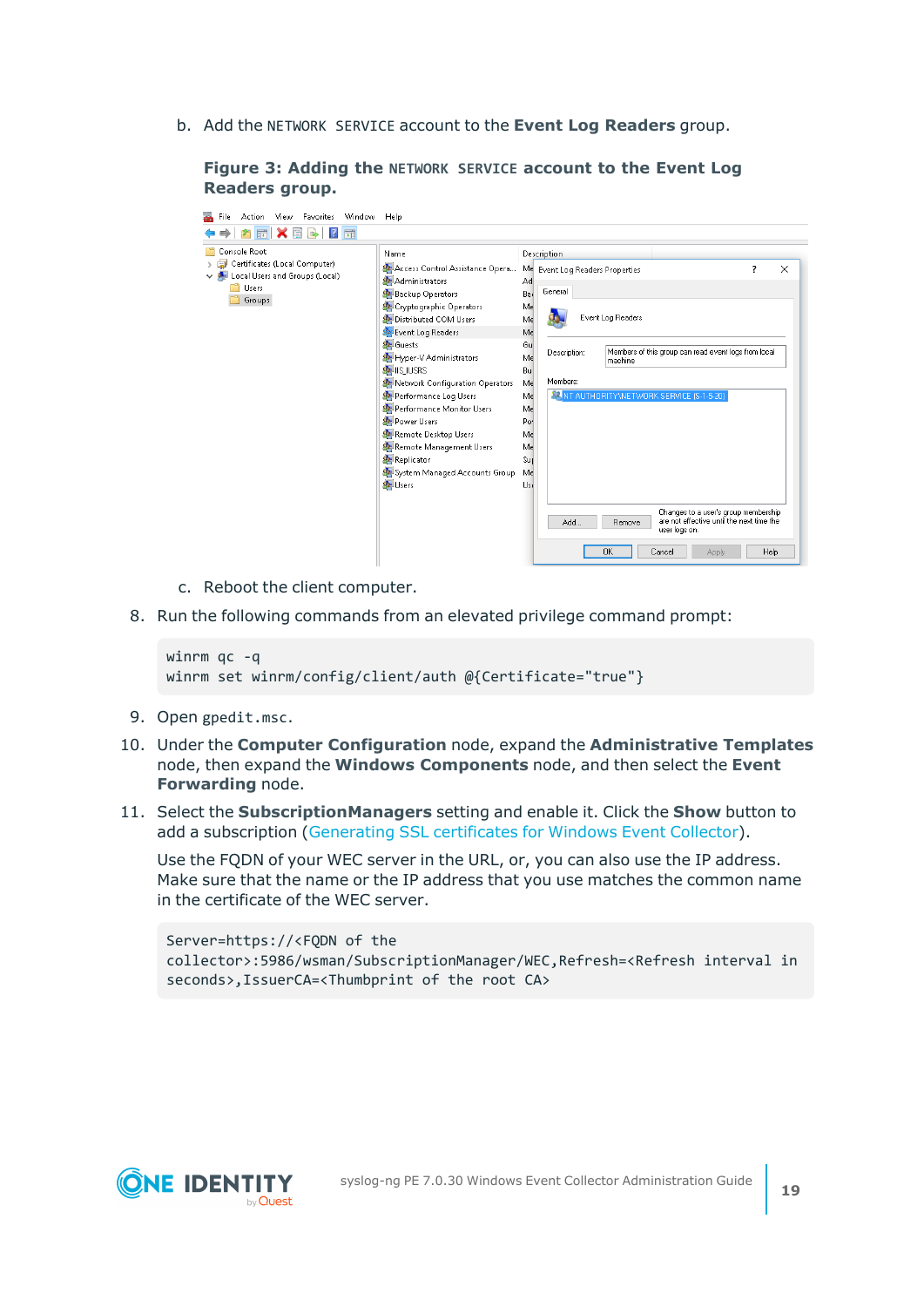### **Example: Subscription using the FQDN of the WEC server**

Server=HTTPS://wec.balabit:5986/wsman/SubscriptionManager/WEC,Refresh =60,IssuerCA=A814E609311FD3A89FFD0297974524E4F2D2BA9D

#### **Figure 4: Adding the subscription in SubscriptionManagers**

| Configure target Subscription Manager                                             |                                                                                 | ×                                                                                                                                                                                                                                                                                                                      |
|-----------------------------------------------------------------------------------|---------------------------------------------------------------------------------|------------------------------------------------------------------------------------------------------------------------------------------------------------------------------------------------------------------------------------------------------------------------------------------------------------------------|
| Configure target Subscription Manager                                             | Previous Setting                                                                | Next Setting                                                                                                                                                                                                                                                                                                           |
| Comment:<br>◯ Not Configured<br>◉ Enabled<br>$\bigcirc$ Disabled<br>Supported on: | At least Windows Vista                                                          |                                                                                                                                                                                                                                                                                                                        |
| Options:                                                                          | Help:                                                                           |                                                                                                                                                                                                                                                                                                                        |
| SubscriptionManagers<br>Show                                                      | Subscription Manager.                                                           | This policy setting allows you to configure the server address,<br>refresh interval, and issuer certificate authority (CA) of a target                                                                                                                                                                                 |
| Show Contents<br>SubscriptionManagers<br>Value<br>٠                               | П<br>Server=HTTPS://server:5986/wsman/SubscriptionManager/WEC,Refresh=3,IssuerC | ou can configure the Source<br>×<br>2DN (Fully Qualified Domain<br>subscription specifics.<br>ng the HTTPS protocol:<br>ionManager/WEC,Refresh= <re<br><math>A = \langle</math>Thumb print of the client<br/>using the HTTP protocol, use<br/>this policy setting, the Event<br/>ecified.<br/>Cancel<br/>Apply</re<br> |
|                                                                                   | 0K<br>Cancel                                                                    |                                                                                                                                                                                                                                                                                                                        |

NOTE: If you want to configure multiple subscriptions because you want to forward Windows events to multiple event collectors (such as WEC), then you can do that here.

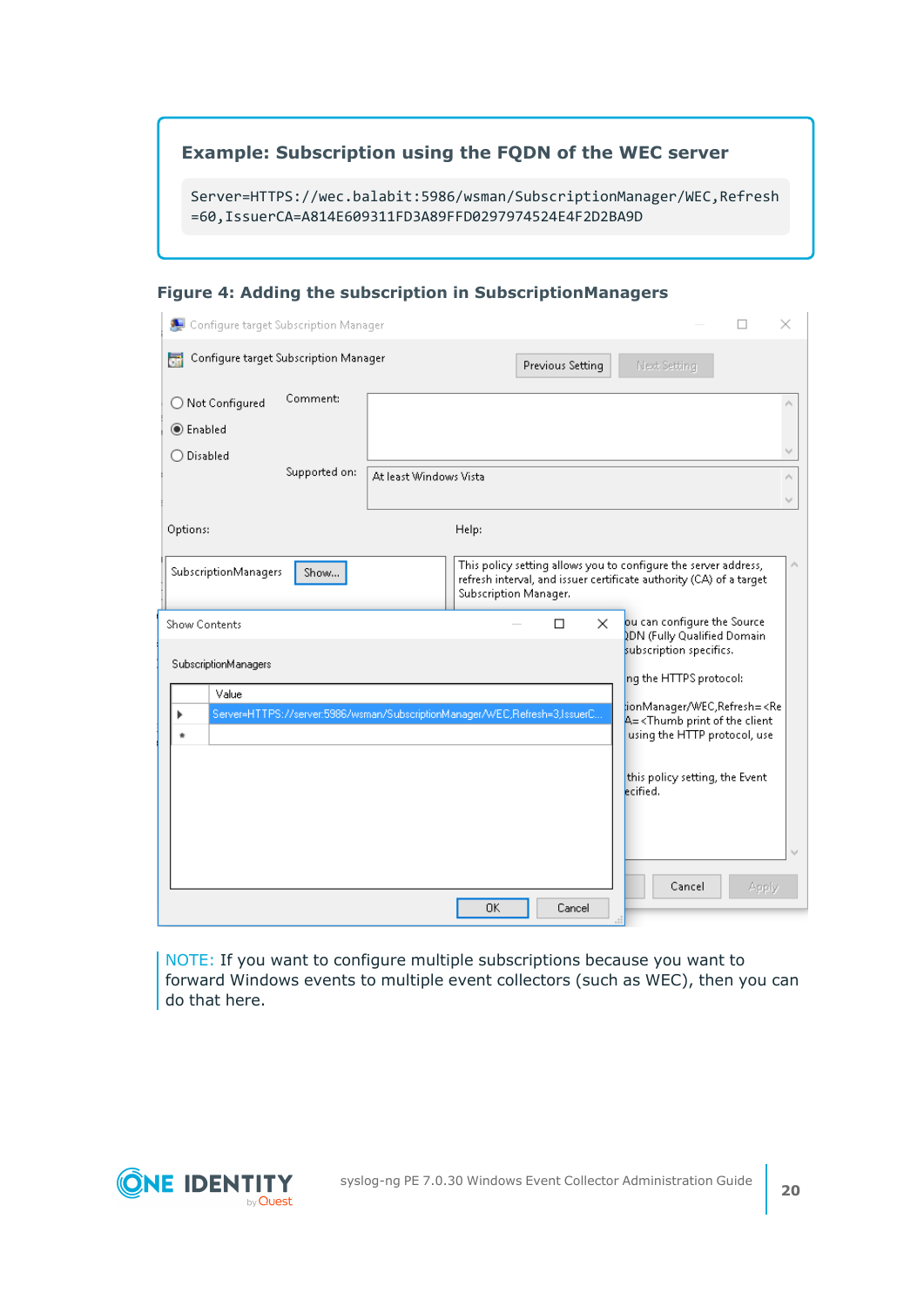## <span id="page-20-0"></span>**Configuring Kerberos authentication on Windows Server (DC) hosts**

This section describes the prerequisites and the configuration procedure for Windows Server (DC) hosts to use Kerberos-based authentication between Windows Event Forwarding (WEF) and WEC.

#### **To configure Windows Server (DC) hosts for Kerberos authentication**

1. Install Active Directory Domain Services.

For more information, see Install Active [Directory](https://docs.microsoft.com/en-us/windows-server/identity/ad-ds/deploy/install-active-directory-domain-services--level-100-) Domain Services (Level [100\)/docs.microsoft.com](https://docs.microsoft.com/en-us/windows-server/identity/ad-ds/deploy/install-active-directory-domain-services--level-100-).

2. If Windows domain clients do not exist yet, join them to the domain.

For more information, see Join a Computer to a [Domain/docs.microsoft.com.](https://docs.microsoft.com/en-us/windows-server/identity/ad-fs/deployment/join-a-computer-to-a-domain)

- 3. To make the Linux host reachable from all Windows hosts, register the configured FQDN for the Linux host in the Active Directory DNS Manager.
- 4. To communicate with Kerberos, in **Windows Domain Controller**, create a domain user whose password never expires.
- 5. In **User properties**, in **Account** tab > **Account options**, set Kerberos AES-128 bit and Kerberos AES-256 bit encryption support for the domain user that you created in the previous step.
- 6. From the console, run the following command to map the Service Principal Name (SPN) with a domain user and to generate a keytable file (also called keytab file) output to communicate with Kerberos. Run it as an administrator, or as a user with elevated rights, for example, as root.

#### **Example: Mapping SPN with a domain user and generating a keytab file**

This command maps the SPN with the root domain user and generates a keytab at C:\kerberos\_shared\linux\_service\_account.keytab to communicate with Kerberos.

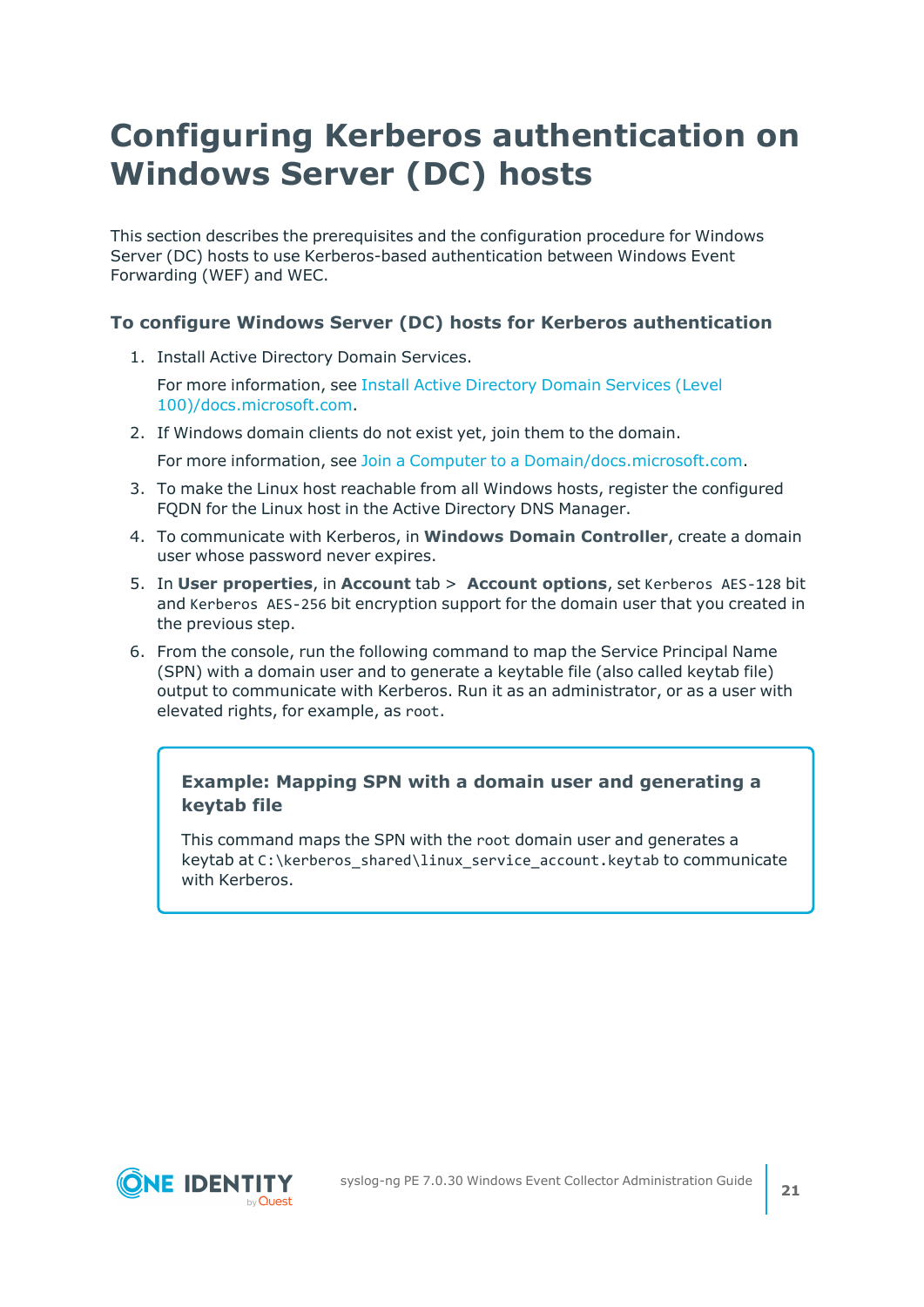#### **Command**:

```
ktpass.exe -out C:\kerberos shared\linux service account.keytab -
princ http/<linux_host_fqdn>@<kerberos_realm> -mapUser <DOMAIN_
NETBIOS NAME in UPPER CASE>\<domain_user> -pType KRB5_NT_PRINCIPAL -
crypto AES256-SHA1 -pass '<domain-user-password-as-string>'
```
#### **Example**:

```
ktpass.exe -out C:\kerberos shared\linux service account.keytab -
princ http/testlinuxhost.testdomain.com@TESTDOMAIN.COM -mapUser
TESTDOMAIN\root -pType KRB5_NT_PRINCIPAL -crypto AES256-SHA1 -pass
'Passw@rD123'
```
For more information on the ktpass command, see [ktpass/docs.microsoft.com.](https://docs.microsoft.com/en-us/windows-server/administration/windows-commands/ktpass) For more information on the setspn command, see [Setspn/docs.microsoft.com.](https://docs.microsoft.com/en-us/previous-versions/windows/it-pro/windows-server-2012-r2-and-2012/cc731241(v=ws.11)) For more information on the keytab file, see keytab/MIT Kerberos [Documentation](https://web.mit.edu/kerberos/krb5-devel/doc/basic/keytab_def.html).

- 7. Check whether the command ran successfully.
	- Verify if the output keytab file is generated.
	- Verify if the SPN is mapped with the domain user.



**Command**:

```
setspn.exe -L <DOMAIN_NETBIOS_NAME_in_UPPER_CASE>\<domain_
username>
```
#### **Example**:

```
setspn.exe -L TESTDOMAIN\root
```
8. Copy the generated keytab file from the Windows Domain Controller to the Linux host.

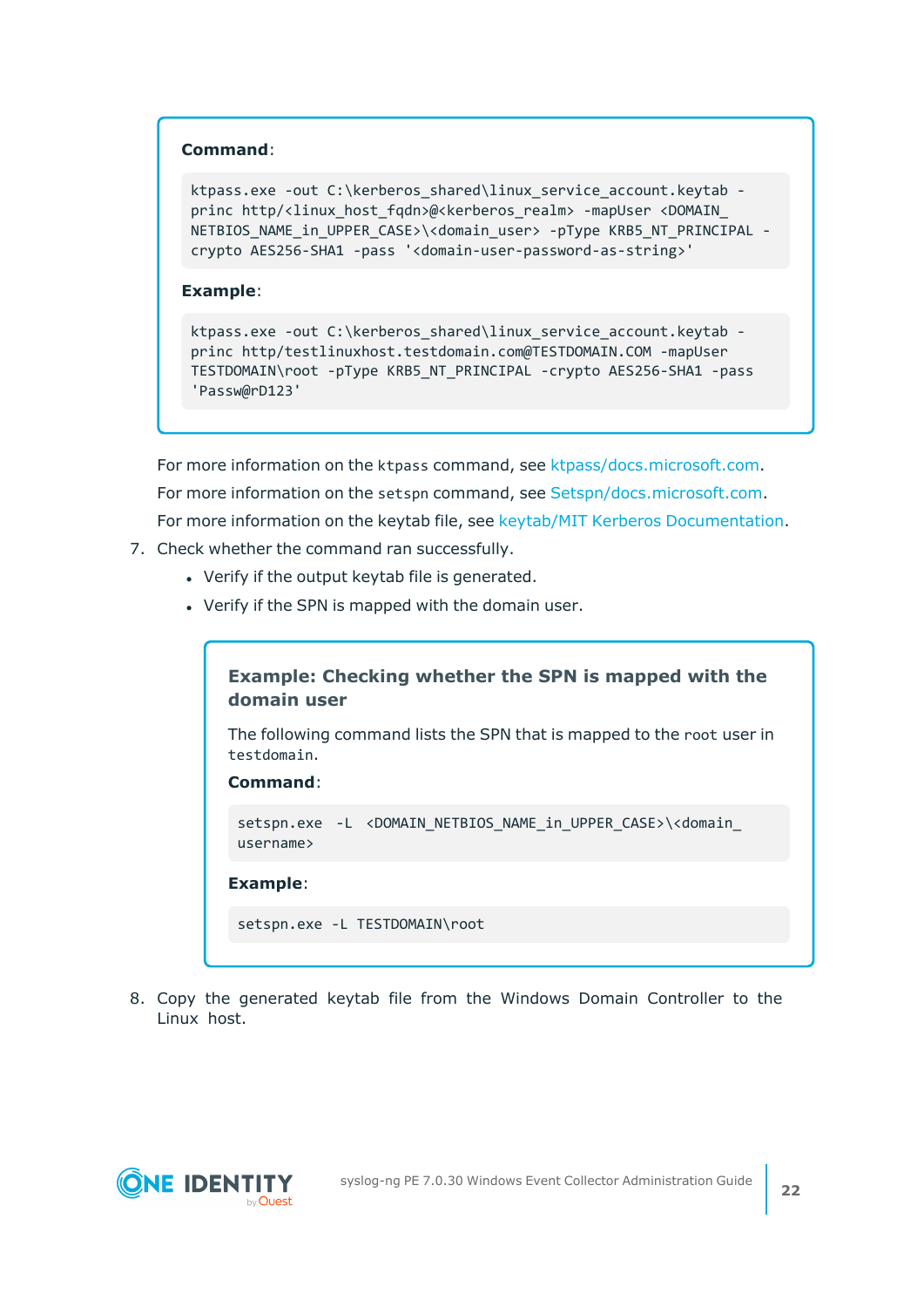### **A** CAUTION:

**Risk of unauthorized access!**

**Protect the keytab file with proper file permissions, as anyone with read permissions can use the credentials in the network to access other services. Give administrators all permissions (6) to the keytab file, but do not give read or any other permissions (0) to users.**

## <span id="page-22-0"></span>**Configuring Kerberos authentication on Windows domain client hosts**

To use Kerberos authentication between Windows Event Forwarding (WEF) and Windows Event Collector (WEC), configure the Windows domain client hosts.

Perform the following procedure on each Windows domain client host.

- 1. In the Windows domain client host, start gpedit.msc.
- 2. Navigate to **Computer Configuration** > **Administrative Templates** > **Windows Components** > **Event Forwarding**.
- 3. Select **SubscriptionManagers** and enable it.
- 4. To add a subscription, click **Show**.
- 5. Set **Server** to HTTP://<linux\_host\_ fqdn>:5985/wsman/SubscriptionManager/WEC,Refresh=10

For example:

Server=HTTP://testlinuxhost.testdomain.com:5985/wsman/SubscriptionManager/WE C,Refresh=10

## <span id="page-22-1"></span>**Configuring Kerberos authentication on Linux hosts**

Perform the following procedure on the Linux host to use Kerberos-based authentication between Windows Event Forwarding (WEF) and Windows Event Collector (WEC).

1. On the Linux host, configure the gateway and DNS settings so that the other hosts in the domain can reach the Linux host.

In Windows Active Directory DNS Manager, use the same name and IP address that you set for the Linux host.

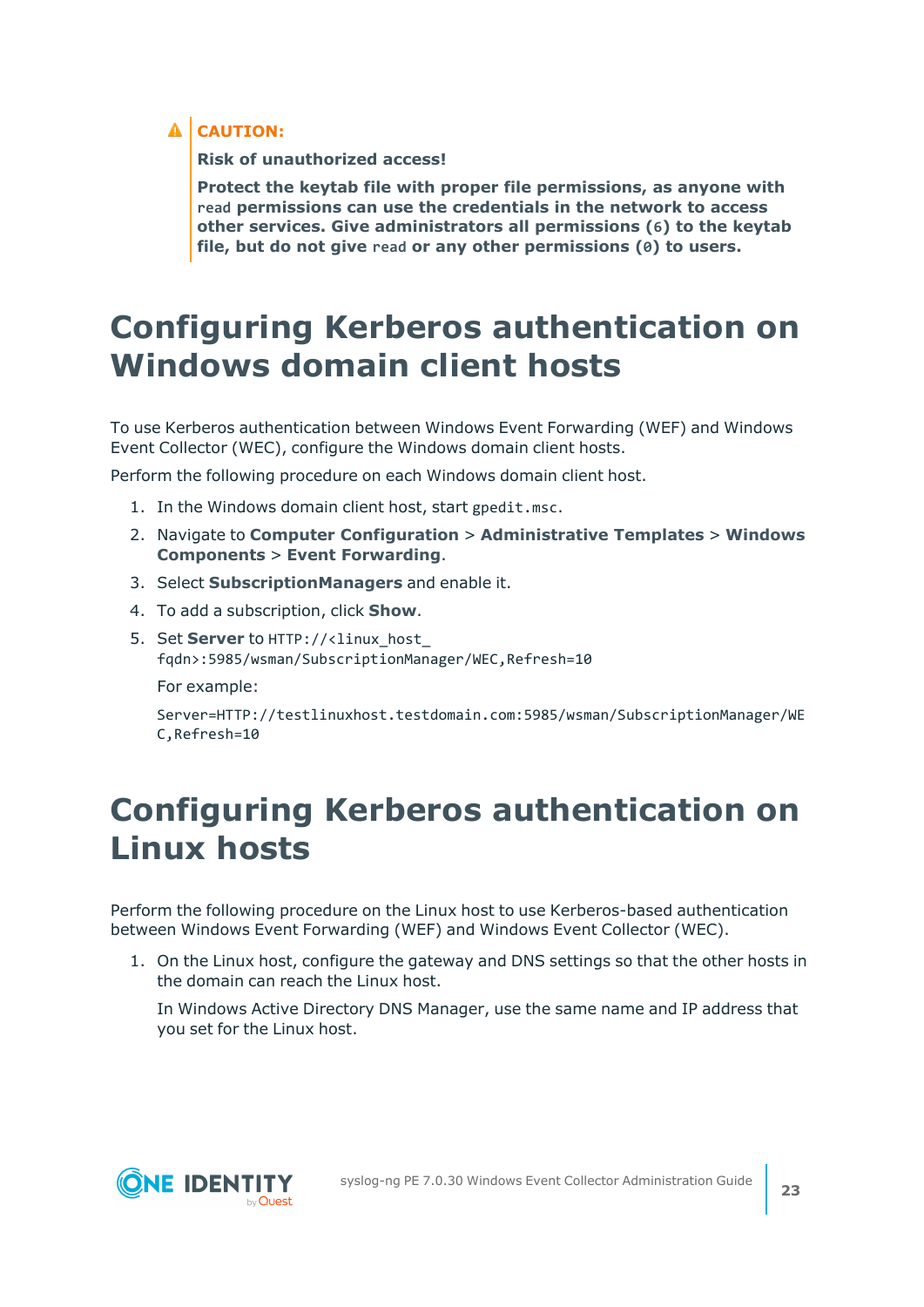- 2. Copy the generated keytab file from the Windows Domain Controller to the Linux host.
	- **A** CAUTION: **Risk of unauthorized access! Protect the keytab file with proper file permissions, as anyone with read permissions can use the credentials in the network to access other services. Give administrators all permissions (6) to the keytab file, but do not give read or any other permissions (0) to users.**
- 3. (Optional) If there was a keytab file already installed on the Linux host, merge it with the keytab file that you generated previously in this procedure:
	- a. Start the ktutil tool, and enter:

read kt [path of the keytab file previously installed on Linux host] read kt [path of the currently generated keytab file] write kt [path of the new, merged keytab file] q

b. After the ktutil tool has created the new, merged keytab file, configure it for WEC.

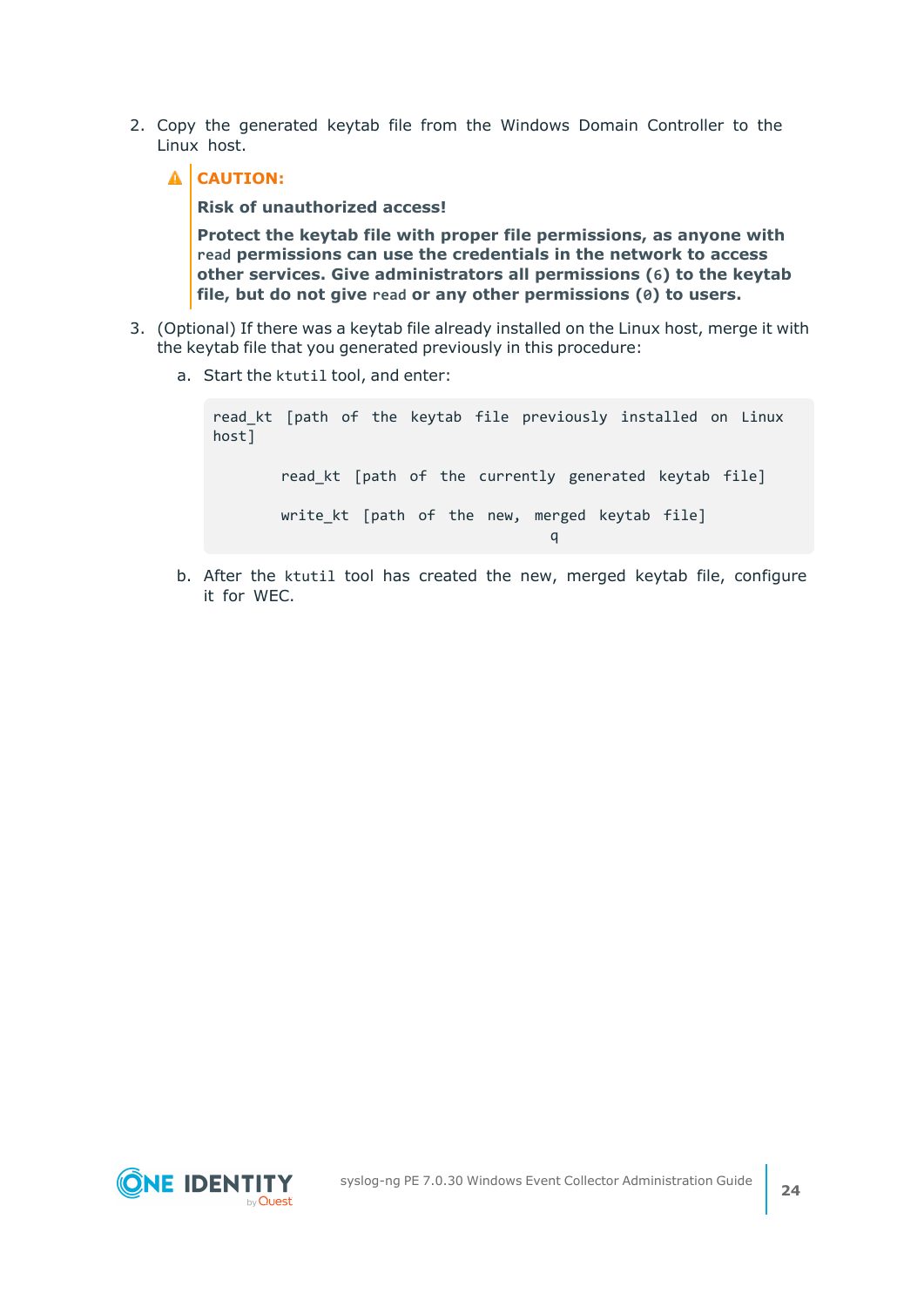## <span id="page-24-0"></span>**Configuring Windows Event Collector**

Once you have configured your event source computer(s), the next step is to configure your event collector, in this case, the Windows Event Collector (WEC) for syslog-ng PE.

NOTE: The configuration file of WEC is YAML based. Note that YAML uses spaces, not tabs, for indentation.

To configure WEC, use the following options.

For an example wec.yaml file, see WEC configuration example for [certificate-based](#page-43-0) [authentication](#page-43-0).

#### **server**

| Type:    | string |
|----------|--------|
| Default: | N/A    |

*Description:* The hostname, IP address, or FQDN of the server where WEC is running.

NOTE: The value of the Server parameter must match the Common Name of the SSL certificate.

NOTE: If you use Kerberos authentication between WEF and WEC, set server to the FQDN of the Linux host.

#### **port**

| Type:    | integer |
|----------|---------|
| Default: | 5986    |

*Description:* The port where the server running WEC is listening.

NOTE: If you use Kerberos authentication between WEF and WEC, set port to 5985.



**4**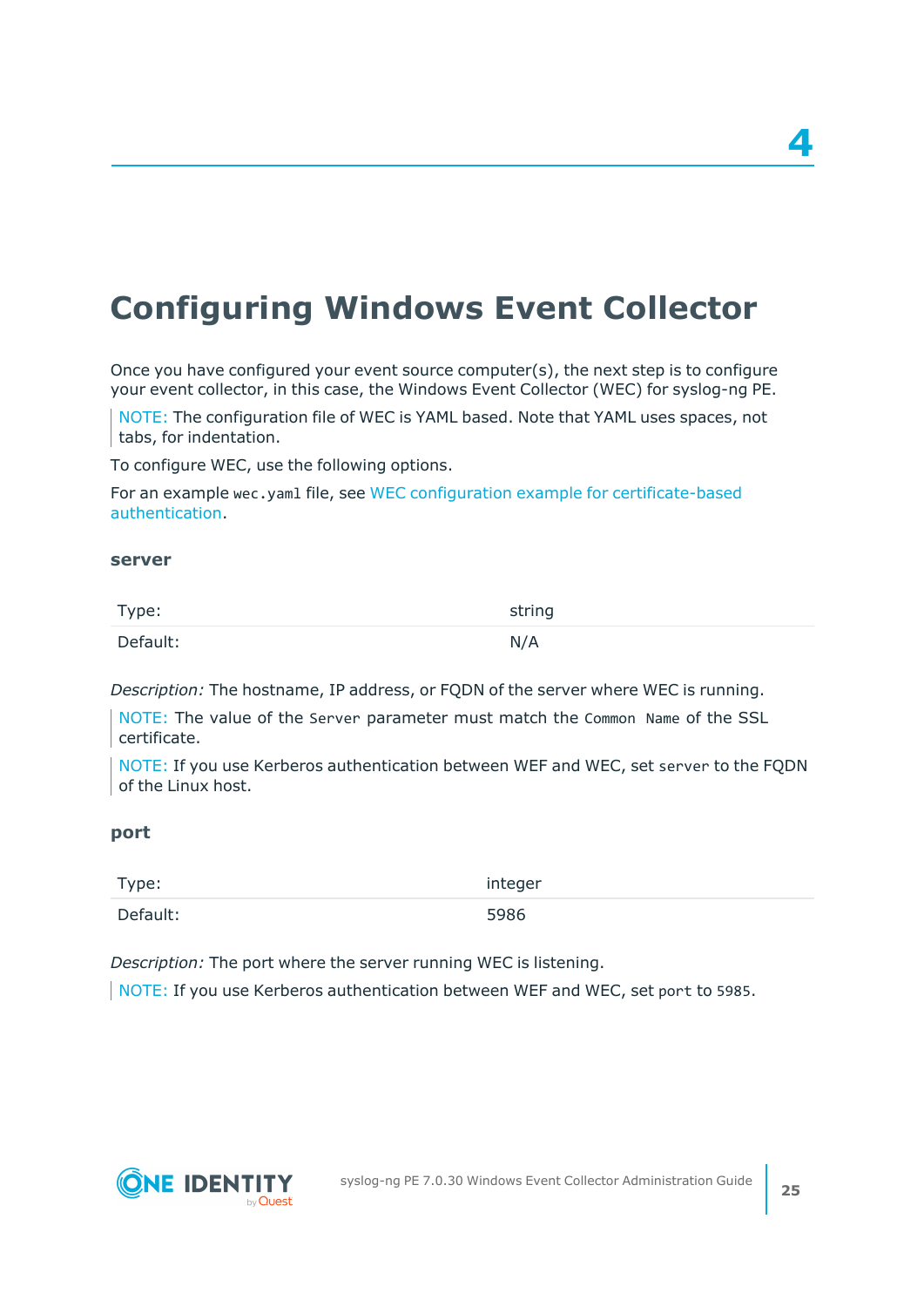### **kerberos | keytabfile**

| Type:    | string |
|----------|--------|
| Default: | N/A    |

*Description:* The path to the keytable (also called keytab) file.

Specify the path to the keytab file in the keytabfile option, as it is a mandatory option for the kerberos parameter.

For more information, see WEC configuration example for Kerberos [authentication.](#page-44-0)

#### **keyfile**

| Type:    | string |
|----------|--------|
| Default: | N/A    |

*Description:* The path to the file that contains the unencrypted private key of the server running WEC. The file is in PEM format.

#### **certfile**

| Type:    | string |
|----------|--------|
| Default: | N/A    |

*Description:* The path to the file that contains the X.509 certificate of the server running WEC. The file is in PEM format.

#### **cadir**

| Type:    | string |
|----------|--------|
| Default: | N/A    |

*Description:* The path to the directory that contains the trusted CA certificates in PEM format.

#### **log**

| Type:    | map |
|----------|-----|
| Default: | N/A |

*Description:* The options to specify how to handle the internal logs of WEC:

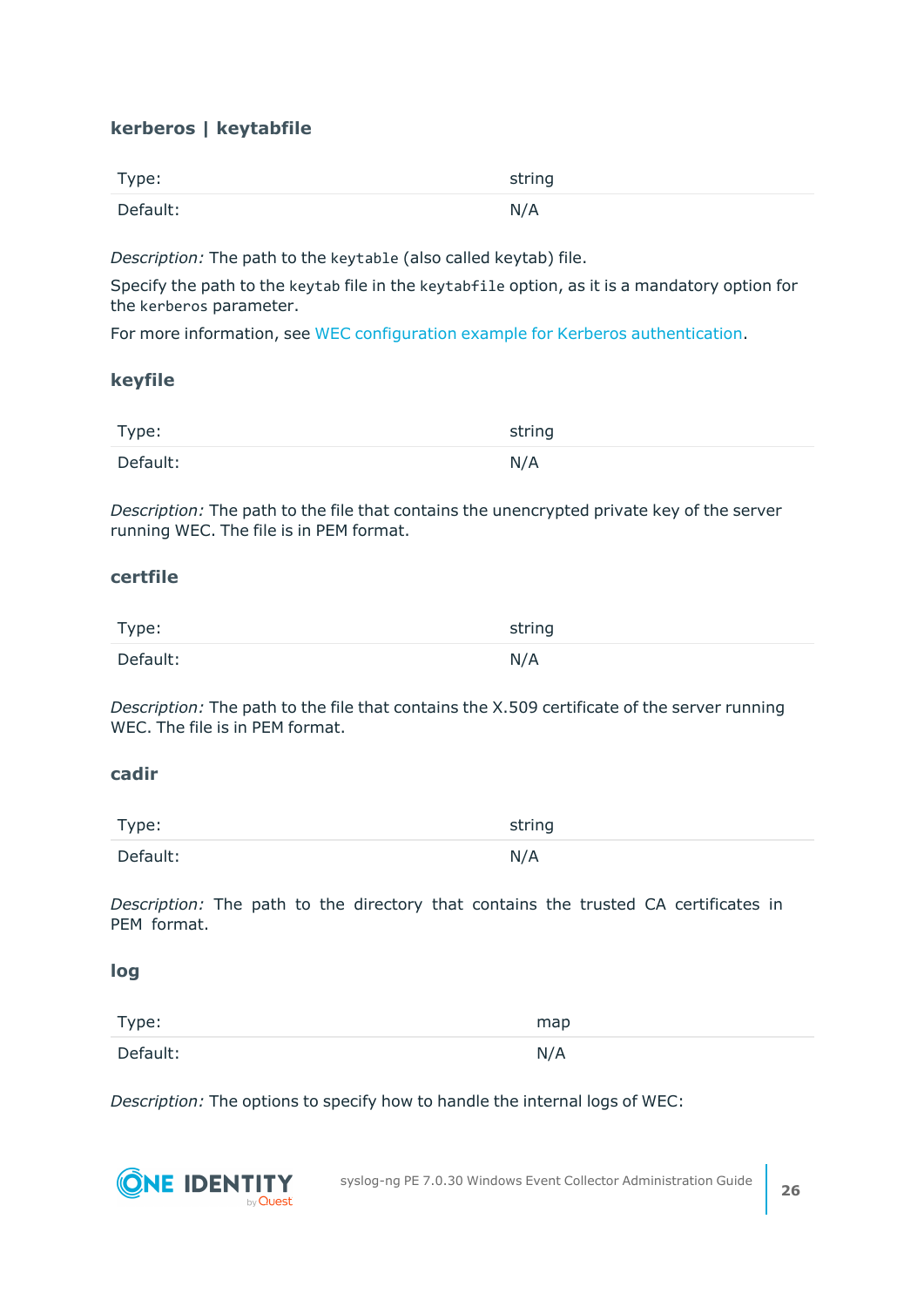- [level](#page-26-0)
- $\cdot$  [file](#page-26-1)

WEC sends internal log messages to stderr. You can also optionally specify a [file](#page-26-1) to send logs to (in parallel with stderr). If you are using a systemd platform and start WEC using systemctl, then stderr is redirected to systemd-journal, and this is where you will find the internal logs of WEC.

<span id="page-26-0"></span>

| level    |            |
|----------|------------|
| Type:    | debug info |
| Default: | info       |

*Description:* The application log level of WEC.

Possible values are:

- debug: Information with the most details, useful when debugging WEC and diagnosing issues.
- info: Basic information about the initialization of WEC. Following initialization, no information is displayed on screen, unless an issue occurs.

<span id="page-26-1"></span>

| file     |        |
|----------|--------|
| Type:    | string |
| Default: | N/A    |

*Description:* The path to the file where WEC should write internal log messages. The log file is automatically created by syslog-ng PE.

You can send this file to syslog-ng using a file() source.

#### **eventdestination**

| Type:    | map |
|----------|-----|
| Default: | N/A |

*Description:* The options to specify how to store the event logs that are forwarded to WEC:

- [file](#page-26-1)
- [unixdatagram](#page-27-0)
- [queuesize](#page-27-1)

*file*

Type: string

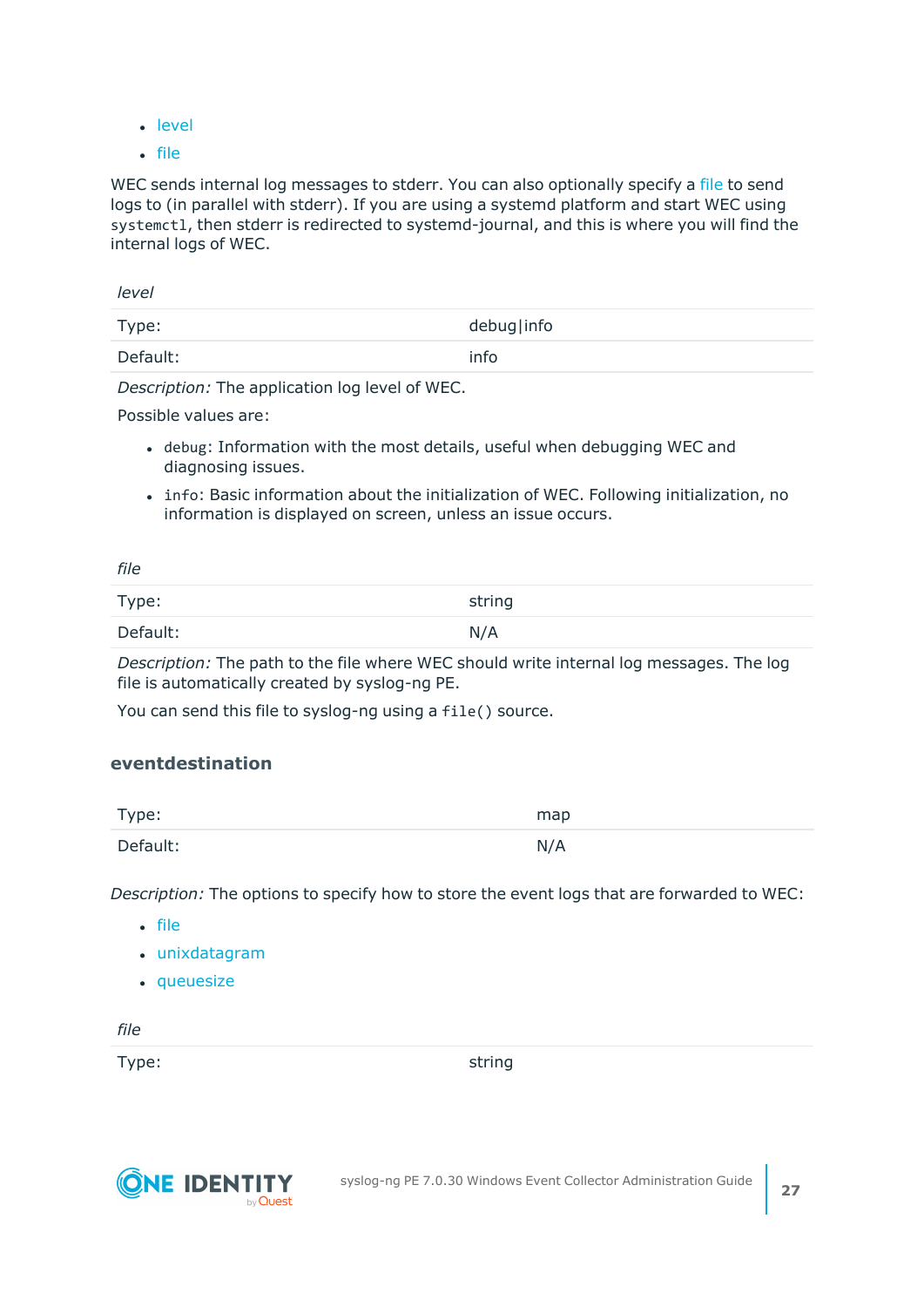#### Default: N/A

*Description:* The path to the file where WEC should write the events received from the Windows host(s). Use this option for debug purposes only, when you wish to check what WEC is sending to syslog-ng PE.

<span id="page-27-0"></span>It is possible to log both to a file and a Unix datagram socket in parallel.

#### *unixdatagram*

| Type:    | string |
|----------|--------|
| Default: | N/A    |

*Description:* The path to the Unix datagram socket receiving the Windows events. WEC writes the received events to the Unix datagram socket specified here. The listening socket is automatically created by syslog-ng PE.

<span id="page-27-1"></span>It is possible to log both to a file and a Unix datagram socket in parallel.

| queuesize |         |
|-----------|---------|
| Type:     | integer |
| Default:  | 10000   |

*Description:* The number of events that the destination memory queue can store. Note that the main purpose of queuesize is to speed up the writing of data into memory and smooth out peaks.

It is recommened to use the default value for this option.

For more information about flow control, see Flow [control](#page-35-0).

#### <span id="page-27-2"></span>**subscriptions**

| Type:    | map |
|----------|-----|
| Default: | N/A |

*Description:* The options related to the subscriptions you have set up on WEC:

- $\cdot$  [name](#page-28-0)
- [computers](#page-28-1)
- [contentformat](#page-28-2)
- [heartbeats](#page-28-3)
- [connectionretry](#page-29-0)
- $\bullet$  [batchsizelimit](#page-29-1)

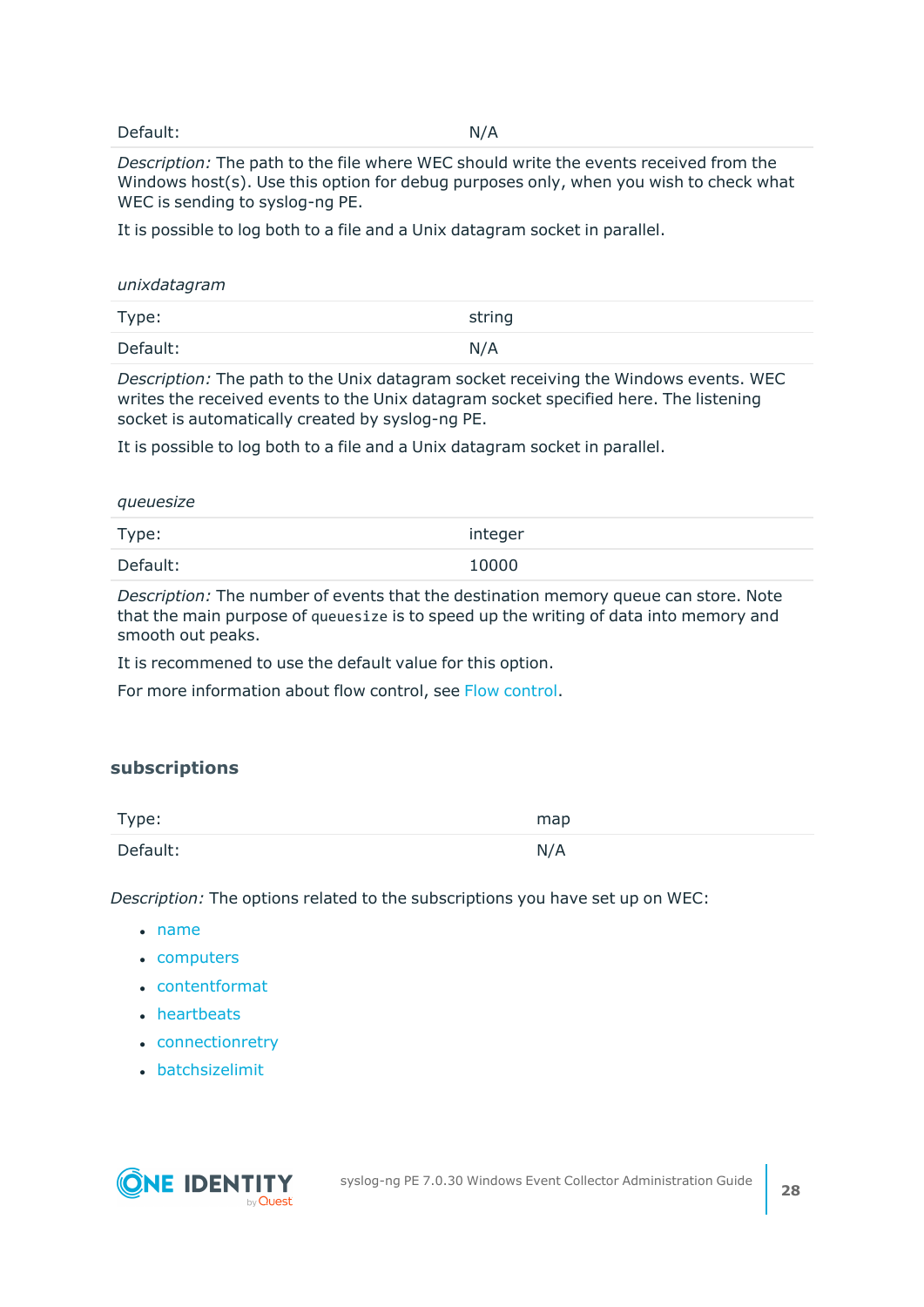- [batchtimeoutlimit](#page-29-2)
- [queries](#page-29-3)
- $\cdot$  [readexistingevents](#page-30-0)

NOTE: You can set up multiple subscriptions to events coming from the same Windows host. If an event matches more than one subscription, the event log comes in to WEC as many times as there is a match.

<span id="page-28-0"></span>

| name     |        |
|----------|--------|
| Type:    | string |
| Default: | N/A    |

<span id="page-28-1"></span>*Description:* The unique name of the subscription in WEC.

*computers*

| Type:    | list of strings |
|----------|-----------------|
| Default: | N/A             |

*Description:* A list of strings that specifies the DNS names of the non-domain computers that are allowed to initiate subscriptions. Specifies the Windows hosts from which you want WEC to receive event logs.

The names can be specified using the  $*$  and ? wildcards, for example,  $**$ .mydomain.com" or  $"$ \*".

#### <span id="page-28-2"></span>*contentformat*

| Type:    | Events RenderedText |
|----------|---------------------|
| Default: | N/A                 |

*Description:* A value that specifies the format of the returned events.

Possible values are:

- RenderedText: Events are returned with the localized strings (such as event description strings) attached to the events
- Events: Events are returned without any of the localized strings

<span id="page-28-3"></span>One Identity recommends setting this option to RenderedText.

### *heartbeats* Type: integer Default: N/A

*Description:* A value that specifies the heartbeat interval for the subscription in seconds.

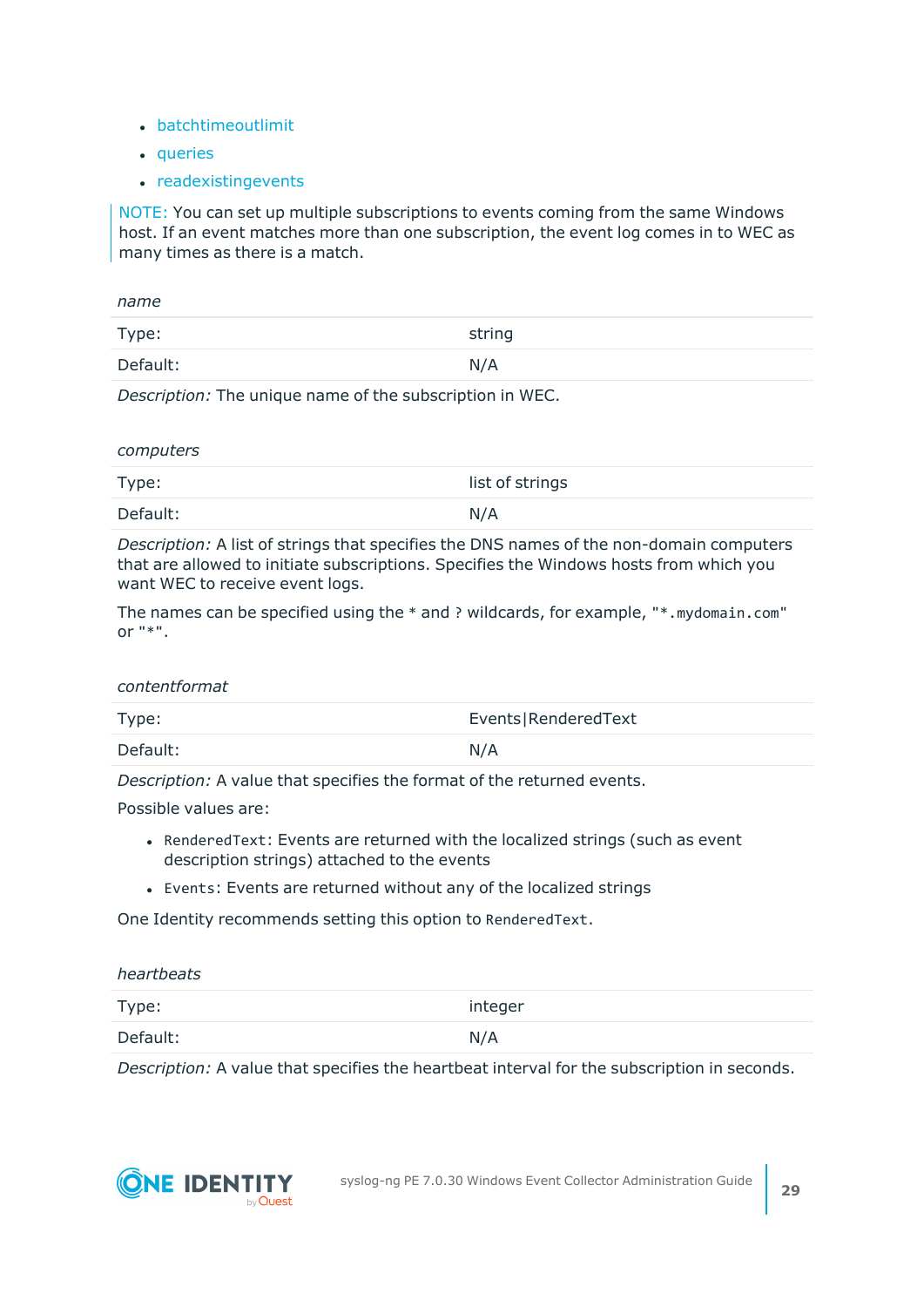<span id="page-29-0"></span>*connectionretry*

| Type:    | integer |
|----------|---------|
| Default: | N/A     |

<span id="page-29-1"></span>*Description:*WEC attempts to reconnect to the Windows host(s) at the specified interval of time in seconds.

#### *batchsizelimit*

| Type:    | integer                            |
|----------|------------------------------------|
| Default: | 0 (meaning that there is no limit) |

*Description:* Specifies the maximum number of items for batched delivery in the event subscription.

Set this value to 1 if you wish to perform tests or debugging.

<span id="page-29-2"></span>NOTE: This option is not enforced on the Windows host side. Windows is handling this value only as a recommendation. The only exception is the value 1.

#### *batchtimeoutlimit*

| Type:    | integer |
|----------|---------|
| Default: | N/A     |

*Description:* Specifies the maximum latency allowed in delivering a batch of events (in seconds).

<span id="page-29-3"></span>NOTE: This option is not enforced on the Windows host side. Windows is handling this value only as a recommendation.

#### *queries*

| Type:    | string |
|----------|--------|
| Default: | N/A    |

*Description:* Specifies the query string for the subscription.

You can:

- type this value manually, or
- <sup>l</sup> copy this value from the **XML** tab of the **Create Custom View** pop-up window in Windows

For examples of queries, check the following Windows blog posts:

- <sup>l</sup> Microsoft TechNet blog post *[Advanced](https://blogs.technet.microsoft.com/askds/2011/09/26/advanced-xml-filtering-in-the-windows-event-viewer/) XMl filtering in the Windows Event Viewer*
- **.** Microsoft Developer Network article *[Wecutil.exe](https://msdn.microsoft.com/en-us/library/bb736545(v=vs.85).aspx)*

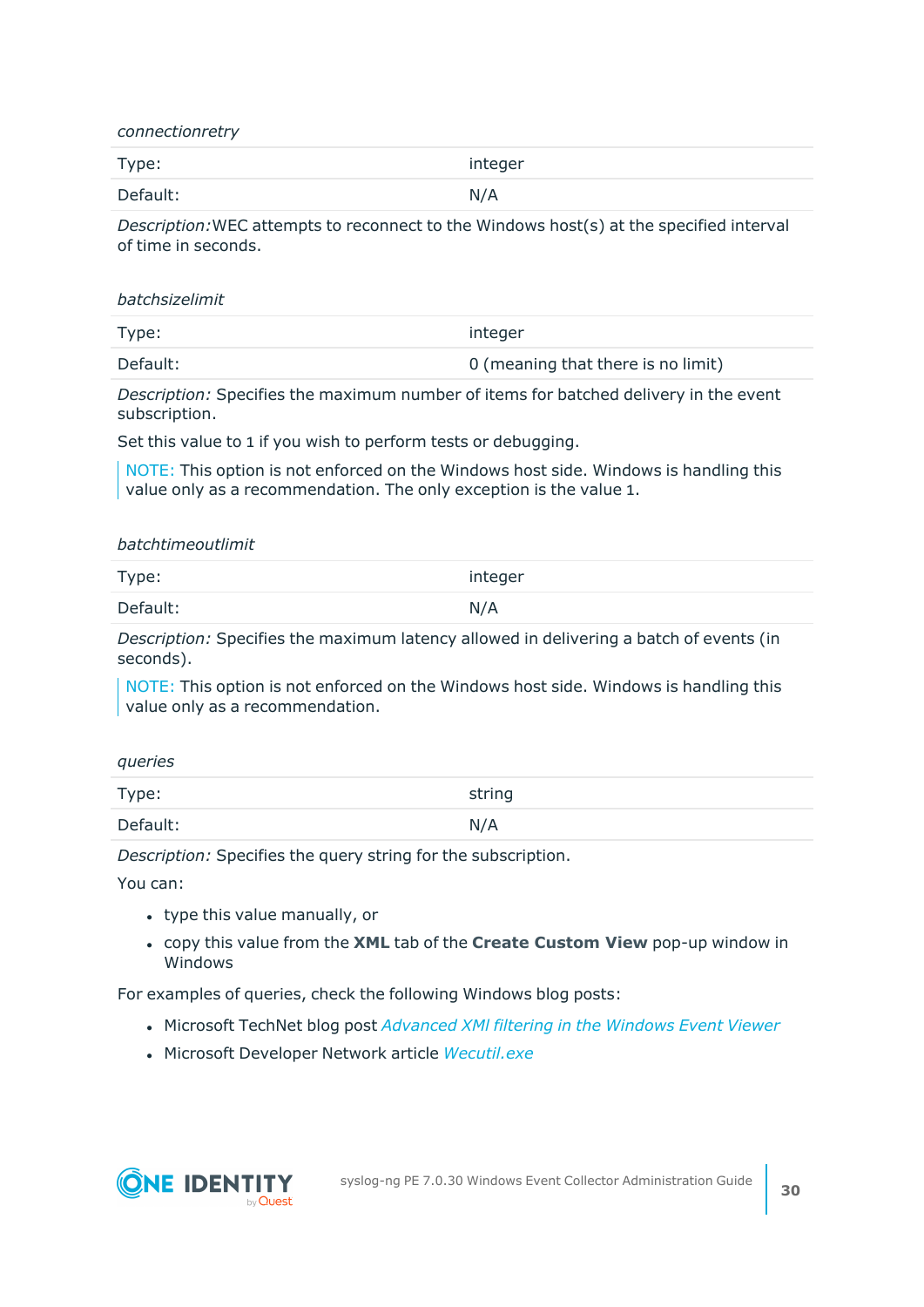<span id="page-30-0"></span>*readexistingevents*

Type: true|false Default: false

*Description:* When the value is true, all existing events are read from the subscription event source if the subscription in question has not been read yet. When the value is false, only future (arriving) events are delivered. If the subscription has a state in the persist file, this option will have no effect.

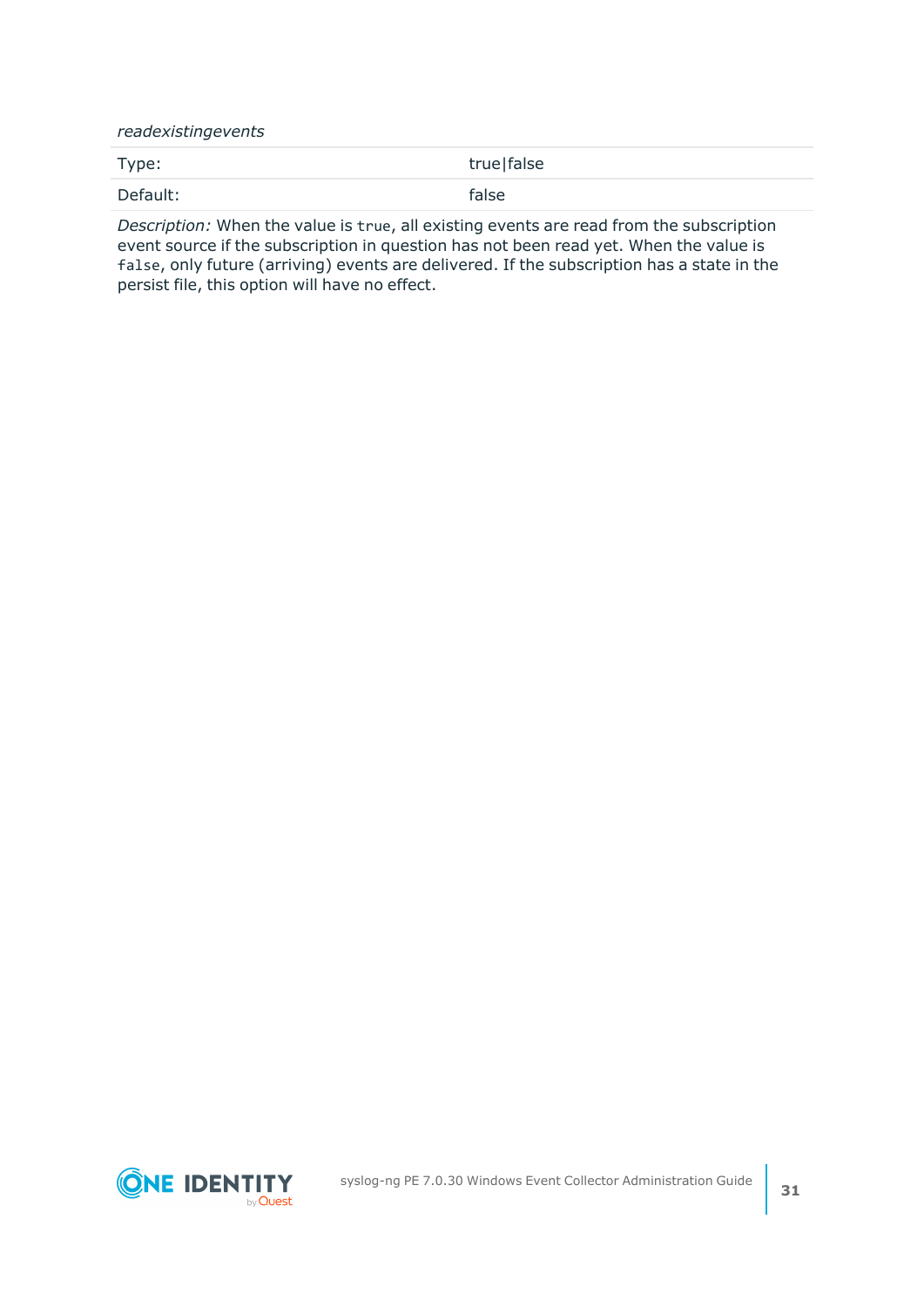### <span id="page-31-0"></span>**Configuring syslog-ng PE**

#### **Prerequisites**

syslog-ng Premium Edition (syslog-ng PE) version 7.0.6 or newer.

To enable syslog-ng PE to read and accept Windows events, you need to configure a source called windowsevent().

#### *To configure syslog-ng PE*

1. Configure the windowsevent() source.

```
source s wec {
      windowsevent();
};
```
The windowsevent() source takes the following options:

• unix-domain-socket(): The path to the Unix domain socket to read messages from.

The default value is /opt/syslog-ng/var/run/wec.sock.

•  $prefix()$ : The prefix that you wish to append to the key-value pairs.

The default value is ".windowsevent.".

If you want to send Windows event logs to SDATA, then set prefix(".SDATA."). This can be useful, for example, when you forward Windows event logs to a syslog-ng Store Box.

For more information on the windowsevent() source, see ["windowsevent:](https://support.oneidentity.com/technical-documents/syslog-ng-premium-edition/7.0.30/administration-guide/collecting-log-messages-�-sources-and-source-drivers/windowsevent-collecting-windows-event-logs/) Collecting Windows event logs" in the [Administration](https://support.oneidentity.com/technical-documents/syslog-ng-premium-edition/7.0.30/administration-guide/collecting-log-messages-�-sources-and-source-drivers/windowsevent-collecting-windows-event-logs/) Guide.

2. Define a complete log path in syslog-ng.conf to enable the windowsevent() source, s wec. Otherwise, the WEC process will not run (connection refused).

For example:

```
source s_wec {
    windowsevent();
};
log {
```
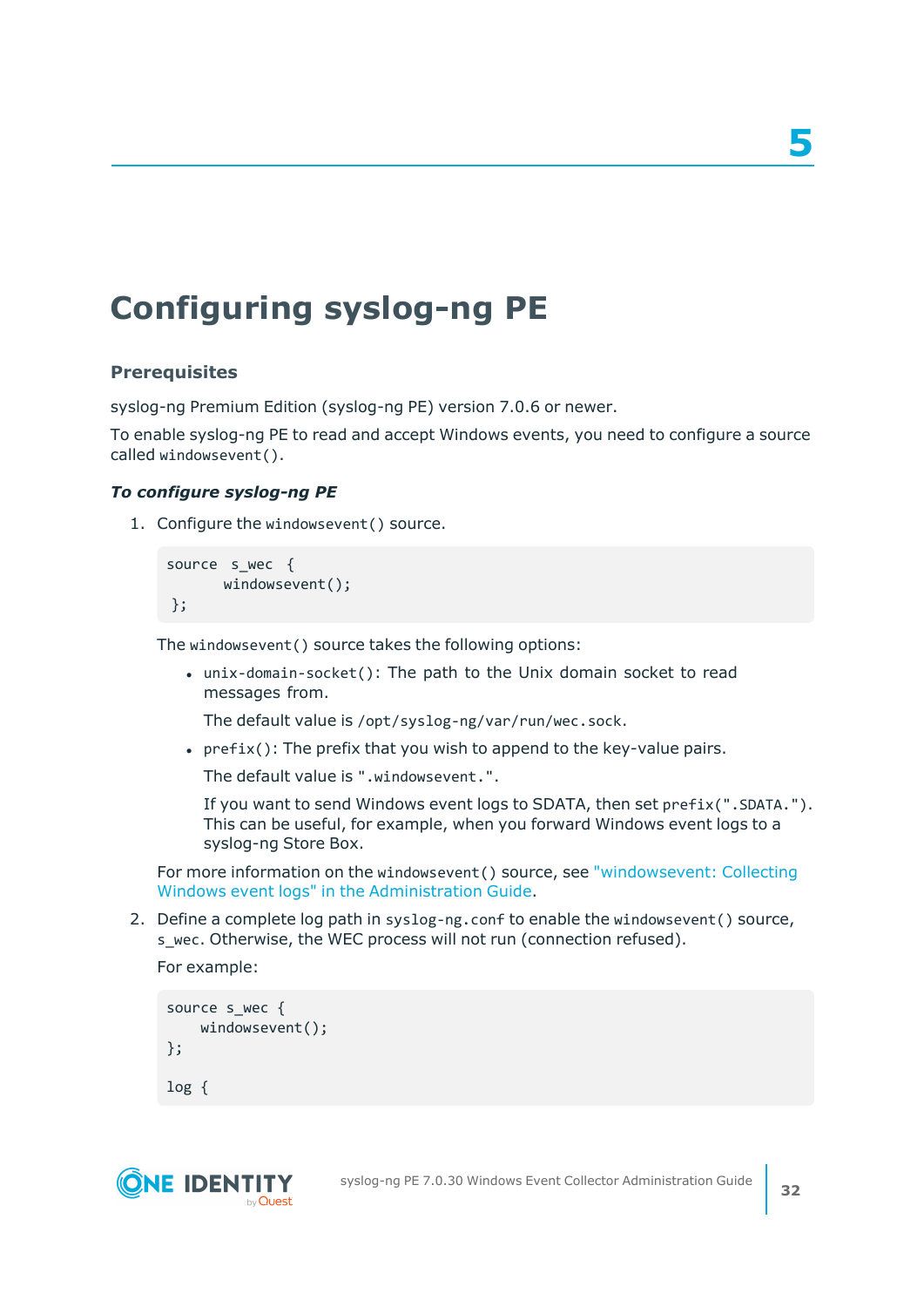```
source(s_wec);
    destination {
        file("/var/log/example.log"
            template("$(format-json --scope dot-nv-pairs)\n")
        );
   };
};
```
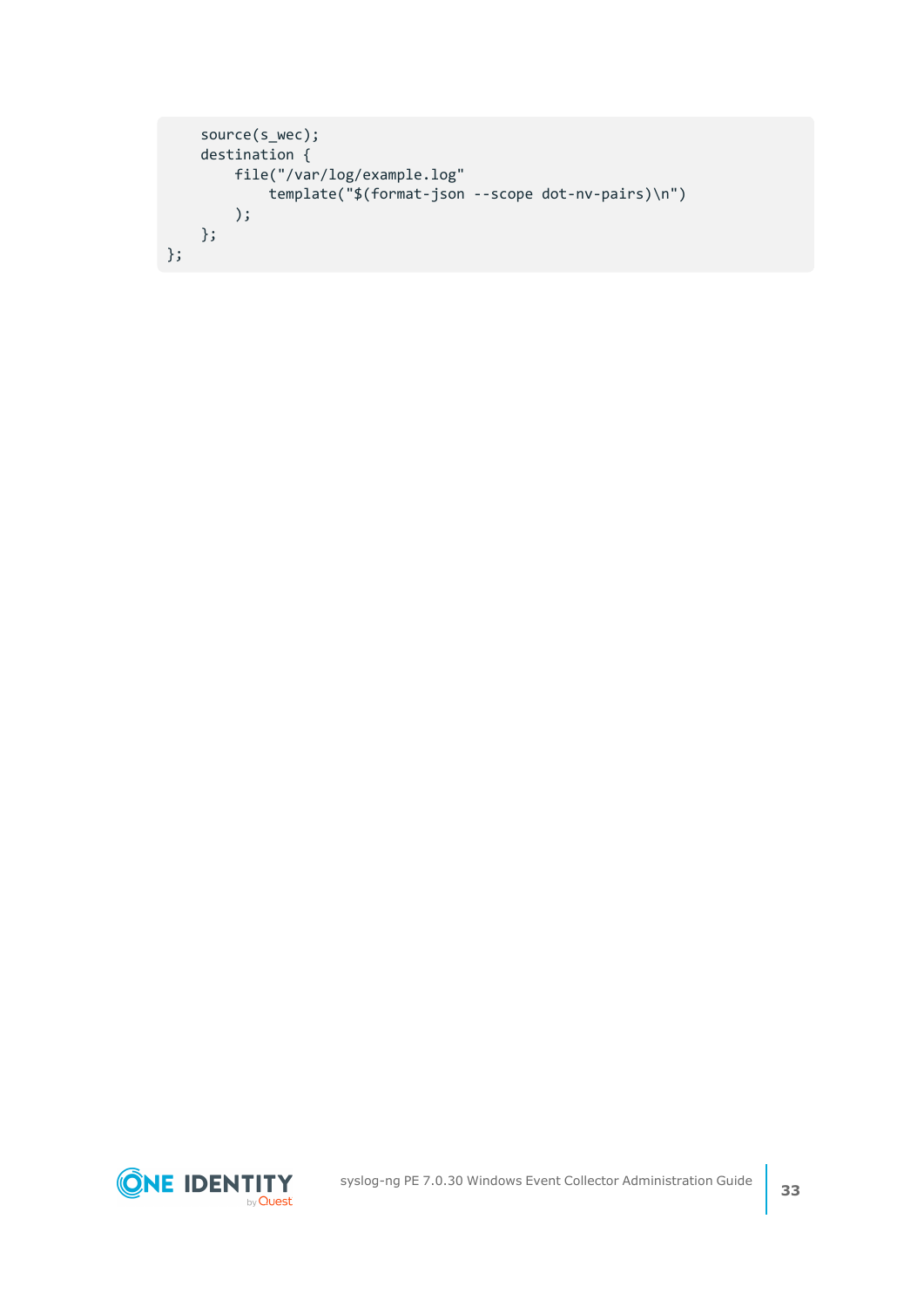# <span id="page-33-0"></span>**Starting/stopping Windows Event Collector**

To start and stop the Windows Event Collector systemd service manually, use the following commands:

- Start WEC: systemctl start syslog-ng-wec
- Stop WEC: systemctl stop syslog-ng-wec

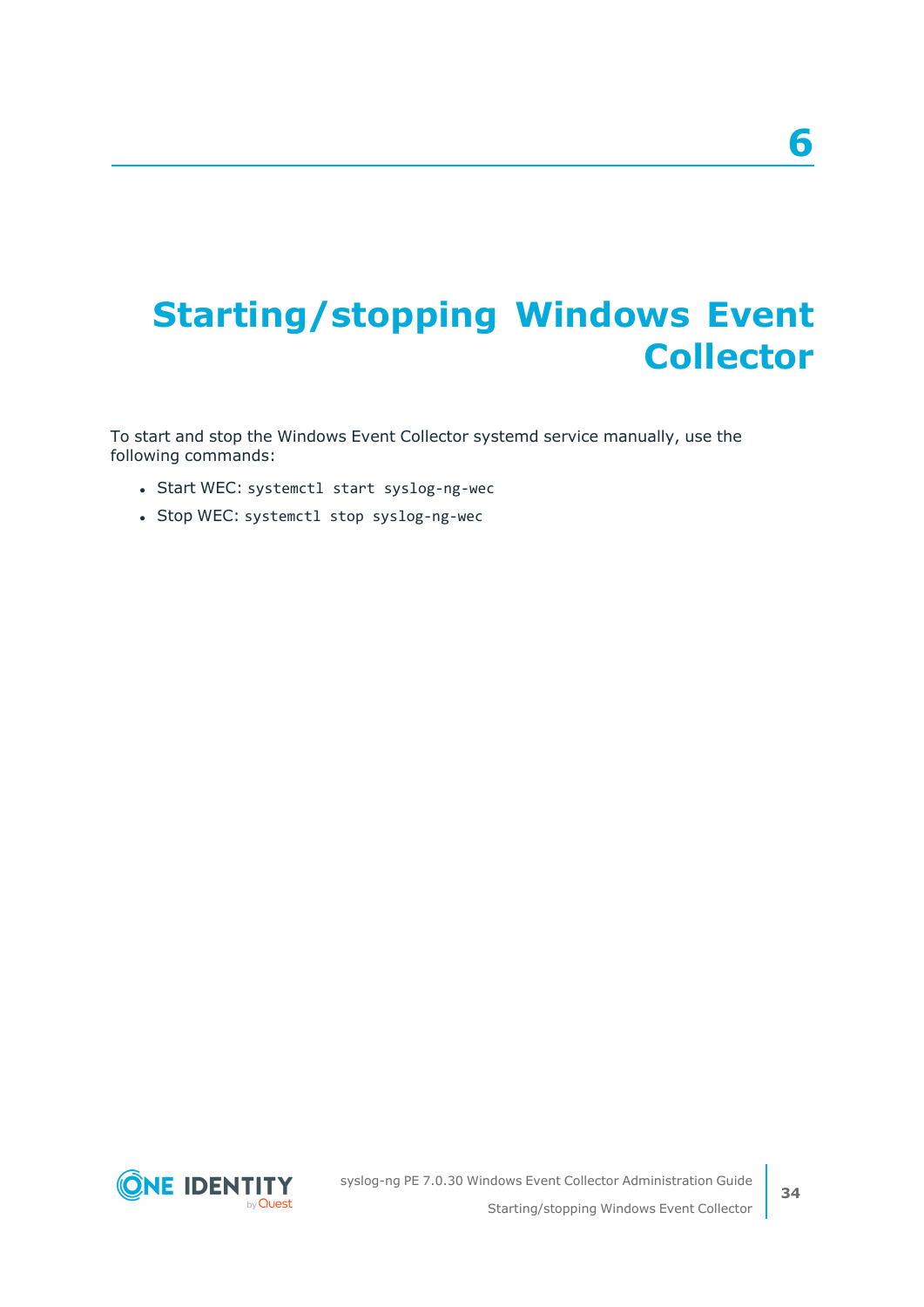# <span id="page-34-0"></span>**Message format in Windows Event Collector for syslog-ng PE**

The Windows Event Collector for syslog-ng Premium Edition (syslog-ng PE) is supported for Windows 8 or newer platforms. Starting with Windows 7, event logging is XMLbased, meaning that event log messages reach WEC in XML format. When these are forwarded to the syslog-ng PE server, syslog-ng PE parses them into key-value pairs using the XML parser.

Once event log data is available in syslog-ng PE, you have the flexibility to modify and format data any way you want, using macros and rewrite rules.

Note that while event log data as processed by the WEC tool may differ from the data collected and made available by the syslog-ng Agent for Windows, the Windows Event Collector tool provides you with greater freedom and flexibility when it comes to manipulating your raw data.

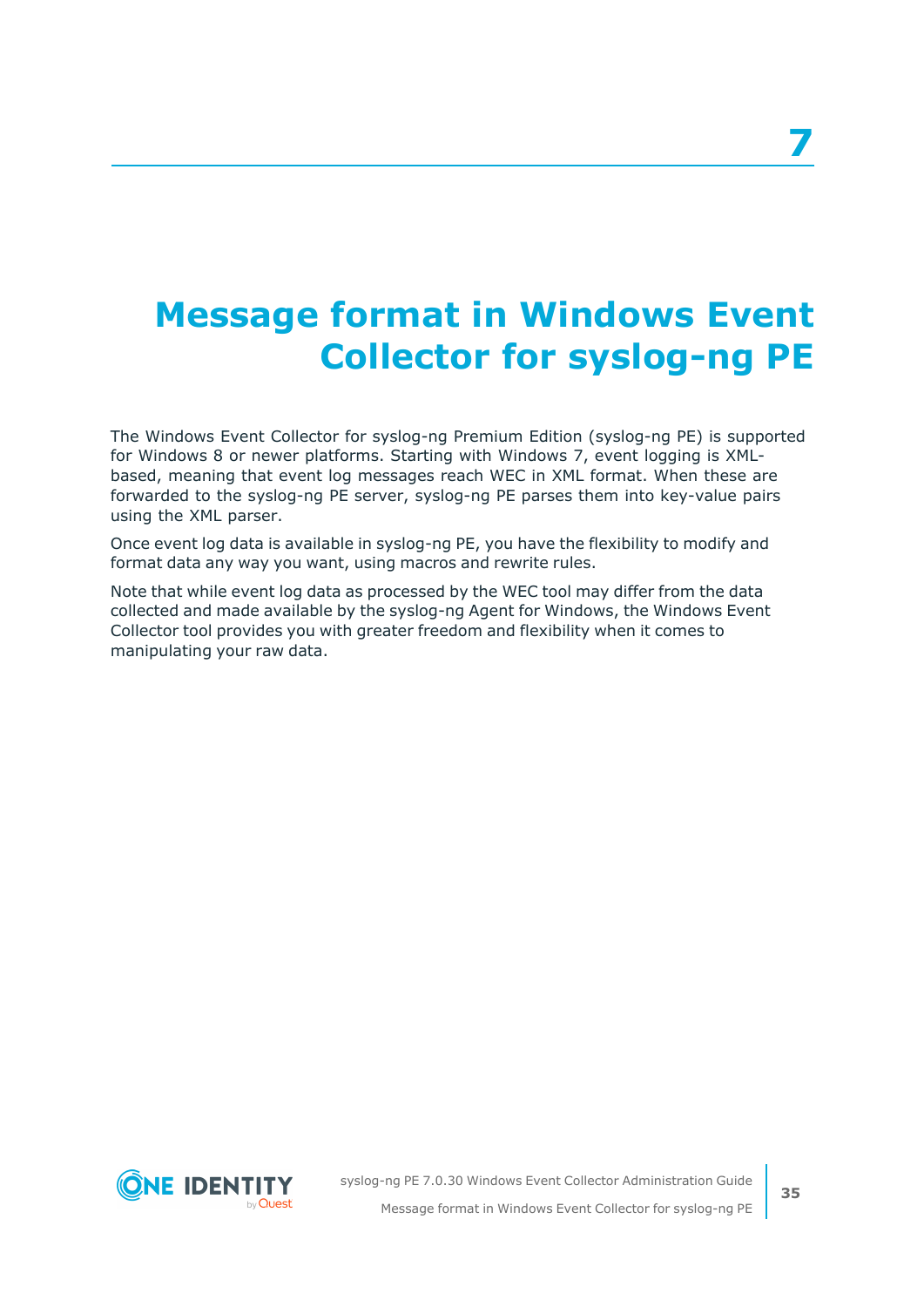## **Flow control**

**8**

<span id="page-35-0"></span>The Windows Event Collector (WEC) tool applies flow control to minimize event log loss.

WEC regularly (in every second) polls the datagram socket that will receive the Windows events to check whether it exists already. Once the socket has been created (syslog-ng PE has started up), WEC connects to the socket and accepts the incoming connections from the Windows hosts. If the datagram socket does not exist, WEC refuses the incoming connections.

If the socket exists (syslog-ng PE is running) but syslog-ng PE does not read the Unix datagram socket, WEC fills up the kernel buffer of the datagram socket and stores queuesize amounts of log messages in the memory. When all buffers are full, WEC stops reading messages from the HTTP connections to prevent message loss.

The buffer size of a datagram socket is determined by certain Linux kernel parameters: the value of rmem \* (max/default) and the count of net.unix.max dgram qlen.

#### **Reliability**

WEC flags a message as delivered once it has put the message in the socket buffer. If syslog-ng PE does not read the socket for some reason (for example, because it is still flowcontrolled) and syslog-ng PE is stopped, the contents of this socket (that is, the messages that are in the kernel buffer, unread by syslog-ng PE) will be lost.

This is why in cases when a restart is necessary, it is recommended to stop the Windows Event Collector and syslog-ng PE in the following order:

- 1. Windows Event Collector
- 2. syslog-ng PE

While it is not guaranteed that syslog-ng PE has read all sockets by the time you stop it, at least you can maximize the chances that it has.

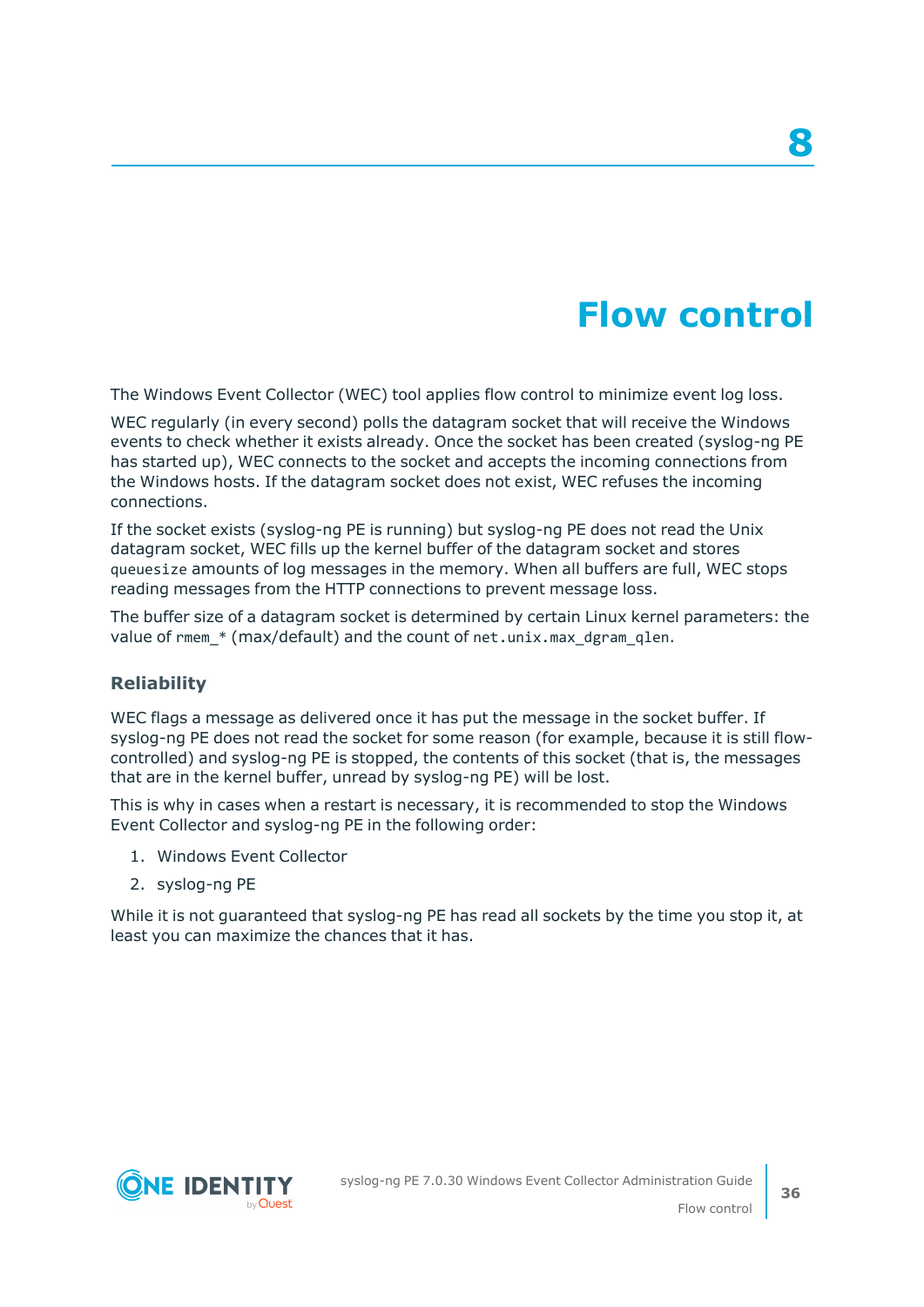### **Performance**

<span id="page-36-0"></span>Performance is dependent on the number of event log messages that the Windows hosts send to Windows Event Collector (WEC) and the capabilities of the XML parser.

Our performance measurements indicate that syslog-ng Premium Edition (syslog-ng PE)'s XML parser is capable of parsing 15,000-20,000 events/second. The exact capacity of the XML parser depends on the complexity of the Windows log messages, as well as the performance of the hardware that syslog-ng PE and WEC are running on. When the limit of 15,000-20,000 events/seconds is reached, a workaround is recommended.

As the value set in the batchsizelimit parameter is treated only as a recommendation by the Windows hosts, there is no direct way to control the amount of messages arriving from the event source computers. For more information, see batchsizelimit in the subscriptions option in [Configuring](#page-24-0) Windows Event Collector.

A possible workaround is to launch multiple WEC servers and create multiple windowsevent () sources in syslog-ng PE. That way, you can distribute your Windows hosts across multiple WEC and syslog-ng PE servers, decreasing the load on individual servers.

To run multiple WEC services per syslog-ng PE service, you need to create your own init script. This is because the init script that comes with WEC enables you to run only a single WEC service per syslog-ng PE service.

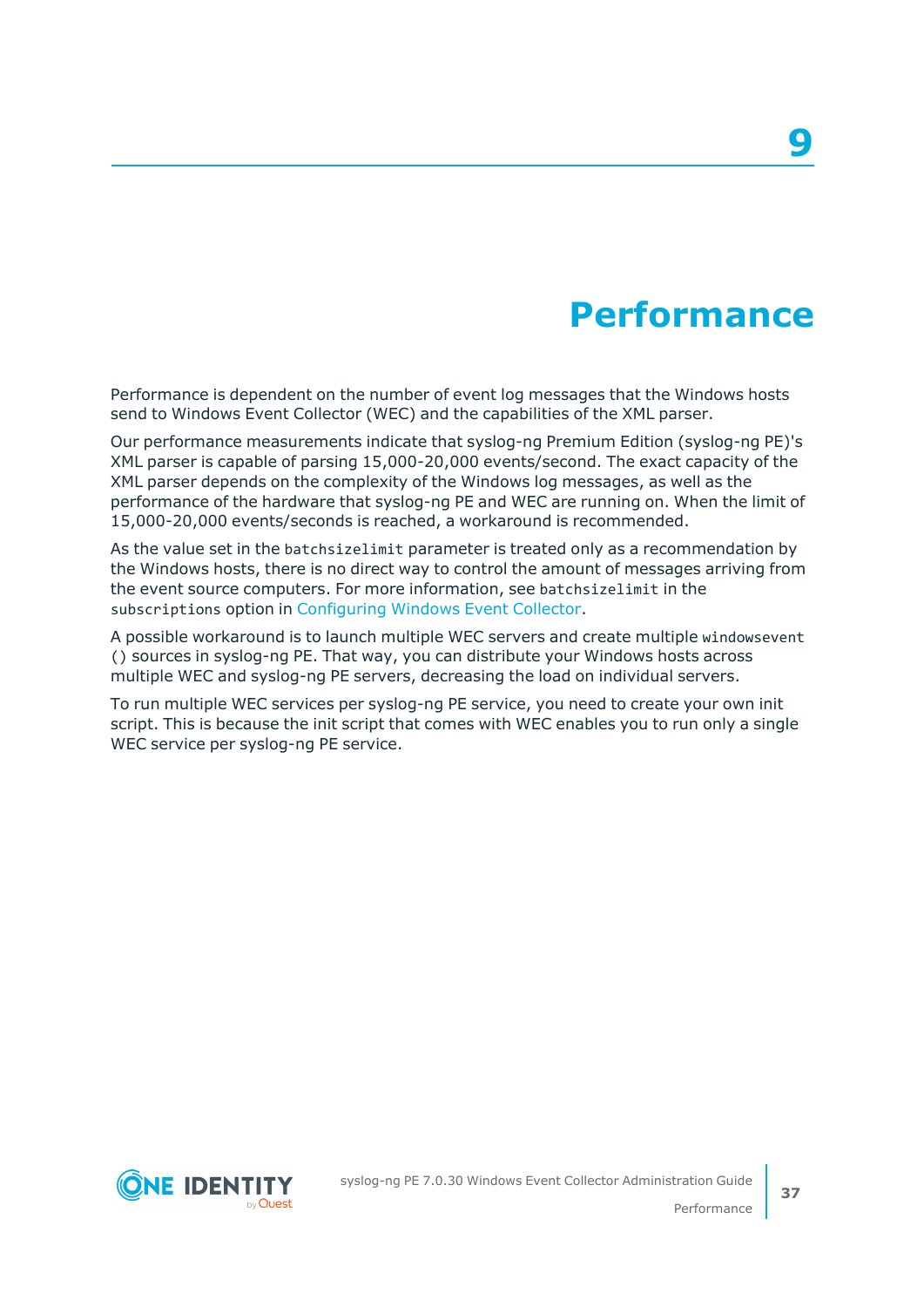# **Limitations**

<span id="page-37-0"></span>The Windows Event Collector (WEC) for syslog-ng Premium Edition (syslog-ng PE) currently has the following limitations:

• Only source-initiated push subscriptions are supported (Windows hosts connect to the WEC server).

An advantage of this, however, is that this requires less firewall rules.

- The compression of events is not supported.
- The batchsizelimit and batchtimeoutlimit options are not enforced on the Windows host side: Windows is handling these values only as a recommendation.

For more information, see batchsizelimit and batchtimeoutlimit in the subscriptions option in [Configuring](#page-24-0) Windows Event Collector.

- WEC cannot work in different authentication modes at once: either Kerberos authentication, or the certificate-based authentication is configured.
- Kerberos authentication does not work in a WEC cluster deployment.
- There is a known issue. After several reconnects (if WEC is restarted quickly), the remote sender can stop forwarding the logs for a certain period of time. In this case, restarting the Windows RM service can help.

This issue can also occur between two Windows machines. It has been reported to Microsoft and is awaiting resolution.

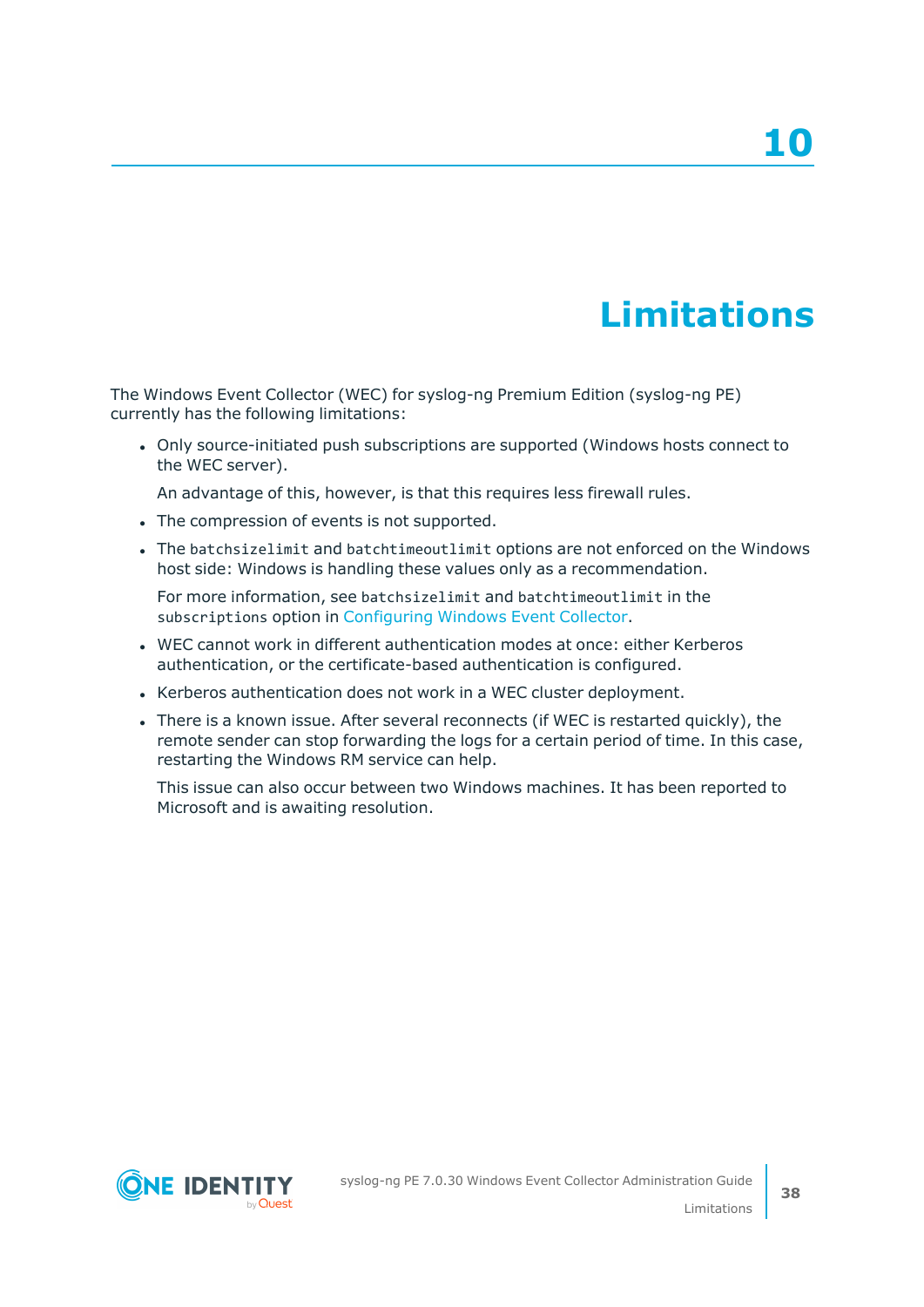# <span id="page-38-0"></span>**Troubleshooting Windows Event Collector**

NOTE: The troubleshooting instructions in this section apply to both the certificate-based, and the Kerberos authentication options.

For troubleshooting instructions that apply only if Kerberos authentication is used, see [Troubleshooting](#page-39-0) Windows Event Collector if Kerberos authentication is used.

When you experience issues while using Windows Event Collector (WEC), run WEC in debug mode to get detailed log messages.

1. Set the log level to debug:

log: level: "debug"

2. Start WEC.

At every refresh interval, the following debug messages should be displayed:

```
DEBUG subscriptionEndpoint {"clientAddress": "..."}
DEBUG actionHandler {"messageID": "...", "action":
"http://schemas.xmlsoap.org/ws/2004/09/enumeration/Enumerate"}
DEBUG enumerate
```
This means that the client has connected and requested the subscription list.

- 3. If you cannot see these messages within the refresh interval, you should check the following channels in the client's event viewer:
	- Applications and Services Logs\Microsoft\Windows\Eventlog-ForwardingPlugin
	- Applications and Services Logs\Microsoft\Windows\Windows Remote Management

Some common error codes and their explanations:

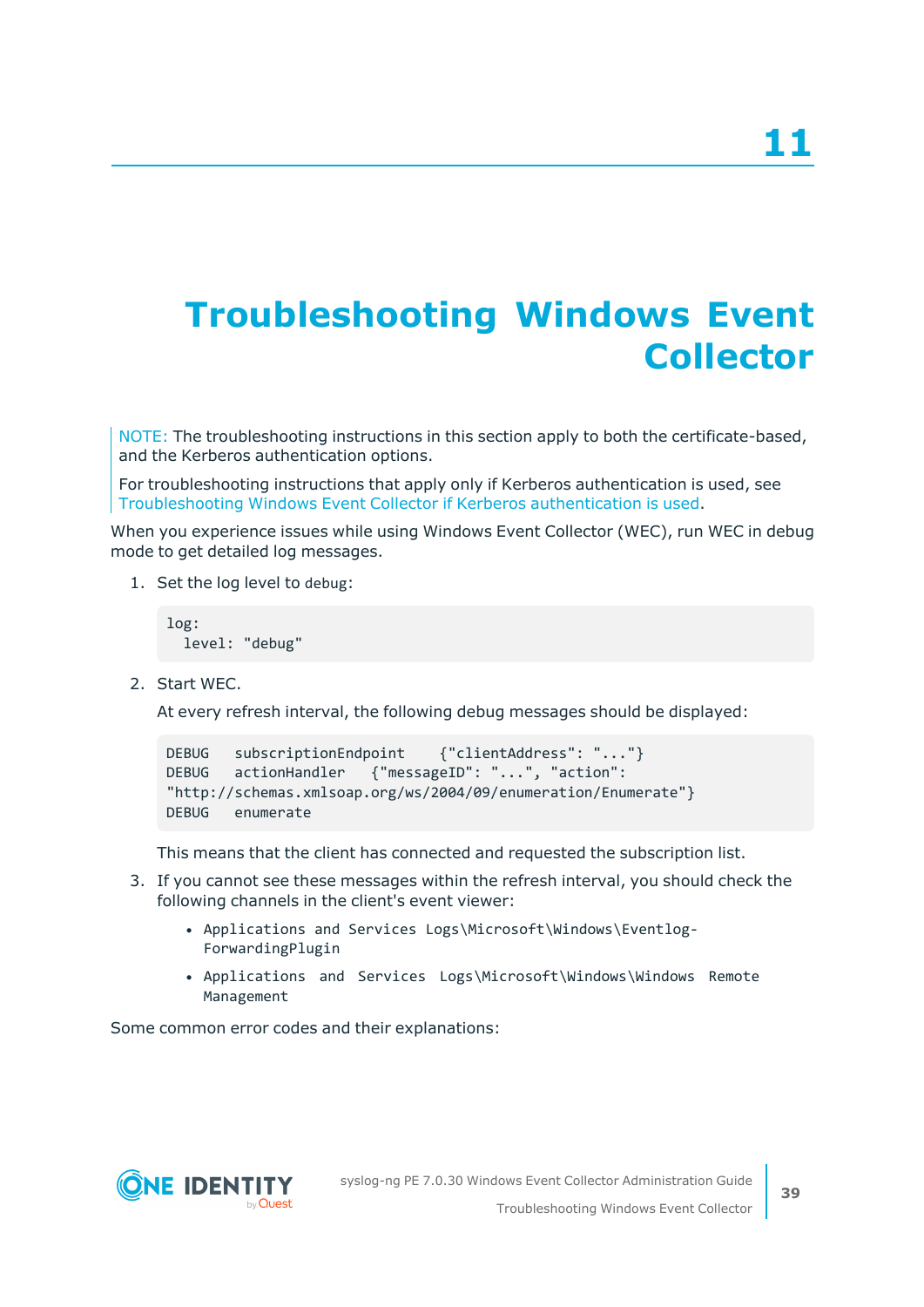• 5004: A channel specified in the query XML does not exist or cannot be read on the Windows client. This can be caused by the "Network Service" not having permission to read the security log.

Add the "Network Service" account to the **Event Log Readers** group, and restart the computer for changes to take effect.

- 15008: The query XML of the subscription is invalid.
- <sup>l</sup> *995 (HTTP error 12186)*: The "Network Service" does not have permission to read the client certificate.
- *HTTP error 403*: If everything is set correctly, then it might be possible that a proxy is set and the forwarder tries to connect to the proxy instead of WEC.

TIP: Sometimes proxy settings are not displayed in any GUI window. Check them using netsh winhttp show proxy. To reset proxy settings, use netsh winhttp reset proxy.

### <span id="page-39-0"></span>**Troubleshooting Windows Event Collector if Kerberos authentication is used**

#### **Communication is not established between WEC and Windows clients**

If the communication between Windows Event Collector (WEC) and the Windows clients is not established, check the following:

- In the firewall settings between Windows clients and Linux systems, the required port must be opened and allowed.
- The date and time must be synchronized between the Windows clients and the Linux host.
- . The correct SPN must be mapped with the generated domain user. Check it with:

```
setspn.exe -L <DOMAIN_NETBIOS_NAME_in_UPPER_CASE>\<domain_user>
```
For example:

setspn.exe -L TESTDOMAIN\root

• The copied keytab file on the WEC host must contain the correct SPN. To check it, run the following command from the command line. As a pre-requisite, the klist tool must be installed.

```
klist -kte <path of keytab file>
```
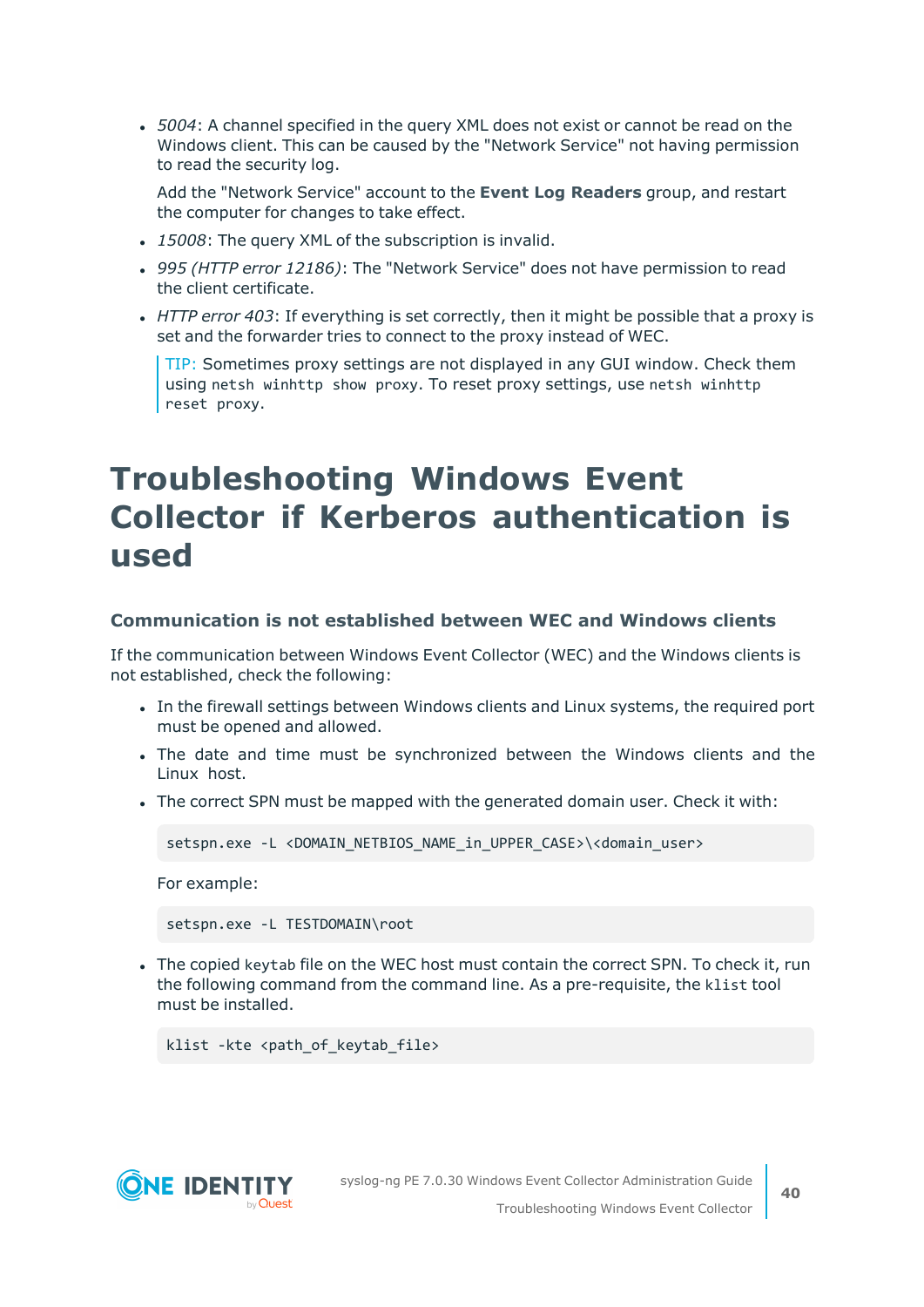For more information on the klist command, see [klist\(1\)](https://linux.die.net/man/1/klist) - Linux man page.

• Enable the verbose level Kerberos event debugging on the Windows host, and check the system event logs.

For more information, see How to enable [Kerberos](https://docs.microsoft.com/en-us/troubleshoot/windows-server/identity/enable-kerberos-event-logging) event [logging/docs.microsoft.com](https://docs.microsoft.com/en-us/troubleshoot/windows-server/identity/enable-kerberos-event-logging).

- The Windows Remote Management service must be enabled on the Windows clients.
- Check the following Windows event logs for errors:
	- Applications and Service Logs\Microsoft\Windows\Eventlog ForwardingPlugin\Operational
	- <sup>l</sup> Applications and Service Logs\Microsoft\Windows\Windows Remote Management\Operational
- Check the WEC debug log for errors.

#### **WEC does not receive logs from previously authenticated Windows clients**

If WEC does not receive logs from previously authenticated Windows clients and the WEC debug log shows a similar error message, the current Key Version Number (KVNO) of the associated principal in Active Directory is higher than the KVNO in the keytab file. For security reasons, in such a case, the Kerberos authentication is not established between WEC and Windows.

```
ERROR KRB-Event gssapi/gssapi.go:90 Error in gss_api_wec_auth
...
ERROR KRB-Event gssapi/gssapi.go:69 Request ticket server [Principal
from keytab] not found in keytab (ticket kvno 22) {"idx": 0}
...
ERROR wecserver/wecserver.go:221 Kerberos authentication failed
{"client": "[Subscription Info for client]", "error": "Error doKerberosAuth
(clientID:[Subscription Info for client]): Error authenticating client: "}
```
Windows is responsible for the KVNO value. The KVNO can be changed by Active Directory, for example, when the password of the associated domain user is changed.

Check if the KVNOs are synchronized:

1. On Linux, get the KVNO from keytab. Run:

```
klist -kte <keytab_path>
```
2. On Windows, get the KVNO from keytab. Run:

```
ktpass -in <keytab_path>
```
3. On Windows, get the associated KVNO for the principal from Active Directory. Run:

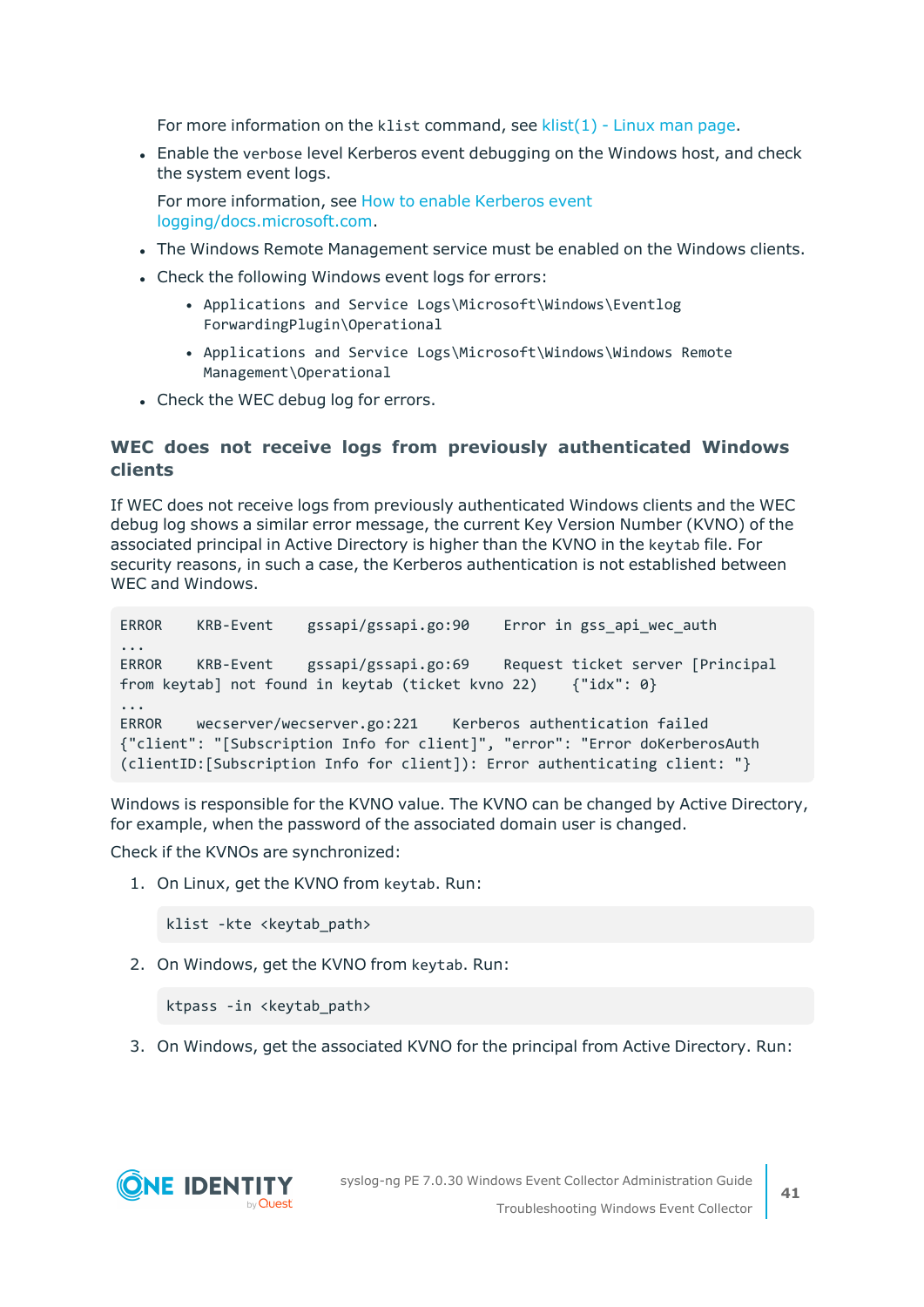```
get-aduser <domain_user> -property msDS-KeyVersionNumber
```
4. If the keytab files are not yet synchronized, re-generate the keytab file and copy it to the Linux host.

For more information, see Configuring Kerberos [authentication](#page-20-0) on Windows Server (DC) [hosts.](#page-20-0)

5. (Optional) If the problem persists and Kerberos authentication fails in WEC, but the Key Version Numbers match in AD and in the keytab file, restart the Windows clients.

#### **Invalid keytab file**

If the keytab file is invalid, a similar error message is listed in the WEC debug log after each post from the Windows clients:

```
ERROR KRB-Subscription gssapi/gssapi.go:33 Error in gss_api_
wec_init
...
ERROR KRB-Subscription gssapi/gssapi.go:69 Unsupported key
table format version number
...
```
1. Check the keytab file by running the following command in the command line. As a pre-requisite, the klist tool must be installed.

```
klist -kte <path_of_keytab_file>
```
For more information on the klist command, see klist $(1)$  - Linux man page.

2. Correct the keytab file configuration for WEC.

For more information, see Configuring Kerberos [authentication](#page-20-0) on Windows Server (DC) [hosts](#page-20-0) and Configuring Kerberos [authentication](#page-22-1) on Linux hosts.

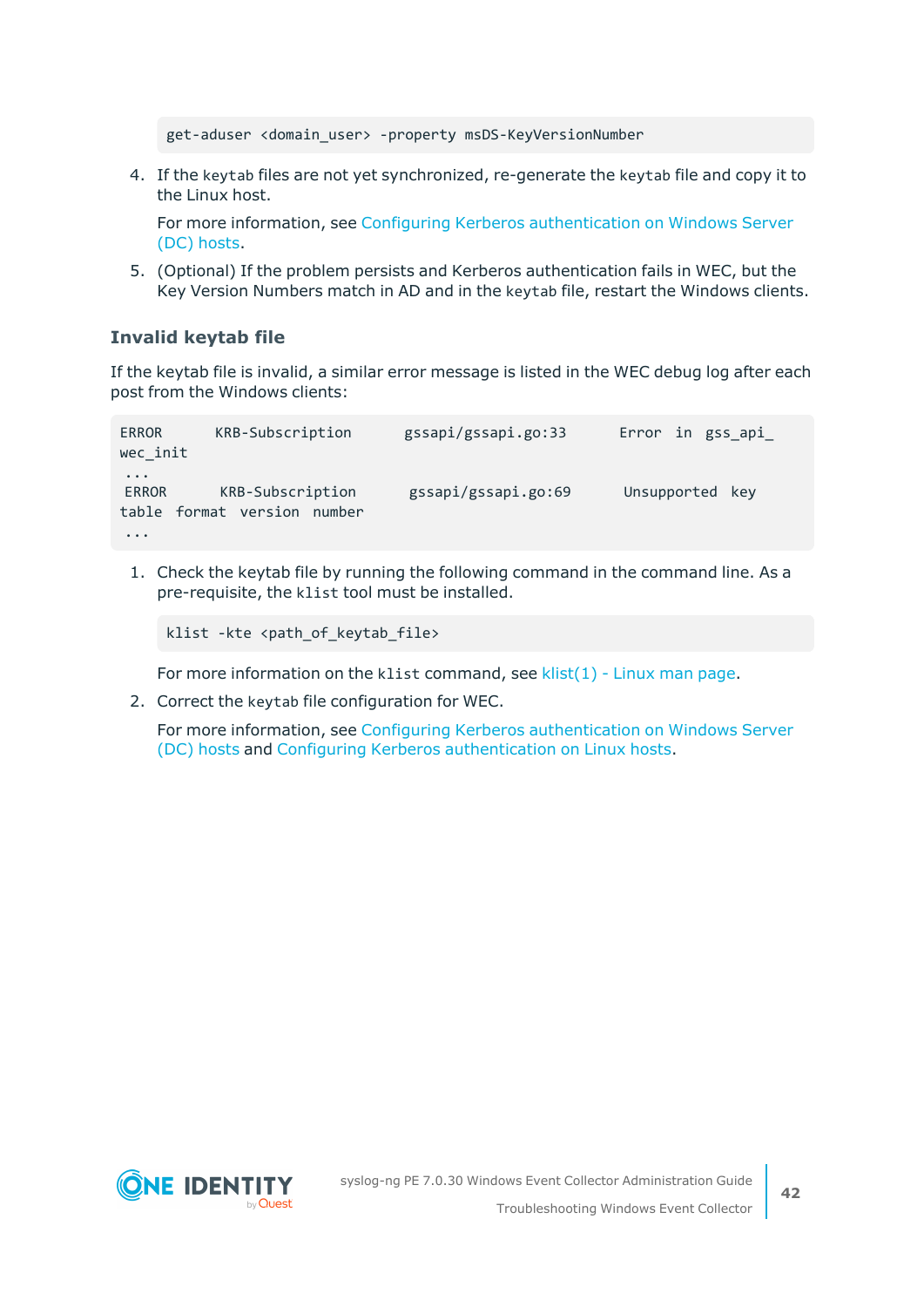# **WEC configuration examples**

<span id="page-42-0"></span>The certificate-based authentication and the Kerberos authentication require a different configuration:

- For more information on the configuration example for the certificate-based authentication, see WEC configuration example for [certificate-based](#page-43-0) authentication.
- For more information on the configuration example for Kerberos authentication, see WEC configuration example for Kerberos [authentication](#page-44-0).

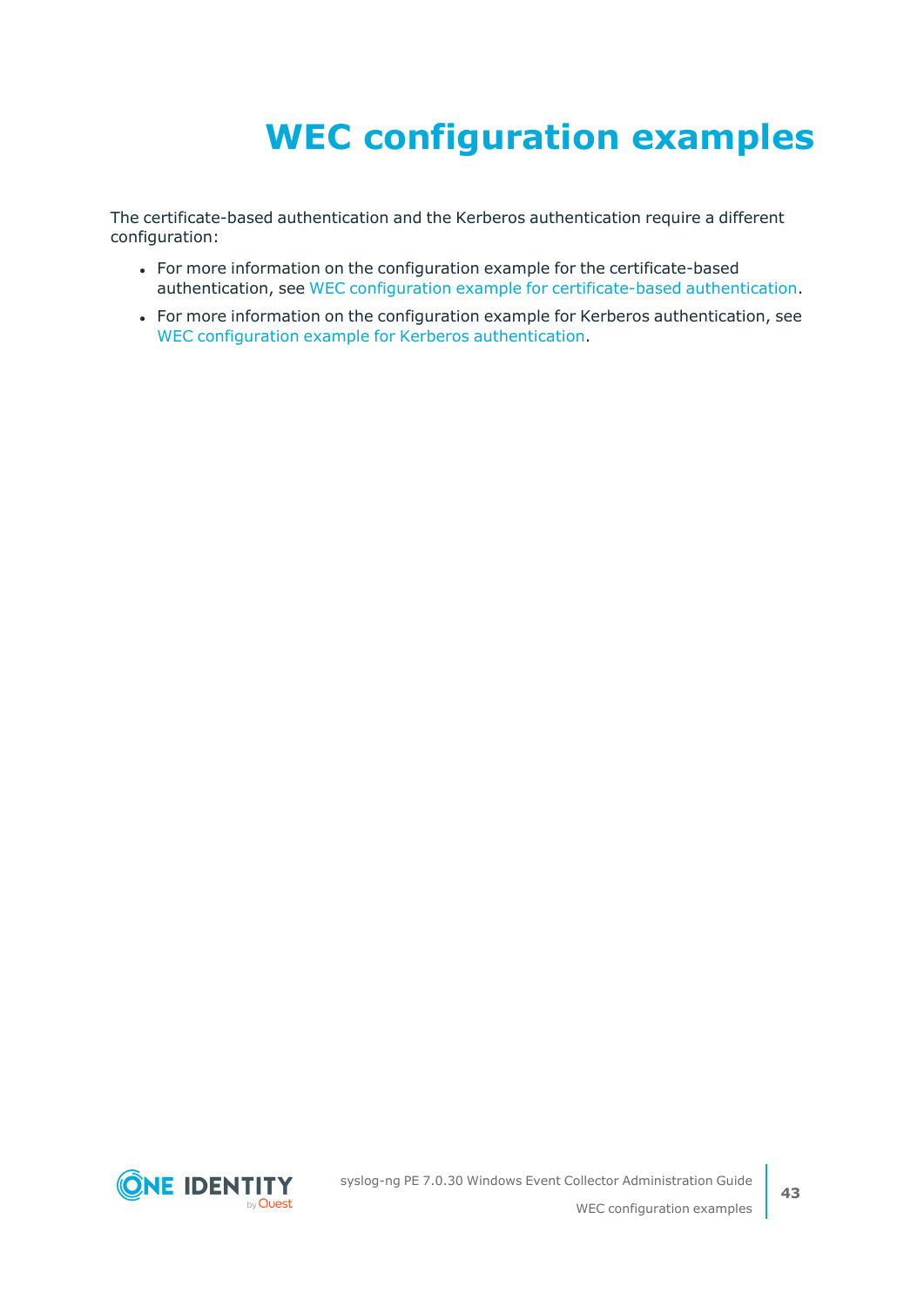## <span id="page-43-0"></span>**WEC configuration example for certificate-based authentication**

This section provides a Windows Event Collector (WEC) configuration example for using certificate-based authentication between Windows Event Forwarding (WEF) and WEC.

### **Example: Configuring WEC if certificate-based authentication is used** The configuration example lists the following: • Server, port, key, and certificate-related settings • Log detail level (info) and the path where the log file is created ("/opt/syslogng/var/wec.log") • Event destination-related settings that specify how the event logs are stored • The subscription to the specified computers ("windowsdc.mydomain.com" and "\*.trusteddomain.com") in the "ExampleDefaultSubscription" domain • Subscriptions-related parameters (such as connectionretry: 60.0 and batchtimeoutlimit seconds): 900.000 server: "wec.mydomain" port: 5986 keyfile: "/opt/syslog-ng/etc/server.key" certfile: "/opt/syslog-ng/etc/server.crt" cadir: "/opt/syslog-ng/etc/cadir" log: level: "info" file: "/opt/syslog-ng/var/wec.log" eventdestination: unixdatagram: "/opt/syslog-ng/var/run/wec.sock"

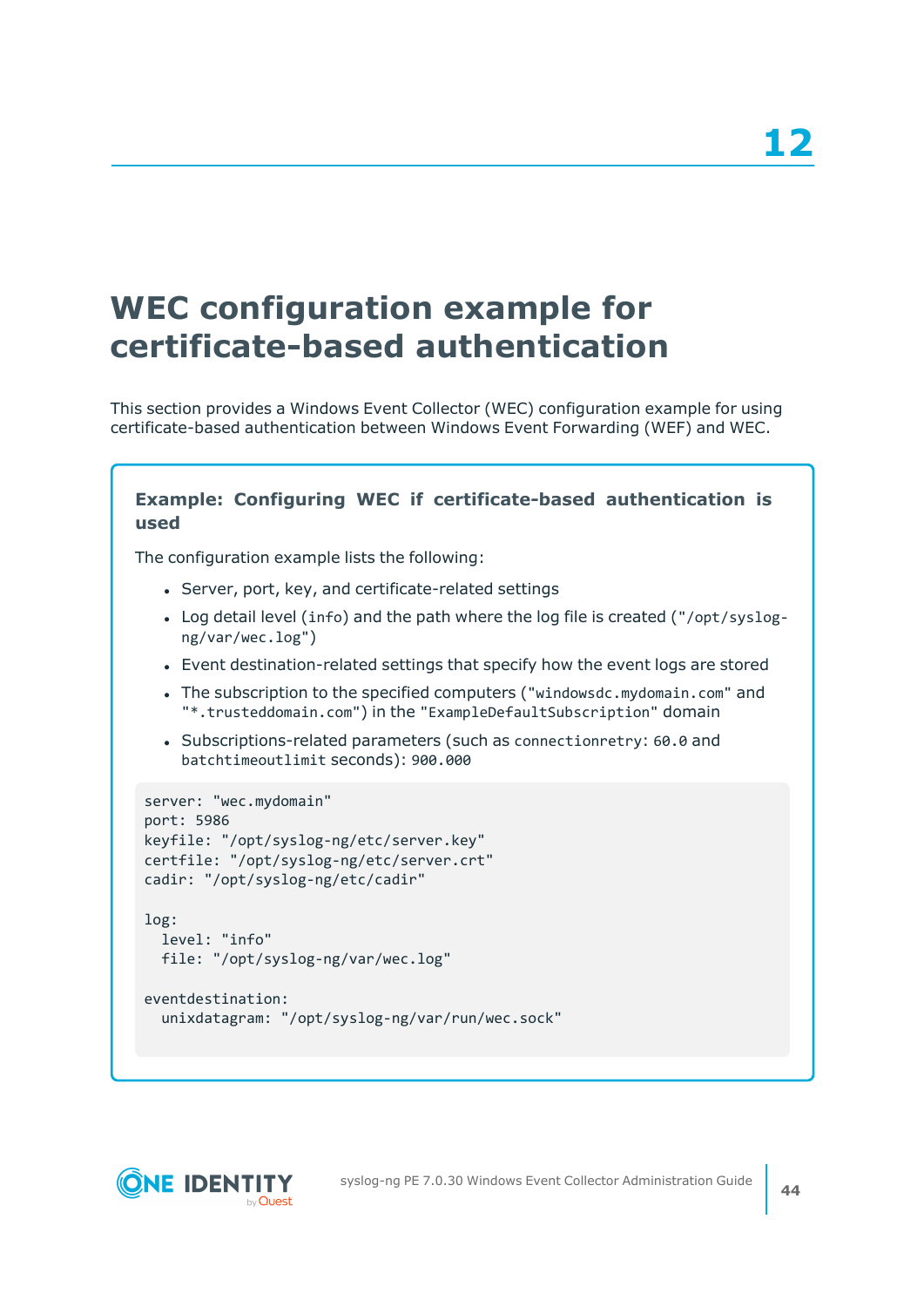```
subscriptions:
 - name: "ExampleDefaultSubscription"
    computers:
      - "windowsdc.mydomain.com"
      - "*.trusteddomain.com"
    contentformat: "RenderedText"
    heartbeats: 900.000
    connectionretry: 60.0
    batchtimeoutlimit: 900.000
    queries: |
      <QueryList>
        <Query Id="0">
          <Select Path="Application">*</Select>
          <Select Path="Security">*</Select>
          <Select Path="System">*</Select>
        </Query>
      </QueryList>
```
For more information on the parameters and the configurable values, see [Configuring](#page-24-0) [Windows](#page-24-0) Event Collector.

### <span id="page-44-0"></span>**WEC configuration example for Kerberos authentication**

This section provides a Windows Event Collector (WEC) configuration example for using Kerberos authentication between Windows Event Forwarding (WEF) and WEC.

#### **Example: Configuring WEC if Kerberos authentication is used**

The configuration example lists the following:

- The server and port parameters
- Path where keytabfile is generated (/root/linux service account.keytab)
- Log detail level (debug)
- Subscription set to all computers ("\*") in the Wec-Kerberos domain

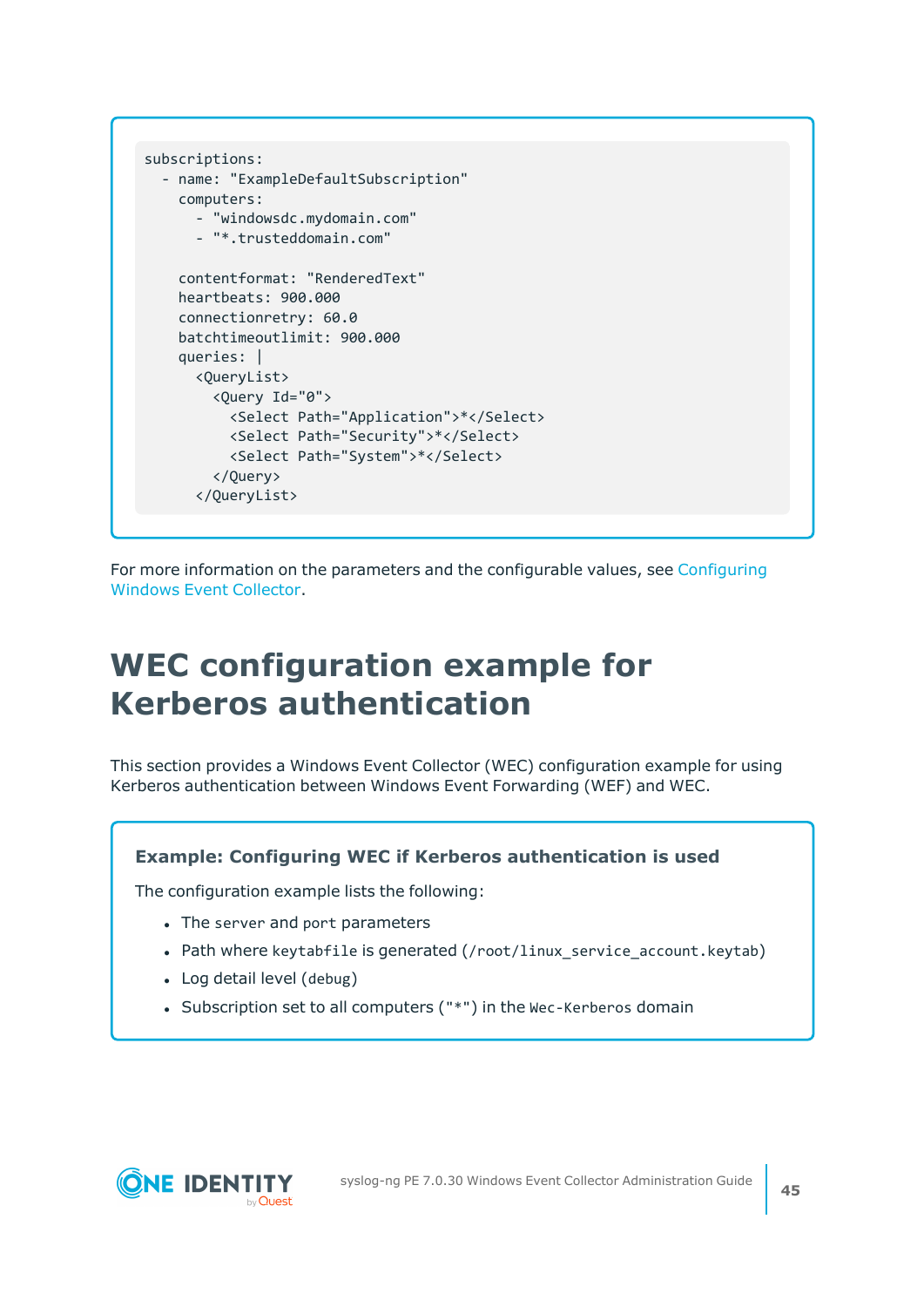• Subscriptions-related parameters (such as connectionretry: 60.0 and batchtimeoutlimit: 900.000 seconds)

```
server: "testlinuxhost.testdomain.com"
port: 5985
kerberos:
   keytabfile: /root/linux_service_account.keytab
log:
 level: "debug"
subscriptions:
  - name: "Wec-Kerberos"
   computers:
      - "*"
    contentformat: "RenderedText"
    heartbeats: 900.000
    connectionretry: 60.0
    batchtimeoutlimit: 900.000
    queries: |
      <QueryList>
        <Query Id="0">
          <Select Path="Application">*</Select>
        </Query>
      </QueryList>
```
For more information on the parameters and the configurable values, see [Configuring](#page-24-0) [Windows](#page-24-0) Event Collector.

If WEC started successfully with Kerberos authentication, the following message is displayed in the WEC debug log:

"Kerberos AUTH succeeded"

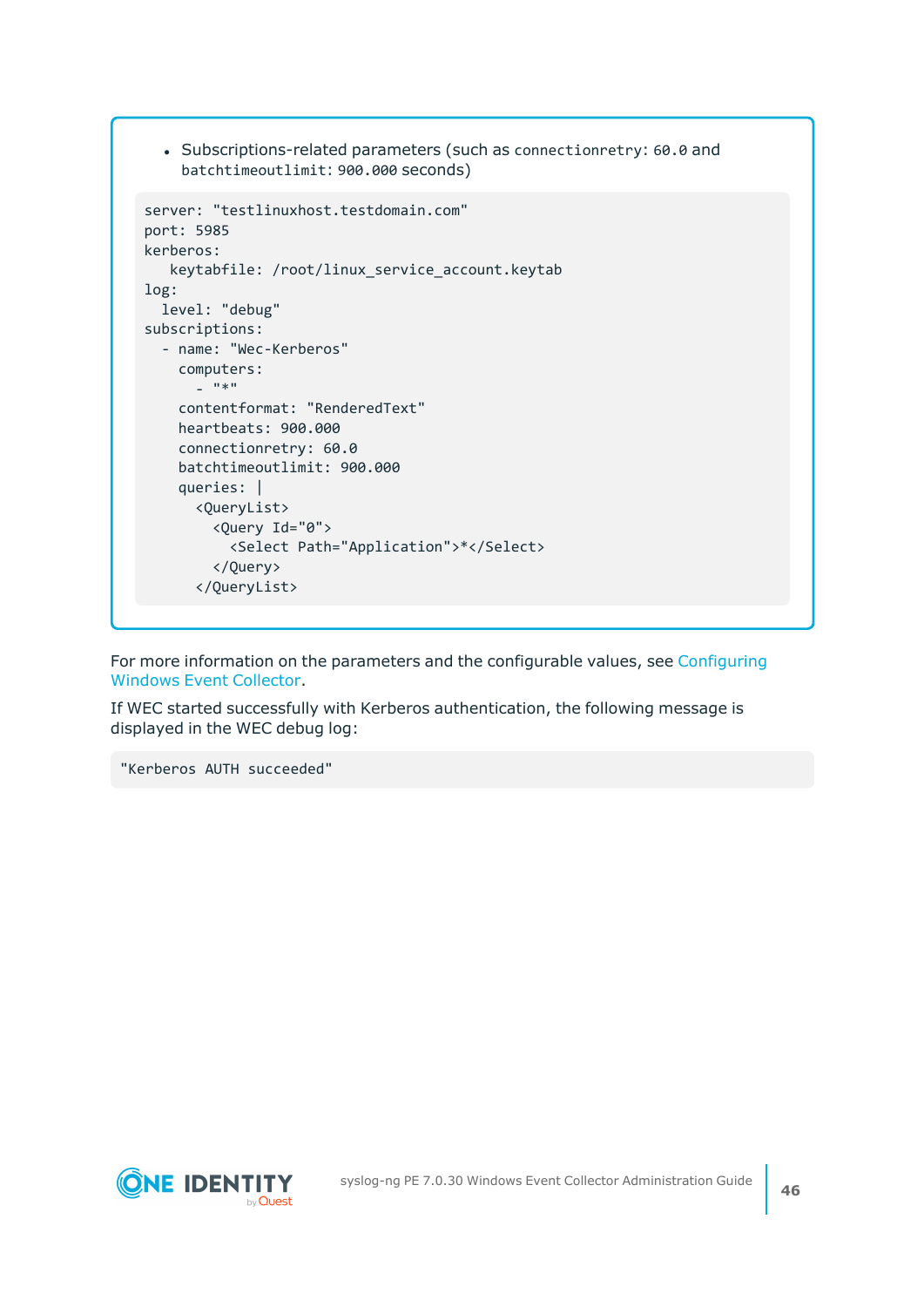# <span id="page-46-0"></span>**WEC clustering in syslog-ng PE**

From version 7.0.23, syslog-ng Premium Edition (syslog-ng PE) supports distributing and monitoring Windows Event Forwarder connections with a TCP-level load balancer across multiple Windows Event Collector (WEC) instances (in short, WEC clustering). While using WEC clustering in syslog-ng PE, the configuration also uses a [Redis](https://redis.io/) key-value database to share WEC instances' state.

NOTE: Kerberos authentication does not work in a WEC cluster deployment.



#### **Figure 5: A schematic figure of WEC clustering**

NOTE: There is no direct connection between WEC and Windows instances. Instead, the Windows machines are connected to load balancers, and the load balancers are connected to WEC instances. This also means that mutual authentication is performed between Windows hosts and load balancers, and then there is also a mutual authentication performed between load balancers and WEC instances.

#### **Limitations**

### **A** CAUTION:

#### **Hazard of data loss!**

**In syslog-ng Premium Edition (syslog-ng PE) version 7.0.23, Redis [Cluster](https://redis.io/topics/cluster-spec) is not supported. If you attempt to set up your configuration to enable the Redis Cluster feature, your WEC cluster will not function properly.**

NOTE: The timers described the [Timers](#page-54-0) on the WEC side section are not user configurable in version 7.0.23 of syslog-ng PE.

For more detailed information about WEC clustering, see the following sections:

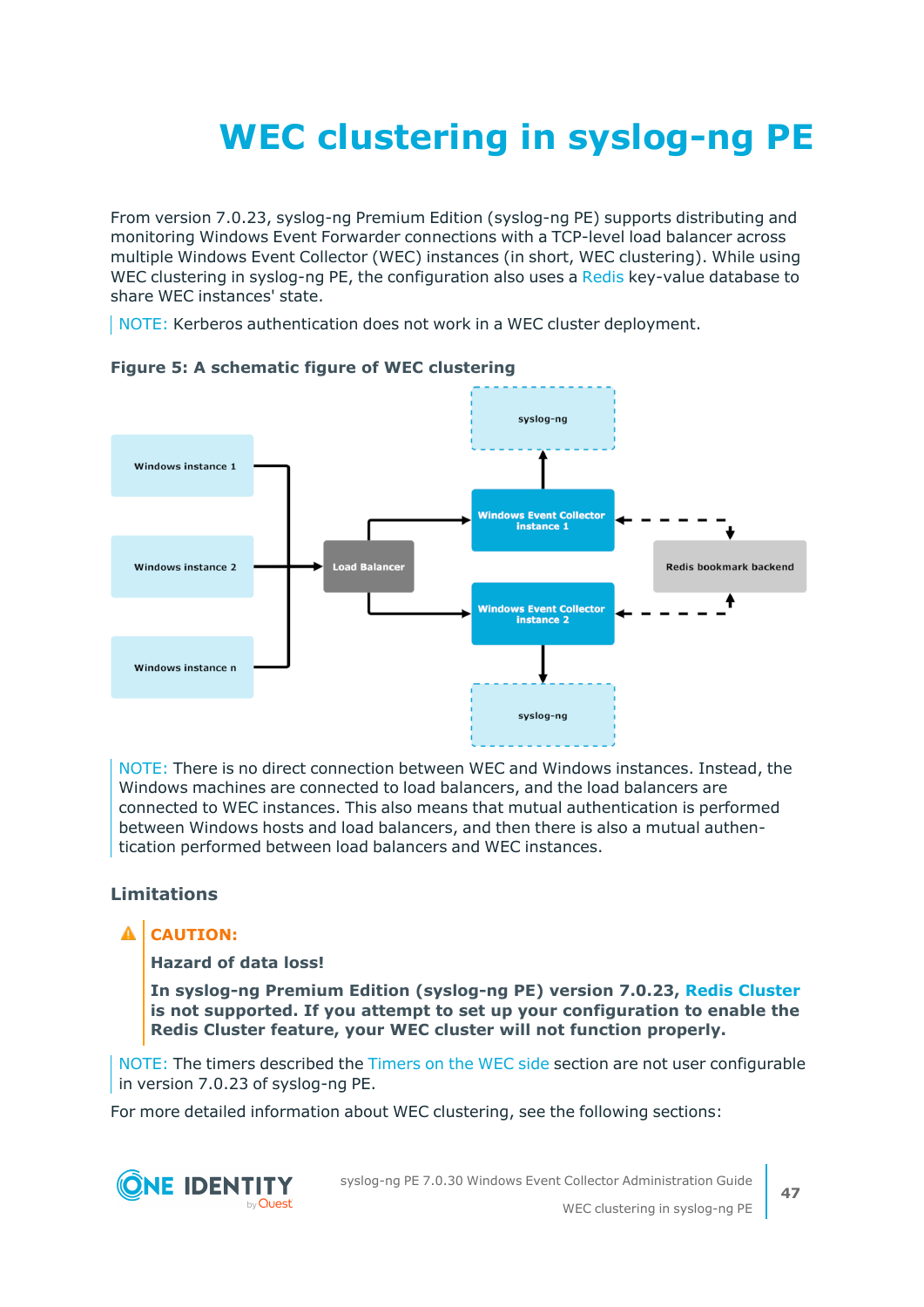## <span id="page-47-0"></span>**The working mechanism of Windows Event Collector (WEC) clustering**

This section describes the principles of the working mechanism behind [Windows](../../../../../Content/Guides/syslog-ng-pe-wec-guide/wec-clustering.htm) Event Collector (WEC) [clustering.](../../../../../Content/Guides/syslog-ng-pe-wec-guide/wec-clustering.htm)

If you are new to the concept of Windows Event Collectors, see the [Introduction](#page-4-0) section of this guide, or the sections following the introduction for further details.

#### **How does WEC clustering work?**

Windows Event Forwarders are connected to load balancers, and the load balancers are connected to Windows Event Collector (WEC) instances. When a WEC instance is disconnected from a load balancer, the load balancer detects the disconnected WEC instance, and forwards events to a different WEC instance. The new WEC instance can continue event requests from the last position saved by the disconnected WEC. To solve the redirection problem, you must have WEC instances that can be configured to share their states. Because it is possible for WEC instances to store their state in a [Redis](https://redis.io/) key-value database, syslog-ng Premium Edition (syslog-ng PE) utilizes this Redis feature and shares WEC instances' state across such a Redis key-value database when performing WEC clustering.

NOTE: The WEC clustering configuration operation is backward compatible and filebased states remain at their default as well. [Converting](#page-49-0) file-based states to Redis states is also supported.

### <span id="page-47-1"></span>**States in WEC clustering (file-based states and Redis states)**

In Windows Event Forwarders, the subscription's status at a given time is recorded in a file (or a Redis key-value database, depending on your use case) that is commonly called a state. Accordingly, while discussing Windows Event Collector (WEC) [clustering](../../../../../Content/Guides/syslog-ng-pe-wec-guide/wec-clustering.htm) , these sections mention two types of states: file-based states and [Redis](https://redis.io/) states.

NOTE: File-based states are local states and are not synchronized between multiple WEC instances (as opposed to shared states) File-based states can only be used locally, by a single WEC instance at a time.

#### **The three data types within file-based states**

States that are recorded in a file (that is, file-based states) consist of three data types:

- . An event [source](../../../../../Content/Guides/syslog-ng-pe-wec-guide/wec-conf-eventsource.htm) (also called a host), where the events are received.
- A [subscription](#page-27-2) ID.
- A bookmark (also called a position).

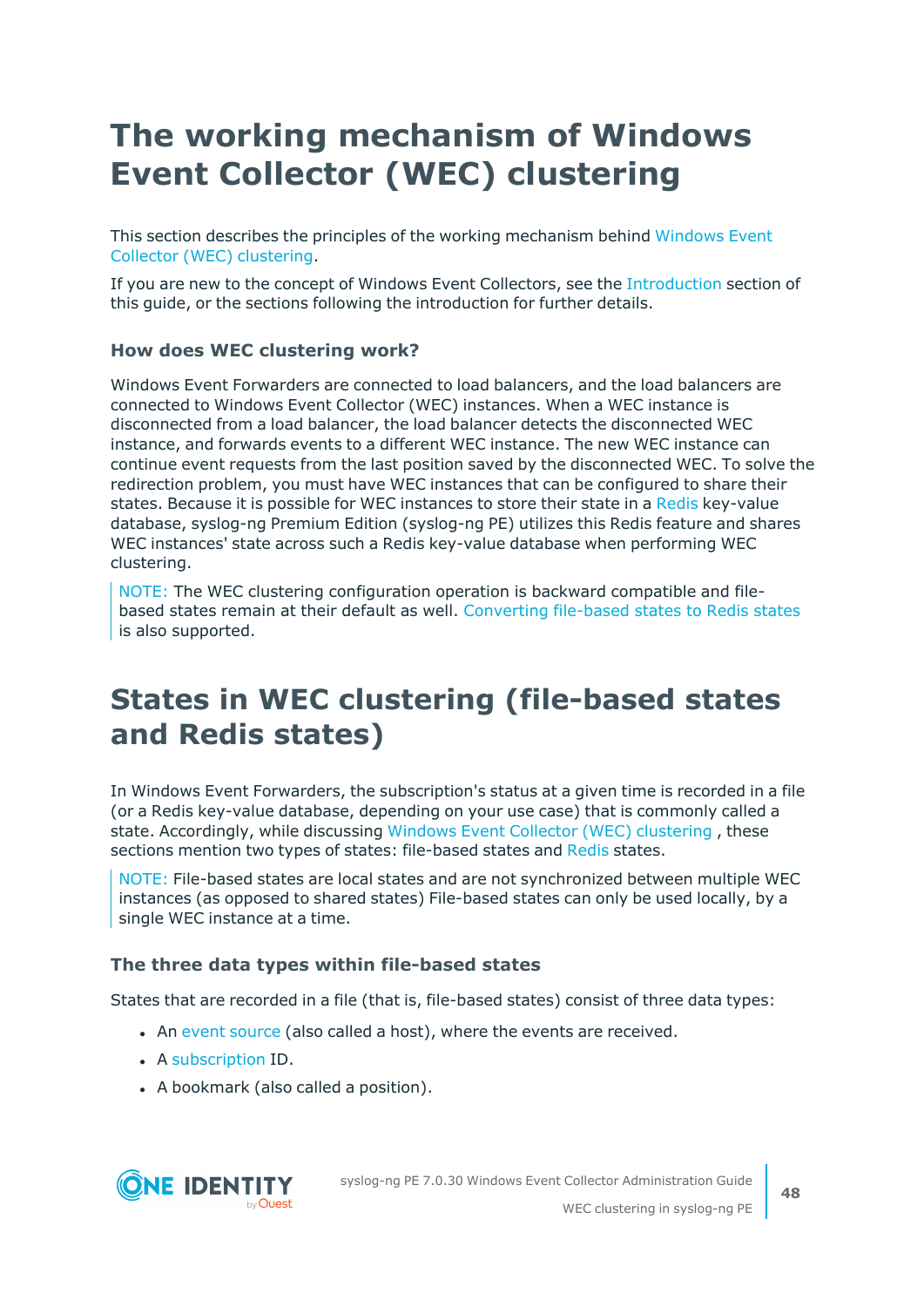In case of file-based states, this information is stored within files (in the stateDir directory). Each file stored in the stateDir directory contains subscription IDs and positions to the given host, one file each.

#### **Example: data structure within the stateDir directory**

```
stateDir\win1: subscription 1 - position 1 subscription 2 - position 2 ...
subscription n - position n
```
NOTE: Real state files store these data in a different format. This format is only true for the information structure within the stateDir directory.

#### **Mapping the file-based state structure to Redis states**

If the user wants to use Redis states instead of file-based states while WEC clustering, the information has to be mapped to [HSET](https://redis.io/commands/hset) data structures, a data structure native to Redis. Event sources are capable of identifying HSET data structures in file-based states' data structure contents, and the same state structure of subscription IDs and positions to the given host is mapped to Redis states as follows:

- In Redis, the Redis connections are mapped to the stateDir directory of the filebased state.
- In Redis, the HSETs are mapped to the file name of the event source (or host) of the file-based state.
- In Redis, the HKEYs within the HSETs are mapped to subscription IDs of the filebased state.
- In Redis, the HVALUEs within the HSETs are mapped to bookmarks (positions) of the file-based state.

#### **What happens if the WEC instance is disconnected from a load balancer?**

When a WEC instance is disconnected from a load balancer, the subscriptions connected to this instance are redirected to a different available WEC instance. When the new WEC instance receives the subscription, the WEC instance looks the subscription up in the Redis state, then populates the position from Redis. After this, the WEC instance continues processing requests from the last position loaded from the Redis backend. For each event (batch), the WEC instance writes bookmarks to Redis.

NOTE: Redis manages concurrent read or write operations.

#### **What happens if Redis becomes unavailable for a WEC?**

If for some reason, Redis becomes unavailable for a WEC istance, the WEC instance performs the following, in this order:

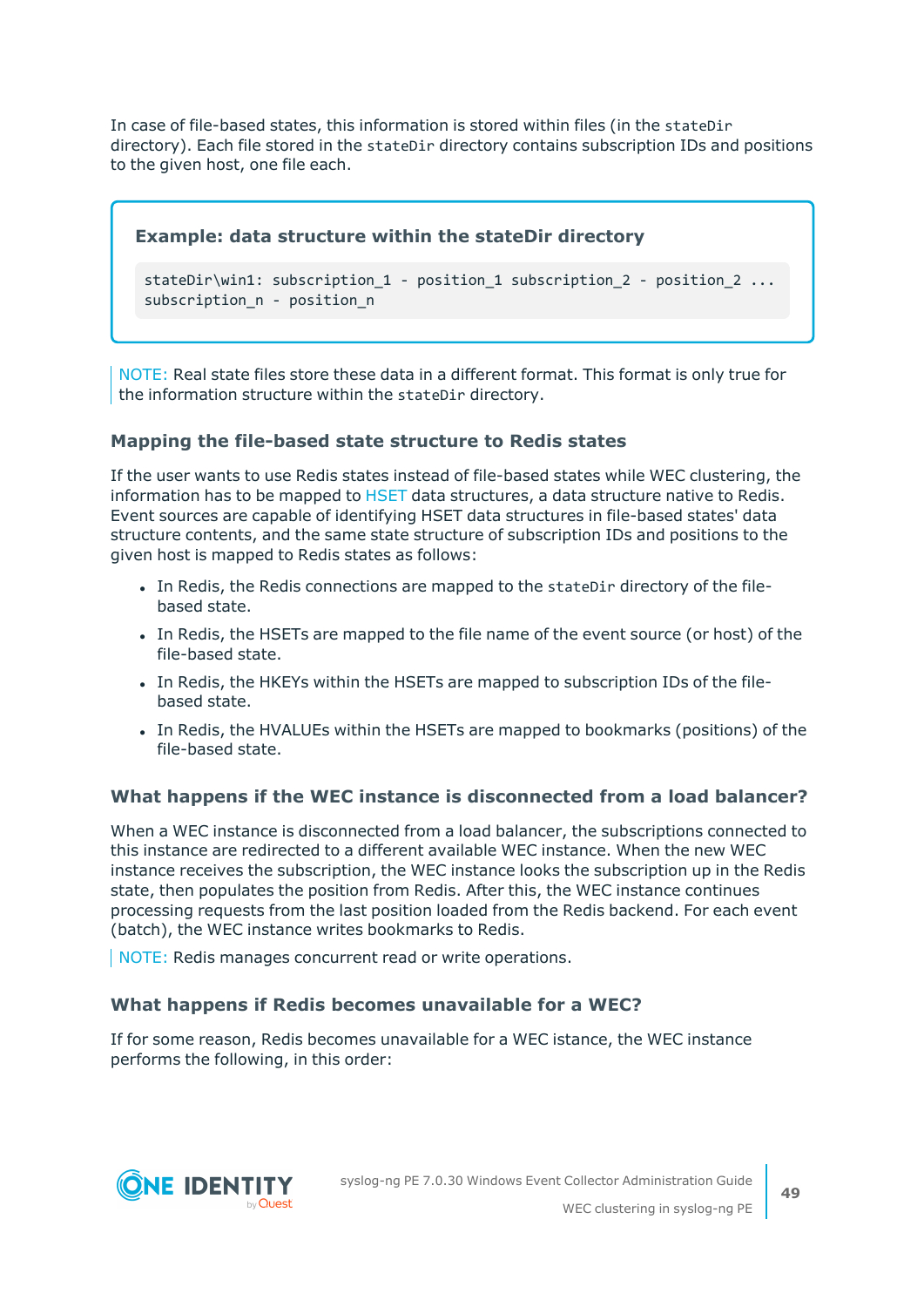- 1. The WEC instance stops the listener.
- 2. The WEC instance stops all TCP connections established between the load balancer and the WEC instance.
- 3. The WEC instance stops sending messages to syslog-ng Premium Edition (syslog-ng PE).
- 4. The WEC instance starts to ping Redis.

NOTE: The load balancer is connected to the listener, so when the WEC instance is disconnected, the load balancer redirects the Windows event source to a different WEC instance. When Redis becomes available again, the load balancer detects it, and starts forwarding the events to the original WEC instance.

### <span id="page-49-0"></span>**Converting file-based states to Redis states**

This section describes the process of converting file-based states to Redis states, and the related potential limitations and issues.

For more information about file-based states and Redis states, see States in WEC [clustering](#page-47-1) [\(file-based](#page-47-1) states and Redis states).

#### **Conversion steps and limitations**

During the conversion process, you move your existing file-based states into Redis states. The WEC binary supports moving the file-based states with a dedicated command line option (-i):

```
root@ubuntu1:/opt/syslog-ng/var/wecstate# /opt/syslog-ng/libexec/wec -h Usage of
/opt/syslog-ng/libexec/wec:
-c string
Configuration file name (default "/opt/syslog-ng/etc/wec.yaml")
-i Initializing shared state from stateDir
-s string
Persistent state directory (default "/opt/syslog-ng/var/wecstate")
-v WEC version
```
#### *To convert file-based states to Redis states*

- 1. Load your existing file-based states from your stateDir directory.
- 2. Connect to Redis server.

NOTE: If your Redis server is not available, the WEC will not start at all, and the conversion process stops.

- 3. Save your previously loaded file-based states into a Redis HSET.
- 4. Move the files containing your WEC states to your stateDir/.converted folder.

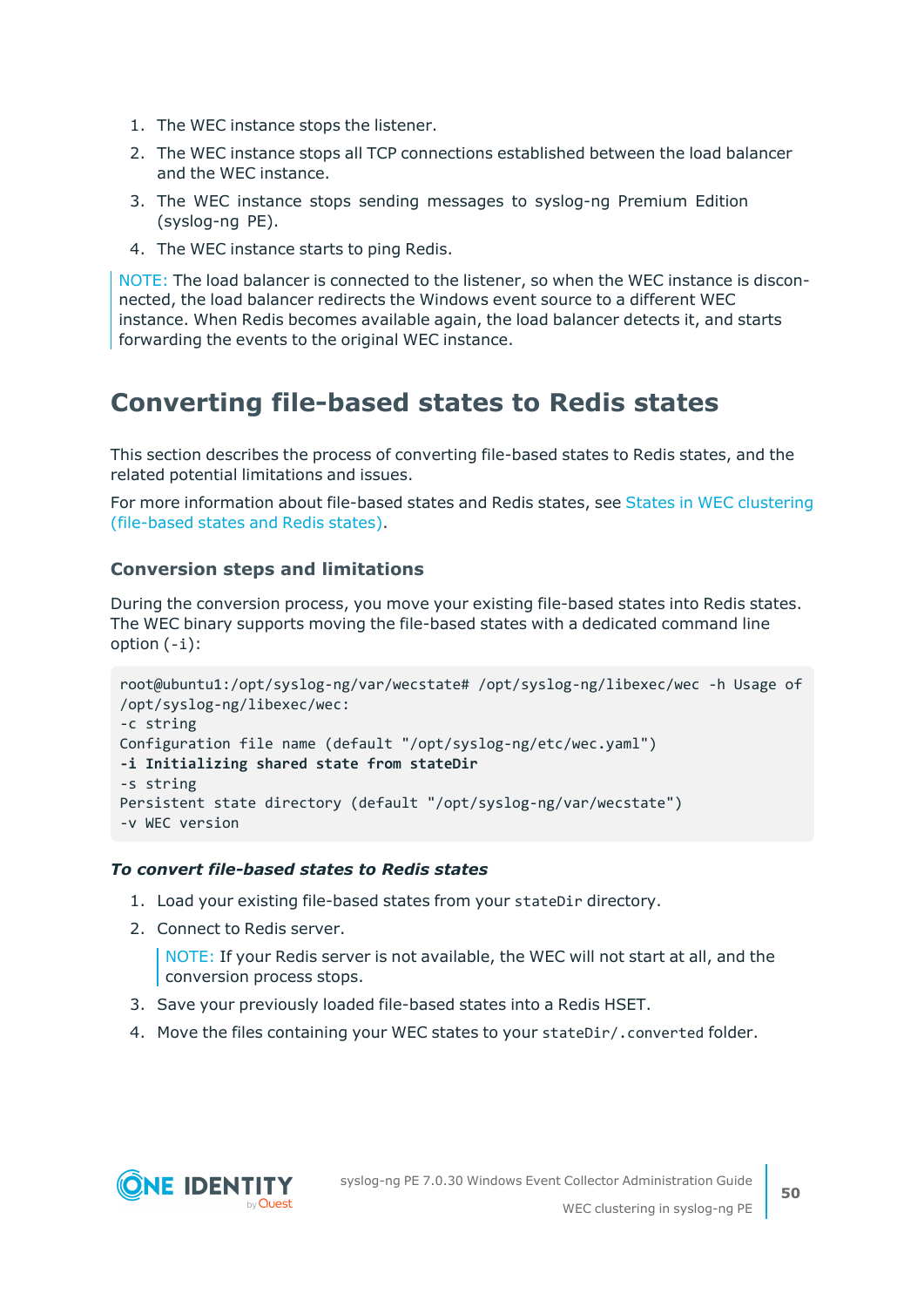**CAUTION: If moving the WEC states to your stateDir/.converted folder is unsuccessful, your file-based state will contain out-of-date data. If the final conversion step is unsuccessful, and you have your -i option enabled, the out-of-date data in your file-based states overwrite the data in your Redis states after your next WEC restart (which results in message duplication). To avoid this, remove the -i command line option before you restart your WEC following your state conversion.**

NOTE: If for some reason, your WEC cluster configuration does not work as expected, your previous file-base states will not be available if you delete them. Instead, One Identity recommends moving the files to the folder, where they will be available for recovery if needed.

NOTE: State conversion has two possible results:

- successful
- $\cdot$  unsuccessful

If any of the state conversion steps is unsuccessful, the WEC instance stops with an error. As a result, even if the file-based state is successfully saved to Redis, but moving the files is unsuccessful, the WEC instance stops and prints an error message:

Failed to move state files, remove it manually

This is an expected behavior, developed to avoid unwanted, huge message duplication and related issues. Instead of message duplication, if the file-based state is converted, but moving the state files is unsuccessful for some reason, you can re-initialize Redis with the state files that contain old bookmarks.

### <span id="page-50-0"></span>**An example use case for WEC clustering**

This section describes an example use case for Windows Event Collector (WEC) [clustering](../../../../../Content/Guides/syslog-ng-pe-wec-guide/wec-clustering.htm) .

For more detailed information about the working mechanism of WEC clustering, see [The](#page-47-0) working [mechanism](#page-47-0) of Windows Event Collector (WEC) clustering.

#### **Limitations**

#### **A** CAUTION:

**Hazard of data loss!**

**In syslog-ng Premium Edition (syslog-ng PE) version 7.0.23, Redis [Cluster](https://redis.io/topics/cluster-spec) is not supported. If you attempt to set up your configuration to enable the Redis Cluster feature, your WEC cluster will not function properly.**

#### **Configuration**

In the example use case for WEC clustering, the following configuration is used:



syslog-ng PE 7.0.30 Windows Event Collector Administration Guide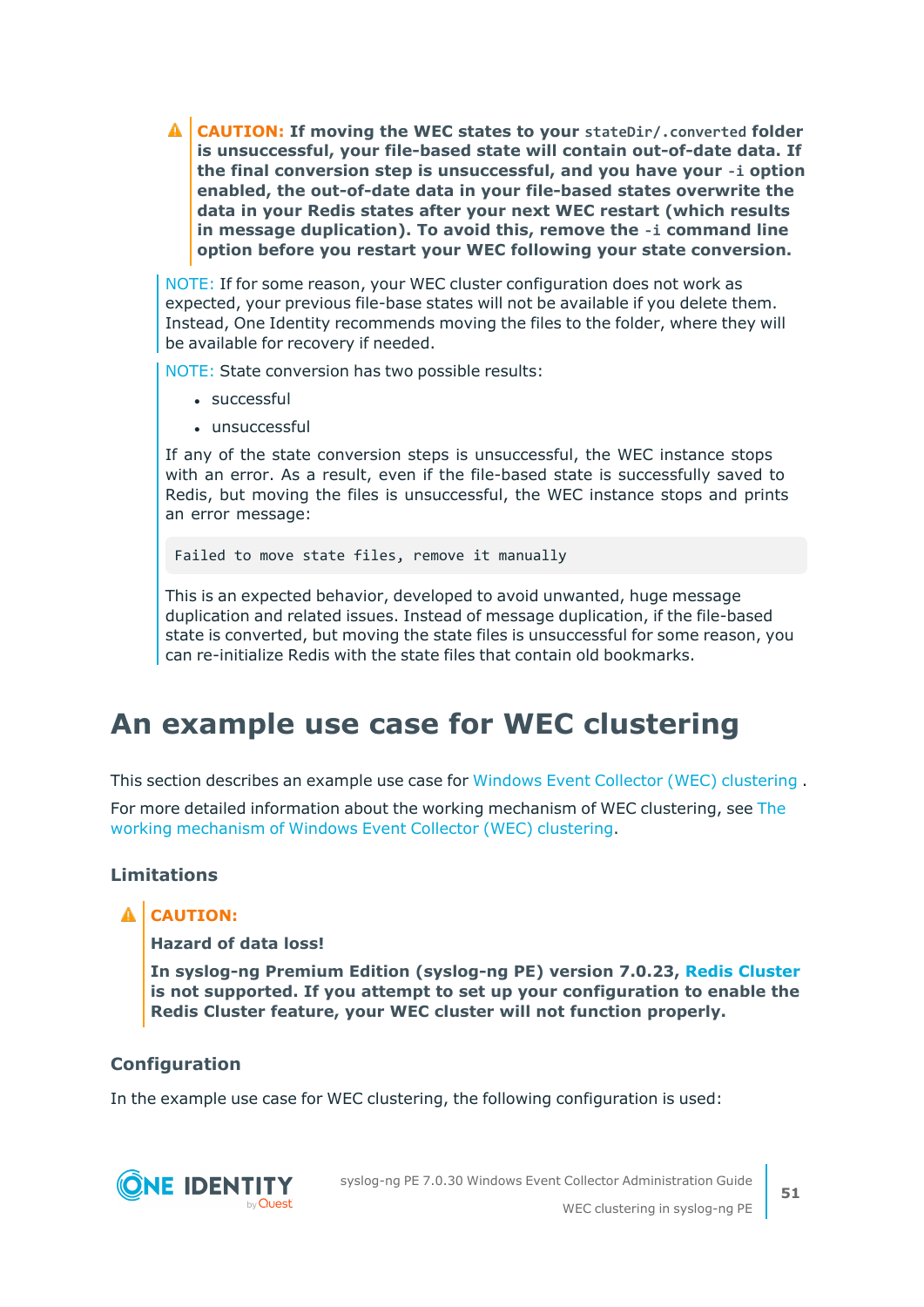bookmarks: backend: redis uri: 192.168.0.14:6379 password: pwd #optional

NOTE: In the example use case, multiple WEC instances are running behind the load balancer. Load balancing in this configuration will only work with multiple WEC instances if you have the same Redis backend configured on all WEC instances, with the same subscription used by all of the WEC instances. Otherwise, you will encounter message duplication.

#### **Required components for a functional WEC cluster configuration**

For a functional WEC cluster configuration, the required components are the following:

- WEC instances, with the following considerations:
	- The WEC instances must have a shared state (on the Redis backend).
	- The WEC instances must be configured to use the same subscription.

The subscriptions part of the configuration should be the same in every WEC instance, for example:

```
subscriptions:
- batchsizelimit: 1
batchtimeoutlimit: 1.0
computers:
- '*'
connectionretry: 1.0
contentformat: RenderedText
heartbeats: 3.0
name: wec-1-subscription
queries: "<QueryList>\n <Query Id=\"0\">\n <Select
Path=\"Application\">*</Select>\n\
  \ </Query>\n</QueryList>\n"readexistingevents: false
* wec is connected to LoadBalancer (server and port is set to
Load Balancer)
```
- Windows instances that forward requests to load balancers.
- An appropriately installed, set up, maintained, and monitored TCP level load balancer.

The customer has the following responsibilities:

- Installing the TCP level load balancer.
- Setting up the TCP level load balancer.
- Maintaining the TCP level load balancer.
- Monitoring the TCP level load balancer.

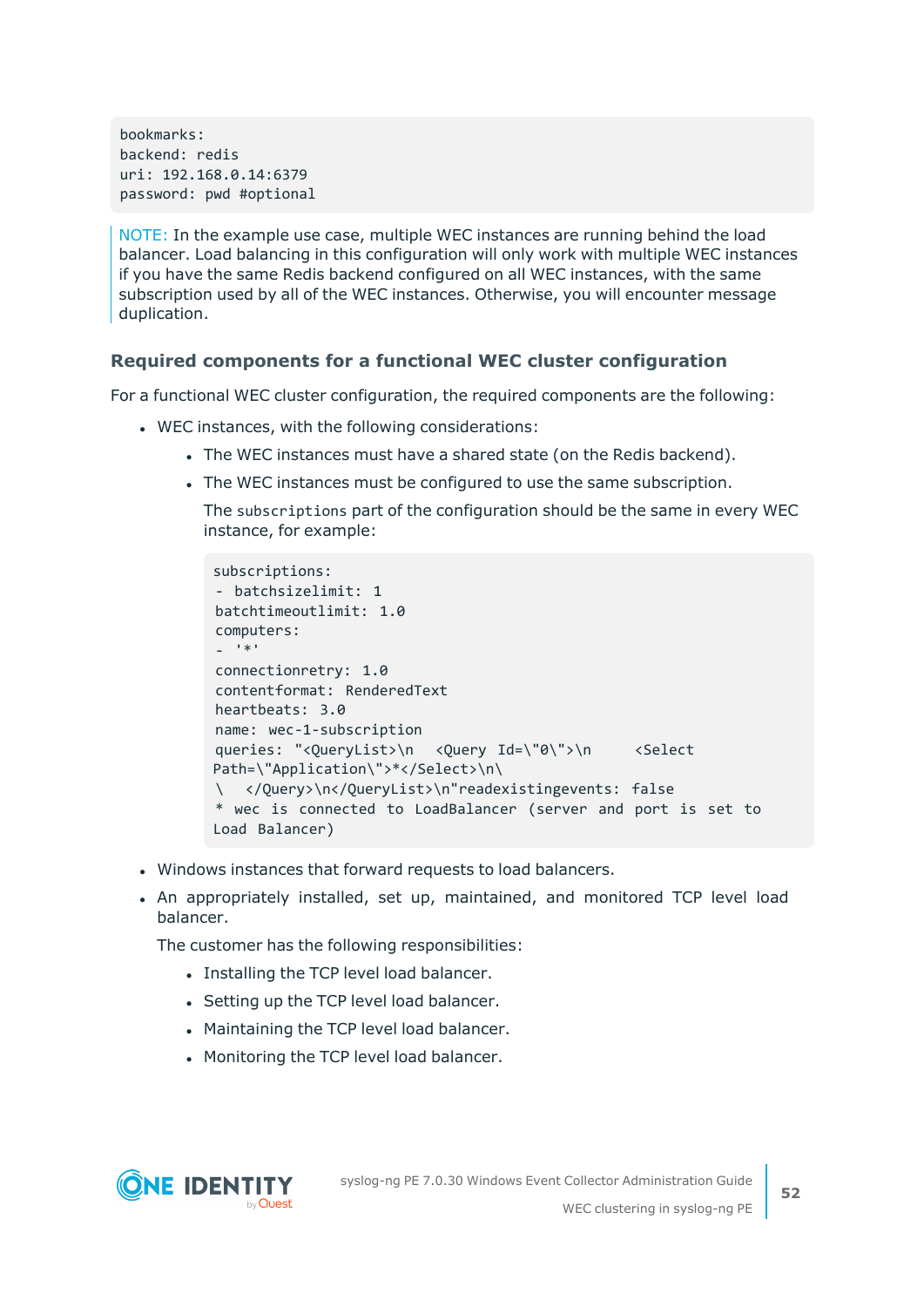• Configuring the SSL certificates appropriately.

NOTE: When configuring your SSL certificates while WEC clustering, consider that the load balancer functions as a proxy in your configuration.

For more information about configuring SSL certificates for Windows Event Collectors, see [Generating](#page-11-0) SSL certificates for Windows Event Collector.

- An appropriately set up, configured, maintained, and monitored Redis server. The customer has the following responsibilities:
	- Setting up the Redis server.
	- Configuring the Redis server.
	- Maintaining the Redis server.
	- Monitoring the Redis server.

### <span id="page-52-0"></span>**Troubleshooting for WEC clustering**

This section provides troubleshooting information and solutions in connection with Windows Event Collector (WEC) [clustering](../../../../../Content/Guides/syslog-ng-pe-wec-guide/wec-clustering.htm) .

### <span id="page-52-1"></span>**Log messages and why the WEC sends them**

This section describes the possible log messages you may get while using [Windows](../../../../../Content/Guides/syslog-ng-pe-wec-guide/wec-clustering.htm) Event Collector (WEC) [clustering](../../../../../Content/Guides/syslog-ng-pe-wec-guide/wec-clustering.htm) with syslog-ng Premium Edition (syslog-ng PE), and why the WEC sends them.

If Redis is not available during startup, the WEC instance cannot start. In this case, you will get a similar log message:

```
2020-11-16T21:24:03.843Z FATAL state/redisstate.go:17 RedisConn:
Error connecting to Redis {"error": "RedisConn: connection failure:
dial tcp 192.168.0.14:6379: connect: connection refused"}
```
If Redis is disconnected, you will get a similar log message:

```
2020-11-16T21:11:12.818Z ERROR state/redisconn.go:55
RedisConn: dial failed {"error": "dial tcp 192.168.0.14:6379: connect:
connection refused"}
```
If you are trying to ping Redis periodically (in this case, the ping period is 1 second), you will get a similar log message:

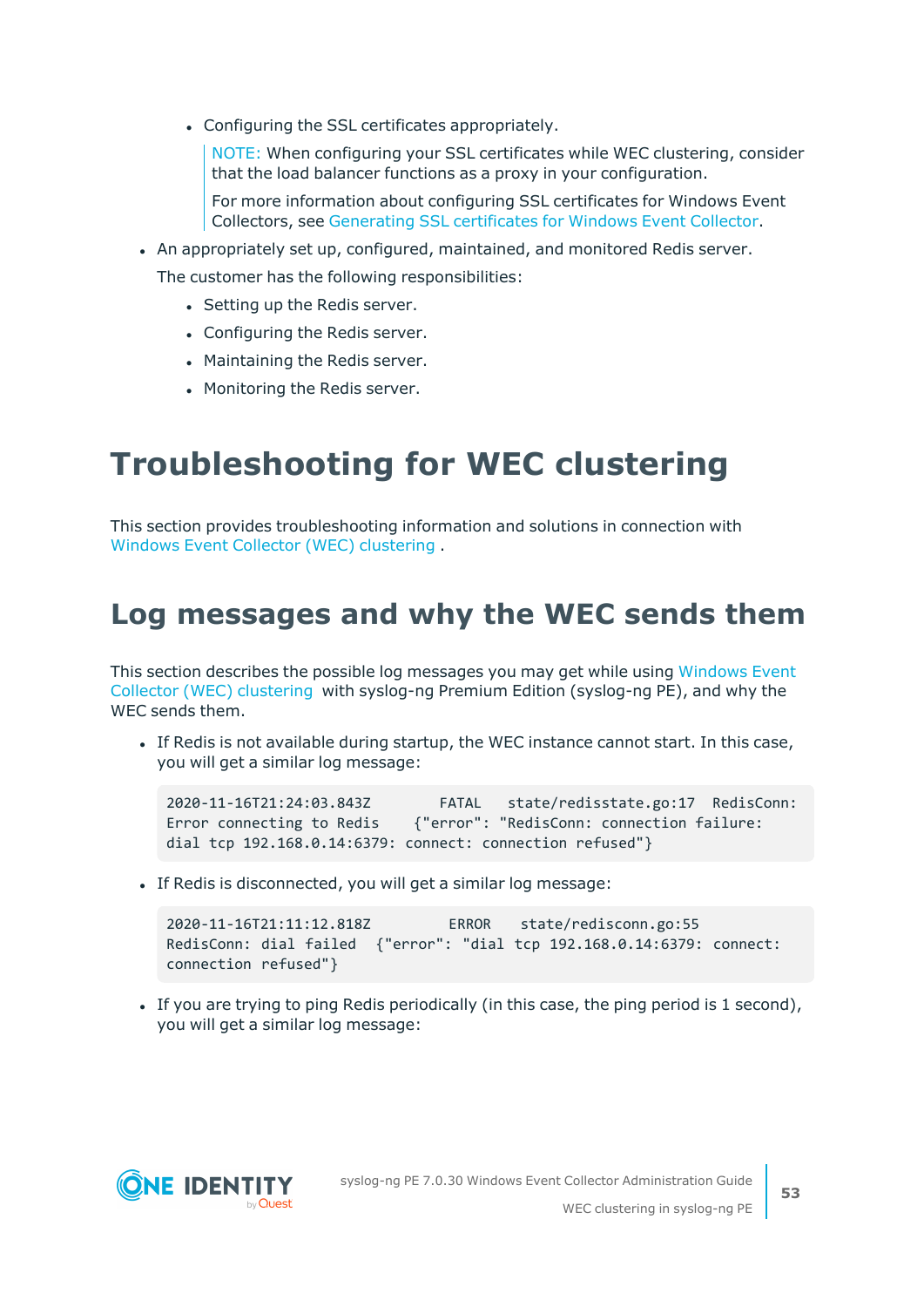```
2020-11-16T21:11:12.818Z DEBUG state/redisconn.go:115 RedisConn
is still disconnected
2020-11-16T21:11:13.819Z ERROR state/redisconn.go:55
RedisConn: dial failed {"error": "dial tcp 192.168.0.14:6379: connect:
connection refused"}
```
• I Redis eventually becomes available, you will get a similar log message:

```
2020-11-16T21:13:59.829Z DEBUG state/redisconn.go:136 RedisConn
is connected
2020-11-16T21:13:59.829Z INFO wec/main.go:120 Redis connection
restored, starting server...
2020-11-16T21:13:59.830Z INFO
eventstorage/datagrameventstorage.go:34 Trying to connect to unix datagram
socket {"unix-datagram": "/home/vagrant/wec_unix_dgram"}
2020-11-16T21:13:59.830Z INFO
eventstorage/datagrameventstorage.go:44 Connected to unix datagram socket
    {"unix-datagram": "/home/vagrant/wec_unix_dgram"}
```
### <span id="page-53-0"></span>**Checking data stored in Redis**

You can use the following commands to check your data stored in Redis.

NOTE: The following commands must be run from the CLI tool within Redis.

• Listing subscription IDs for an event source (or host):

```
127.0.0.1:6379> HKEYS win1
1) "FE14EC9A-A667-5375-B0B5-C4C4A9A6F745"
```
The command lists the available subscriptions (in this case, FE14EC9A-A667-5375- B0B5-C4C4A9A6F745 is the only one available) for the event source or host (in this case, win1).

• Getting bookmarks for a subscription ID:

```
127.0.0.1:6379> HGET win1 FE14EC9A-A667-5375-B0B5-C4C4A9A6F745
"<BookmarkList><Bookmark Channel=\"Application\" RecordId=\"11098\"
IsCurrent=\"true\"/></BookmarkList>"
```
The command lists the bookmark value (RecordId=\"11098\") from the FE14EC9A-A667-5375-B0B5-C4C4A9A6F745 subscription ID within the win1 event source.

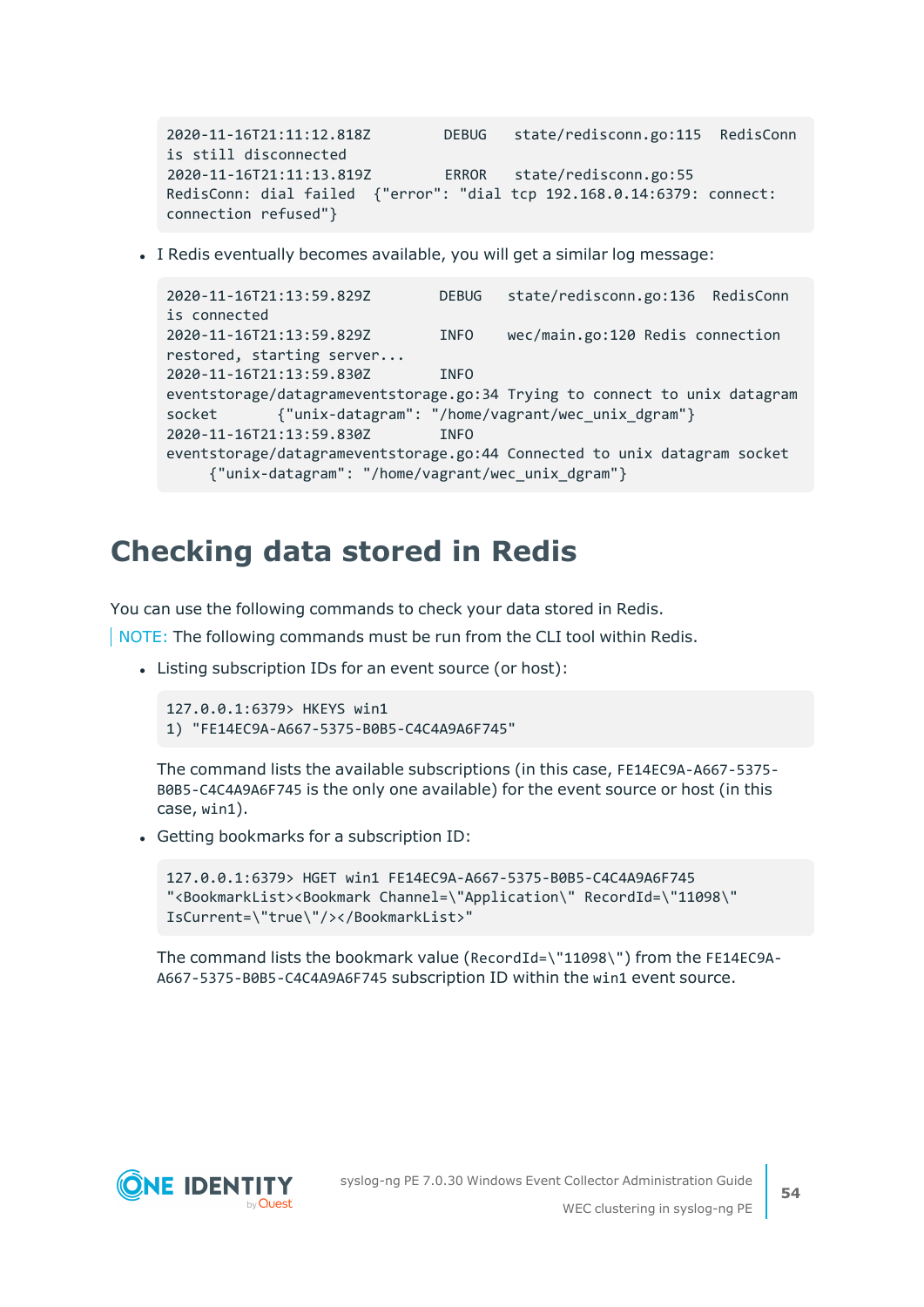### <span id="page-54-0"></span>**Timers on the WEC side**

This section describes the predefined timers on the Windows Event Collector (WEC) side, and how they affect the interactions of syslog-ng PE and Redis during WEC clustering.

NOTE: The timers described in this section are not user-configurable in version 7.0.23 of syslog-ng PE.

In version 7.0.23 of syslog-ng PE, the following predefined timers are used during WEC clustering:

| <b>Timer</b>                                          | <b>Description</b>                                                                                                   |
|-------------------------------------------------------|----------------------------------------------------------------------------------------------------------------------|
| healthCheckTnterval<br>(periodical PING): 1<br>second | When Redis is disconnected, the WEC instance is trying to<br>PING Redis periodically. The period length is 1 second. |
| connectTimeout: 10<br>seconds                         | Connect operation fails when a connection to Redis cannot<br>be established within 10 seconds.                       |
| readTimeout: 5 seconds                                | Redis is disconnected when a read operation cannot be<br>finished within 5 seconds.                                  |
| writeTimeout: 5 seconds                               | Redis is disconnected when a write operation cannot be<br>finished within 5 seconds.                                 |

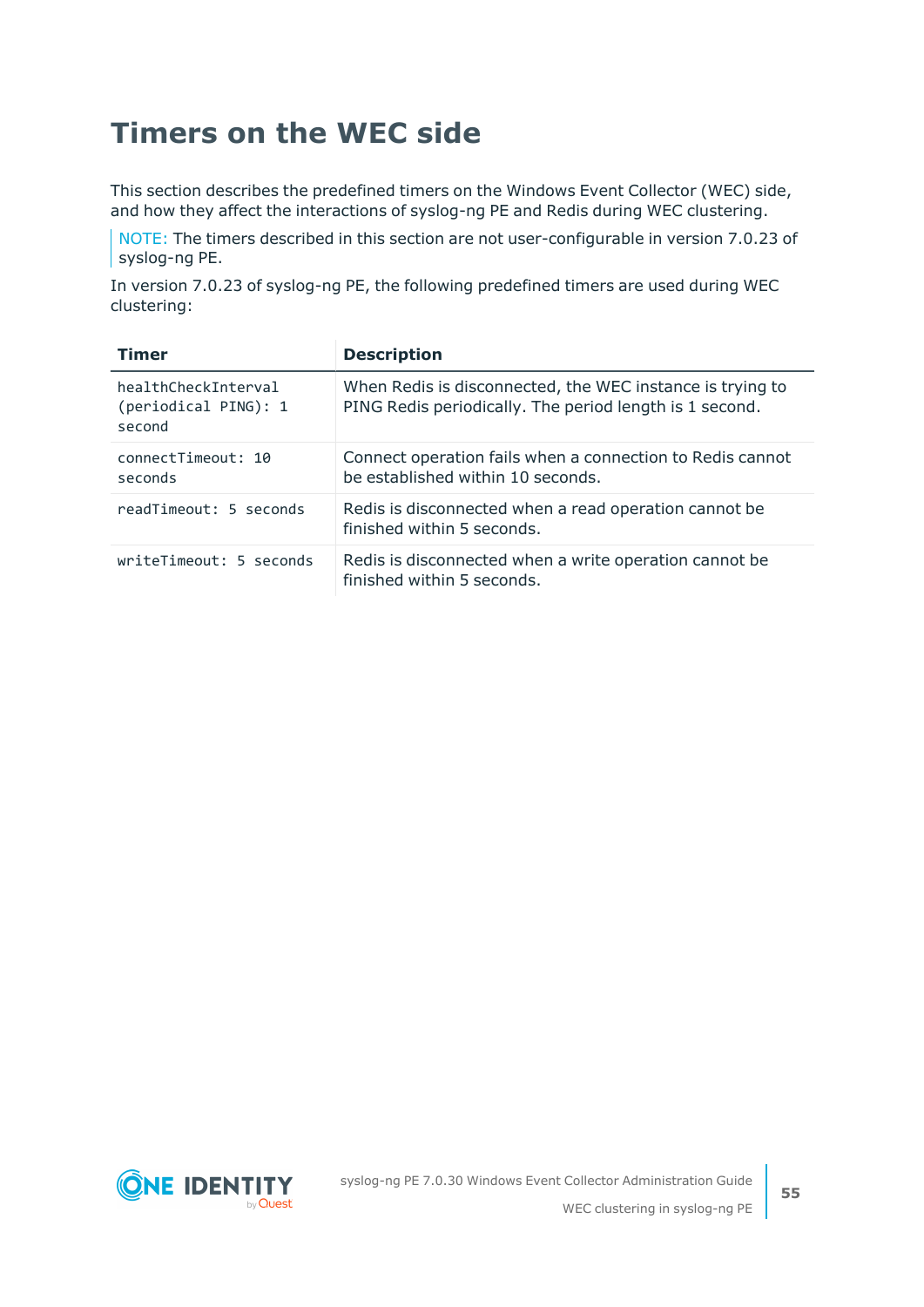<span id="page-55-0"></span>One Identity solutions eliminate the complexities and time-consuming processes often required to govern identities, manage privileged accounts and control access. Our solutions enhance business agility while addressing your IAM challenges with on-premises, cloud and hybrid environments.

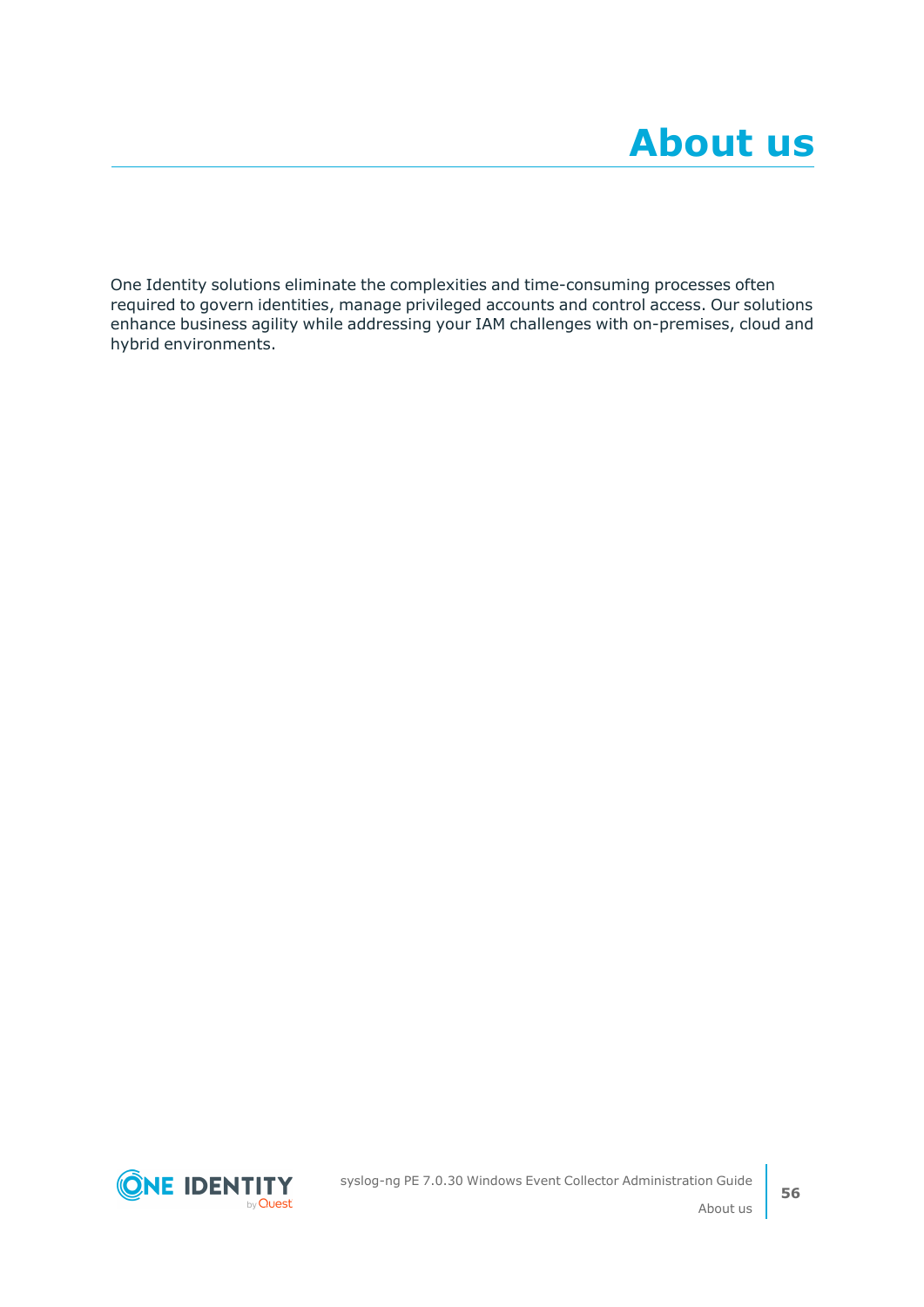# **Contacting us**

<span id="page-56-0"></span>For sales and other inquiries, such as licensing, support, and renewals, visit [https://www.oneidentity.com/company/contact-us.aspx.](https://www.oneidentity.com/company/contact-us.aspx)

**ONE IDENTITY** by Quest